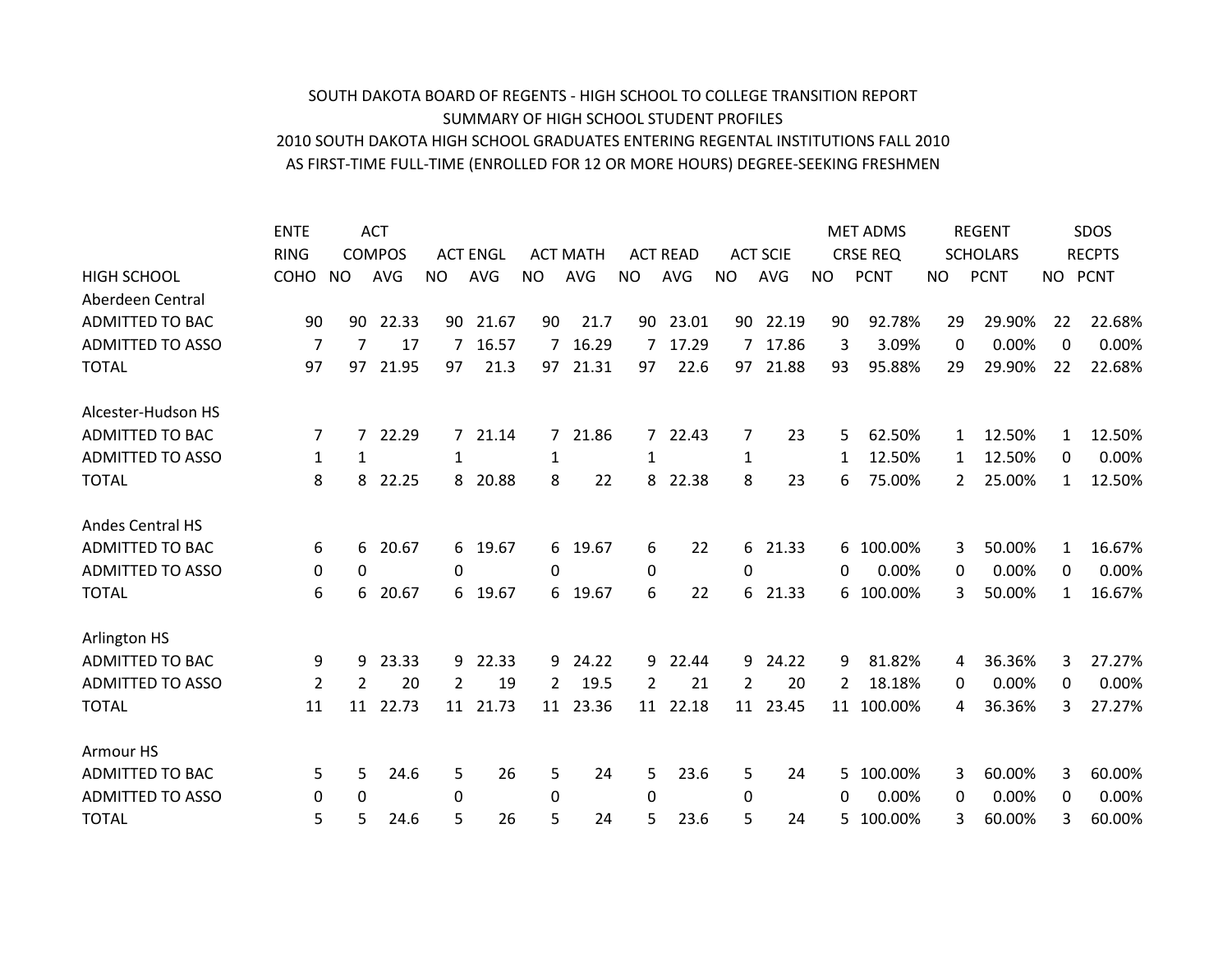| Artesian HS              |          |    |          |                  |          |    |          |    |          |             |          |          |            |                |        |                       |        |
|--------------------------|----------|----|----------|------------------|----------|----|----------|----|----------|-------------|----------|----------|------------|----------------|--------|-----------------------|--------|
| <b>ADMITTED TO BAC</b>   | 6        | 6  | 27.33    | 6                | 27.17    | 6  | 26.67    | 6  | 25.83    | 6           | 28.83    | 6        | 100.00%    | 5              | 83.33% | 4                     | 66.67% |
| <b>ADMITTED TO ASSO</b>  | $\Omega$ | 0  |          | 0                |          | 0  |          | 0  |          | $\Omega$    |          | 0        | 0.00%      | 0              | 0.00%  | 0                     | 0.00%  |
| <b>TOTAL</b>             | 6        | 6  | 27.33    |                  | 6 27.17  |    | 6 26.67  |    | 6 25.83  |             | 6 28.83  |          | 6 100.00%  | 5              | 83.33% | 4                     | 66.67% |
| Avon HS                  |          |    |          |                  |          |    |          |    |          |             |          |          |            |                |        |                       |        |
| ADMITTED TO BAC          | 8        | 8  | 21.13    | 8                | 21       | 8  | 21.5     | 8  | 19.75    | 8           | 21.63    |          | 8 100.00%  | 2              | 25.00% | $\mathbf{2}^{\prime}$ | 25.00% |
| <b>ADMITTED TO ASSO</b>  | 0        | 0  |          | $\pmb{0}$        |          | 0  |          | 0  |          | 0           |          | 0        | 0.00%      | 0              | 0.00%  | 0                     | 0.00%  |
| <b>TOTAL</b>             | 8        | 8  | 21.13    | 8                | 21       | 8  | 21.5     | 8  | 19.75    |             | 8 21.63  |          | 8 100.00%  | $\overline{2}$ | 25.00% | $\overline{2}$        | 25.00% |
| <b>Baltic HS</b>         |          |    |          |                  |          |    |          |    |          |             |          |          |            |                |        |                       |        |
| ADMITTED TO BAC          | 18       | 18 | 22       | 18               | 21.17    | 18 | 21.17    | 18 | 22.5     | 18          | 22.78    | 18       | 100.00%    | 0              | 0.00%  | 5                     | 27.78% |
| <b>ADMITTED TO ASSO</b>  | 0        | 0  |          | $\mathbf 0$      |          | 0  |          | 0  |          | 0           |          | 0        | 0.00%      | 0              | 0.00%  | 0                     | 0.00%  |
| <b>TOTAL</b>             | 18       | 18 | 22       |                  | 18 21.17 |    | 18 21.17 | 18 | 22.5     |             | 18 22.78 |          | 18 100.00% | 0              | 0.00%  | 5                     | 27.78% |
| <b>Belle Fouche HS</b>   |          |    |          |                  |          |    |          |    |          |             |          |          |            |                |        |                       |        |
| <b>ADMITTED TO BAC</b>   | 39       | 38 | 23.37    | 38               | 22.34    | 38 | 22.53    |    | 38 24.32 | 38          | 23.32    | 39       | 90.70%     | 22             | 51.16% | 14                    | 32.56% |
| <b>ADMITTED TO ASSO</b>  | 4        | 4  | 16.75    |                  | 4 16.25  |    | 4 15.25  | 4  | 18.25    | 4           | 16.5     | 3        | 6.98%      | 0              | 0.00%  | 0                     | 0.00%  |
| <b>TOTAL</b>             | 43       |    | 42 22.74 |                  | 42 21.76 |    | 42 21.83 |    | 42 23.74 |             | 42 22.67 | 42       | 97.67%     | 22             | 51.16% | 14                    | 32.56% |
| <b>Bennett County HS</b> |          |    |          |                  |          |    |          |    |          |             |          |          |            |                |        |                       |        |
| ADMITTED TO BAC          | 10       | 10 | 24.4     | 10               | 22.8     | 10 | 24.4     | 10 | 26.4     | 10          | 23.1     | 10       | 100.00%    | 5              | 50.00% | 5                     | 50.00% |
| <b>ADMITTED TO ASSO</b>  | 0        | 0  |          | 0                |          | 0  |          | 0  |          | $\mathbf 0$ |          | $\Omega$ | 0.00%      | 0              | 0.00%  | 0                     | 0.00%  |
| <b>TOTAL</b>             | 10       | 10 | 24.4     | 10               | 22.8     | 10 | 24.4     | 10 | 26.4     | 10          | 23.1     |          | 10 100.00% | 5              | 50.00% | 5                     | 50.00% |
| <b>Beresford HS</b>      |          |    |          |                  |          |    |          |    |          |             |          |          |            |                |        |                       |        |
| <b>ADMITTED TO BAC</b>   | 13       | 13 | 22.77    | 13               | 23.08    | 13 | 21.46    |    | 13 23.23 | 13          | 22.77    | 12       | 75.00%     | 7              | 43.75% | 7                     | 43.75% |
| <b>ADMITTED TO ASSO</b>  | 3        | 3  | 23       | 3                | 24       | 3  | 20       | 3  | 22.33    | 3           | 24.67    | 3        | 18.75%     | 1              | 6.25%  | $\mathbf{1}$          | 6.25%  |
| <b>TOTAL</b>             | 16       | 16 | 22.81    | 16               | 23.25    | 16 | 21.19    | 16 | 23.06    |             | 16 23.13 | 15       | 93.75%     | 8              | 50.00% | 8                     | 50.00% |
| <b>Bon Homme HS</b>      |          |    |          |                  |          |    |          |    |          |             |          |          |            |                |        |                       |        |
| ADMITTED TO BAC          | 13       | 13 | 24.08    | 13               | 23.08    |    | 13 23.77 | 13 | 24       | 13          | 25.08    |          | 13 100.00% | 7              | 53.85% | 6                     | 46.15% |
| <b>ADMITTED TO ASSO</b>  | 0        | 0  |          | $\boldsymbol{0}$ |          | 0  |          | 0  |          | $\mathbf 0$ |          | 0        | 0.00%      | 0              | 0.00%  | 0                     | 0.00%  |
| <b>TOTAL</b>             | 13       | 13 | 24.08    |                  | 13 23.08 |    | 13 23.77 | 13 | 24       |             | 13 25.08 |          | 13 100.00% | 7              | 53.85% | 6                     | 46.15% |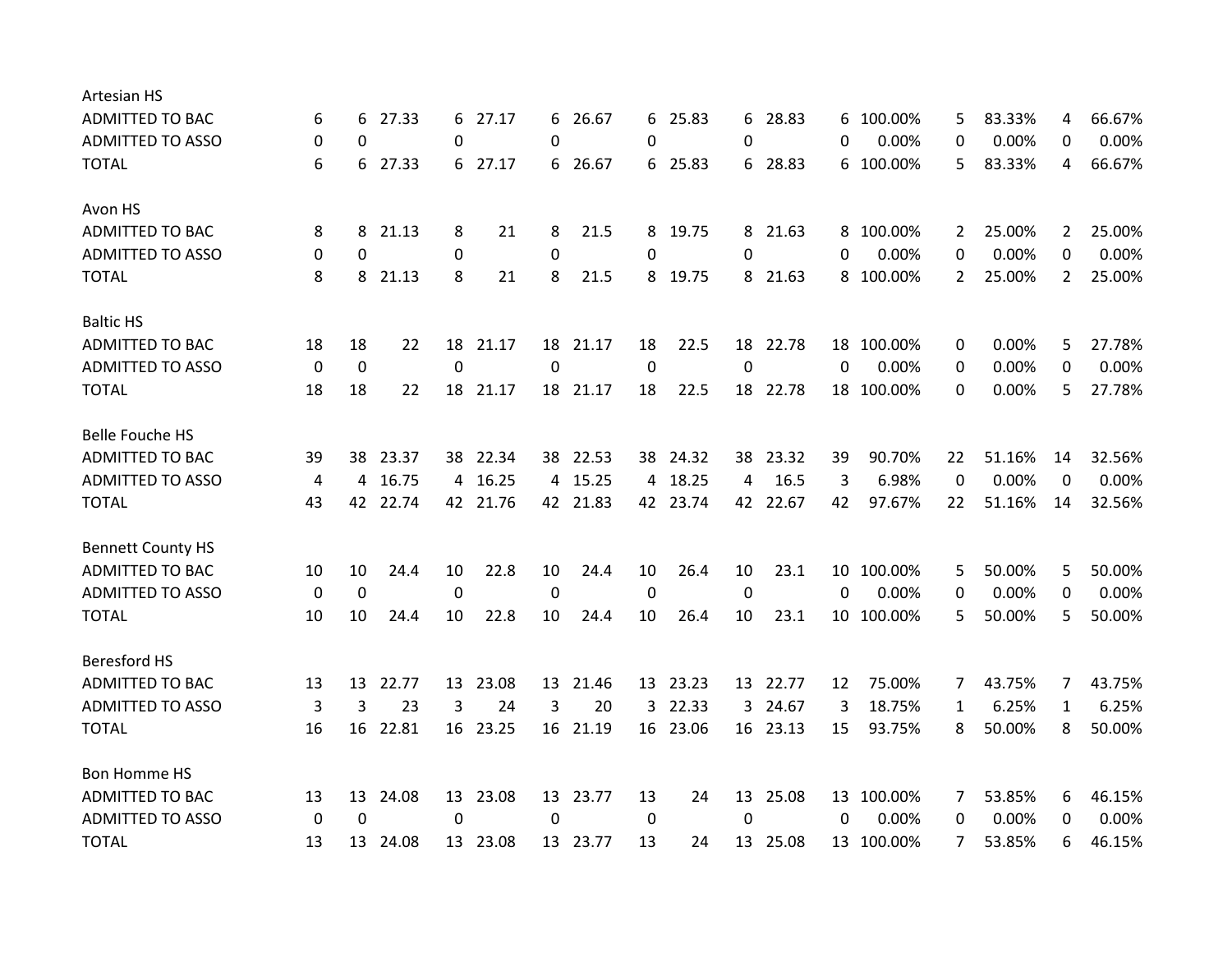| <b>Bowdle HS</b>         |                |                |         |                |          |                |          |             |         |                  |          |          |           |    |        |                |        |
|--------------------------|----------------|----------------|---------|----------------|----------|----------------|----------|-------------|---------|------------------|----------|----------|-----------|----|--------|----------------|--------|
| <b>ADMITTED TO BAC</b>   | 6              | 6              | 23.5    | 6              | 25.33    | 6              | 23       | 6           | 22      | 6                | 23       | 6        | 100.00%   | 0  | 0.00%  | $\mathbf{1}$   | 16.67% |
| <b>ADMITTED TO ASSO</b>  | 0              | 0              |         | 0              |          | 0              |          | $\mathbf 0$ |         | 0                |          | 0        | 0.00%     | 0  | 0.00%  | 0              | 0.00%  |
| <b>TOTAL</b>             | 6              | 6              | 23.5    | 6              | 25.33    | 6              | 23       | 6           | 22      | 6                | 23       | 6        | 100.00%   | 0  | 0.00%  | $\mathbf{1}$   | 16.67% |
| <b>Brandon Valley HS</b> |                |                |         |                |          |                |          |             |         |                  |          |          |           |    |        |                |        |
| <b>ADMITTED TO BAC</b>   | 68             | 68             | 24.37   |                | 68 23.87 | 68             | 24.28    | 68          | 24.4    |                  | 68 24.34 | 67       | 94.37%    | 38 | 53.52% | 32             | 45.07% |
| <b>ADMITTED TO ASSO</b>  | 3              | 3              | 19.67   | 3              | 18.67    | 3              | 20       | 3           | 19.67   | 3                | 20.33    | 3        | 4.23%     | 1  | 1.41%  | 0              | 0.00%  |
| <b>TOTAL</b>             | 71             | 71             | 24.17   |                | 71 23.65 | 71             | 24.1     | 71          | 24.2    |                  | 71 24.17 | 70       | 98.59%    | 39 | 54.93% | 32             | 45.07% |
| <b>Britton HS</b>        |                |                |         |                |          |                |          |             |         |                  |          |          |           |    |        |                |        |
| <b>ADMITTED TO BAC</b>   | 7              | 7              | 21      | $\overline{7}$ | 20       | $\overline{7}$ | 22.29    |             | 7 21.43 |                  | 7 20.71  |          | 7 100.00% | 3  | 42.86% | $\mathbf{1}$   | 14.29% |
| <b>ADMITTED TO ASSO</b>  | 0              | $\pmb{0}$      |         | $\pmb{0}$      |          | 0              |          | 0           |         | $\boldsymbol{0}$ |          | 0        | 0.00%     | 0  | 0.00%  | 0              | 0.00%  |
| <b>TOTAL</b>             | $\overline{7}$ | $\overline{7}$ | 21      | $\overline{7}$ | 20       | $\overline{7}$ | 22.29    |             | 7 21.43 |                  | 7 20.71  |          | 7 100.00% | 3  | 42.86% | $\mathbf{1}$   | 14.29% |
| <b>Brookings HS</b>      |                |                |         |                |          |                |          |             |         |                  |          |          |           |    |        |                |        |
| ADMITTED TO BAC          | 87             | 87             | 22.69   | 87             | 22.11    | 87             | 22.7     | 87          | 22.68   | 87               | 22.77    | 87       | 98.86%    | 29 | 32.95% | 20             | 22.73% |
| <b>ADMITTED TO ASSO</b>  | $\mathbf{1}$   | $\mathbf{1}$   |         | $\mathbf{1}$   |          | $\mathbf{1}$   |          | 1           |         | $\mathbf{1}$     |          | $\Omega$ | 0.00%     | 0  | 0.00%  | 0              | 0.00%  |
| <b>TOTAL</b>             | 88             | 88             | 22.61   | 88             | 22.01    | 88             | 22.65    | 88          | 22.58   | 88               | 22.72    | 87       | 98.86%    | 29 | 32.95% | 20             | 22.73% |
| <b>Burke HS</b>          |                |                |         |                |          |                |          |             |         |                  |          |          |           |    |        |                |        |
| <b>ADMITTED TO BAC</b>   | 5              | 5              | 22      | 5              | 20.4     | 5              | 20.4     | 5           | 25.2    | 5                | 21.4     | 5        | 100.00%   | 0  | 0.00%  | $\overline{2}$ | 40.00% |
| <b>ADMITTED TO ASSO</b>  | 0              | $\mathbf 0$    |         | 0              |          | $\mathbf 0$    |          | 0           |         | 0                |          | 0        | 0.00%     | 0  | 0.00%  | 0              | 0.00%  |
| <b>TOTAL</b>             | 5              | 5              | 22      | 5              | 20.4     | 5              | 20.4     | 5           | 25.2    | 5                | 21.4     | 5.       | 100.00%   | 0  | 0.00%  | $\overline{2}$ | 40.00% |
| Canistota HS             |                |                |         |                |          |                |          |             |         |                  |          |          |           |    |        |                |        |
| <b>ADMITTED TO BAC</b>   | 6              | 6              | 23.17   | 6              | 22.83    | 6              | 21.33    | 6           | 23.5    |                  | 6 23.83  | 6        | 85.71%    | 5  | 71.43% | 2              | 28.57% |
| <b>ADMITTED TO ASSO</b>  | 1              | 1              |         | 1              |          | 1              |          | 1           |         | 1                |          | 1        | 14.29%    | 0  | 0.00%  | 0              | 0.00%  |
| <b>TOTAL</b>             | $\overline{7}$ |                | 7 22.43 |                | 7 21.86  |                | 7 20.86  |             | 7 22.29 |                  | 7 23.71  |          | 7 100.00% | 5  | 71.43% | $\overline{2}$ | 28.57% |
| Canton HS                |                |                |         |                |          |                |          |             |         |                  |          |          |           |    |        |                |        |
| <b>ADMITTED TO BAC</b>   | 18             | 18             | 22.94   |                | 18 22.56 |                | 18 23.72 | 18          | 21.94   | 18               | 22.67    | 18       | 90.00%    | 11 | 55.00% | 6              | 30.00% |
| <b>ADMITTED TO ASSO</b>  | $\overline{2}$ | 2              | 22      | 2              | 21.5     | 2              | 19       | 2           | 25      | 2                | 21       | 1        | 5.00%     | 1  | 5.00%  | 1              | 5.00%  |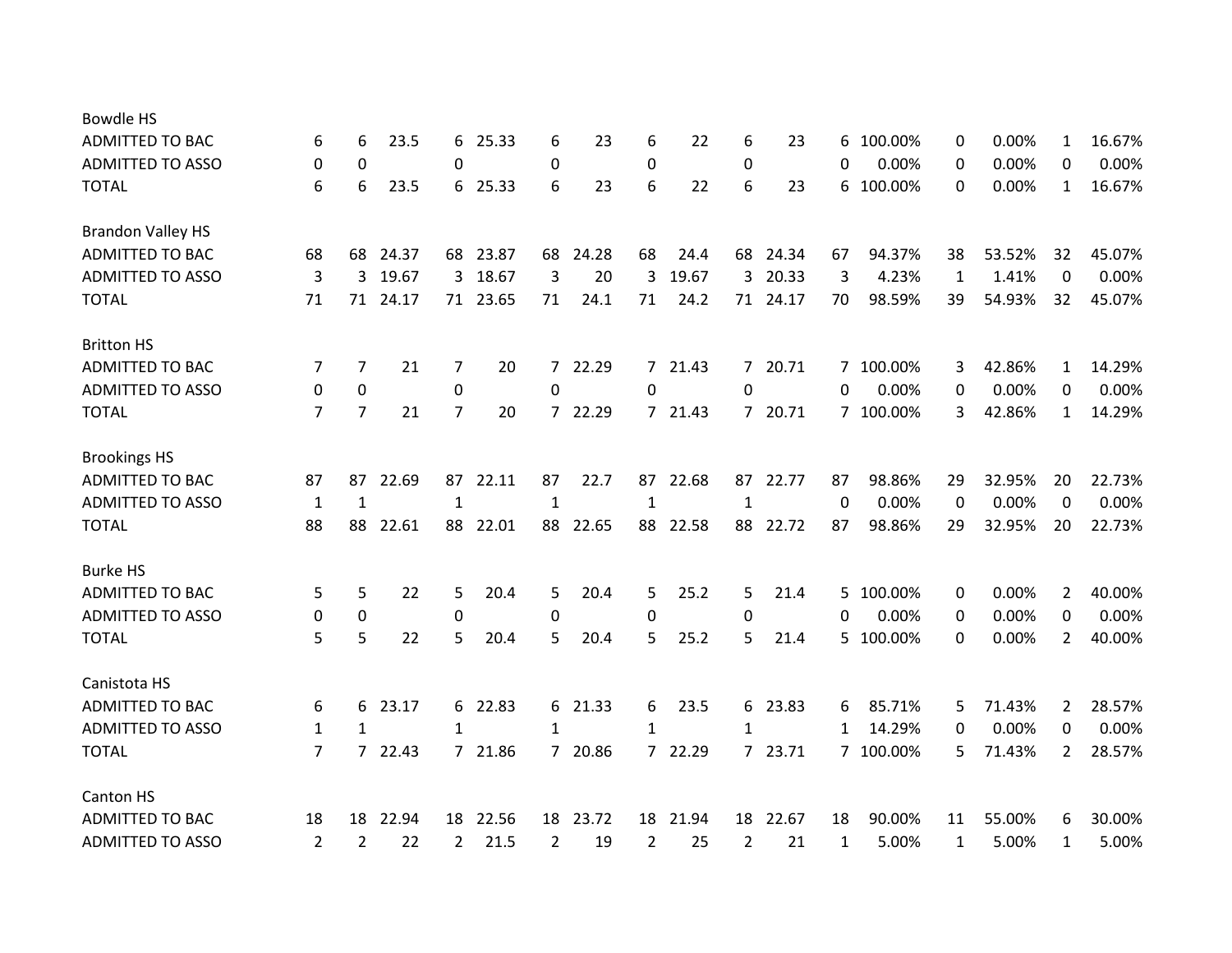| <b>TOTAL</b>            | 20           | 20             | 22.85 |              | 20 22.45 |                | 20 23.25 | 20           | 22.25    | 20           | 22.5     | 19 | 95.00%     | 12 | 60.00% | 7              | 35.00% |
|-------------------------|--------------|----------------|-------|--------------|----------|----------------|----------|--------------|----------|--------------|----------|----|------------|----|--------|----------------|--------|
| Castelwood HS           |              |                |       |              |          |                |          |              |          |              |          |    |            |    |        |                |        |
| <b>ADMITTED TO BAC</b>  | 10           | 10             | 25.9  | 10           | 25.7     | 10             | 25.4     | 10           | 25.6     | 10           | 26.5     |    | 10 100.00% | 8  | 80.00% | 8              | 80.00% |
| <b>ADMITTED TO ASSO</b> | $\mathbf 0$  | $\mathbf 0$    |       | $\pmb{0}$    |          | $\mathbf 0$    |          | $\mathbf 0$  |          | $\pmb{0}$    |          | 0  | 0.00%      | 0  | 0.00%  | 0              | 0.00%  |
| <b>TOTAL</b>            | 10           | 10             | 25.9  | 10           | 25.7     | 10             | 25.4     | 10           | 25.6     | 10           | 26.5     | 10 | 100.00%    | 8  | 80.00% | 8              | 80.00% |
| Centerville HS          |              |                |       |              |          |                |          |              |          |              |          |    |            |    |        |                |        |
| <b>ADMITTED TO BAC</b>  | 7            | 7              | 22.71 |              | 7 21.71  | 7              | 24       | 7            | 23       | $7^{\circ}$  | 22.14    | 6  | 75.00%     | 4  | 50.00% | $\overline{2}$ | 25.00% |
| <b>ADMITTED TO ASSO</b> | 1            | $\mathbf{1}$   |       | 1            |          | 1              |          | $\mathbf{1}$ |          | 1            |          | 1  | 12.50%     | 1  | 12.50% | 0              | 0.00%  |
| <b>TOTAL</b>            | 8            | 8              | 22.63 |              | 8 21.63  | 8              | 24       |              | 8 22.63  |              | 8 22.38  | 7  | 87.50%     | 5  | 62.50% | $\overline{2}$ | 25.00% |
| Chamberlain HS          |              |                |       |              |          |                |          |              |          |              |          |    |            |    |        |                |        |
| <b>ADMITTED TO BAC</b>  | 13           | 13             | 23.08 |              | 13 22.38 | 13             | 23.23    | 13           | 24       | 13           | 21.92    | 13 | 92.86%     | 7  | 50.00% | 5              | 35.71% |
| <b>ADMITTED TO ASSO</b> | $\mathbf{1}$ | $\mathbf{1}$   |       | $\mathbf{1}$ |          | $\mathbf 1$    |          | $\mathbf{1}$ |          | $\mathbf{1}$ |          | 1  | 7.14%      | 0  | 0.00%  | 0              | 0.00%  |
| <b>TOTAL</b>            | 14           | 14             | 22.57 | 14           | 21.93    | 14             | 22.93    | 14           | 23.5     | 14           | 21.29    |    | 14 100.00% | 7  | 50.00% | 5              | 35.71% |
| Chester Area HS         |              |                |       |              |          |                |          |              |          |              |          |    |            |    |        |                |        |
| ADMITTED TO BAC         | 9            | 9              | 21    | 9            | 19.33    | 9              | 20.67    | 9            | 21.56    | 9            | 21.44    | 9  | 90.00%     | 0  | 0.00%  | $\overline{2}$ | 20.00% |
| <b>ADMITTED TO ASSO</b> | $\mathbf{1}$ | $\mathbf{1}$   |       | $\mathbf{1}$ |          | $\mathbf{1}$   |          | $\mathbf{1}$ |          | $\mathbf{1}$ |          | 1  | 10.00%     | 0  | 0.00%  | 0              | 0.00%  |
| <b>TOTAL</b>            | 10           | 10             | 21.2  | 10           | 19.5     | 10             | 20.7     | 10           | 22       | 10           | 21.6     | 10 | 100.00%    | 0  | 0.00%  | $\overline{2}$ | 20.00% |
| Cheyenne E B HS         |              |                |       |              |          |                |          |              |          |              |          |    |            |    |        |                |        |
| <b>ADMITTED TO BAC</b>  | 7            | $\overline{7}$ | 21.43 |              | 7 19.43  | $\overline{7}$ | 22.14    |              | 7 21.14  |              | 7 22.14  | 7  | 87.50%     | 0  | 0.00%  | 2              | 25.00% |
| <b>ADMITTED TO ASSO</b> | $\mathbf{1}$ | $\mathbf{1}$   |       | 1            |          | $\mathbf{1}$   |          | 1            |          | $\mathbf{1}$ |          | 1  | 12.50%     | 0  | 0.00%  | 0              | 0.00%  |
| <b>TOTAL</b>            | 8            | 8              | 21.63 | 8            | 20       | 8              | 22.38    | 8            | 21.5     | 8            | 22       | 8  | 100.00%    | 0  | 0.00%  | $\overline{2}$ | 25.00% |
| Clark HS                |              |                |       |              |          |                |          |              |          |              |          |    |            |    |        |                |        |
| <b>ADMITTED TO BAC</b>  | 8            | 8              | 25.13 | 8            | 26.13    | 8              | 23.63    | 8            | 26.75    | 8            | 22.88    | 8  | 100.00%    | 6  | 75.00% | 4              | 50.00% |
| <b>ADMITTED TO ASSO</b> | 0            | $\mathbf 0$    |       | 0            |          | 0              |          | 0            |          | 0            |          | 0  | 0.00%      | 0  | 0.00%  | 0              | 0.00%  |
| <b>TOTAL</b>            | 8            | 8              | 25.13 | 8            | 26.13    | 8              | 23.63    | 8            | 26.75    | 8            | 22.88    | 8  | 100.00%    | 6  | 75.00% | 4              | 50.00% |
| Colman HS               |              |                |       |              |          |                |          |              |          |              |          |    |            |    |        |                |        |
| <b>ADMITTED TO BAC</b>  | 13           | 13             | 23.62 |              | 13 23.38 |                | 13 22.15 |              | 13 25.15 |              | 13 22.85 | 11 | 84.62%     | 6  | 46.15% | 4              | 30.77% |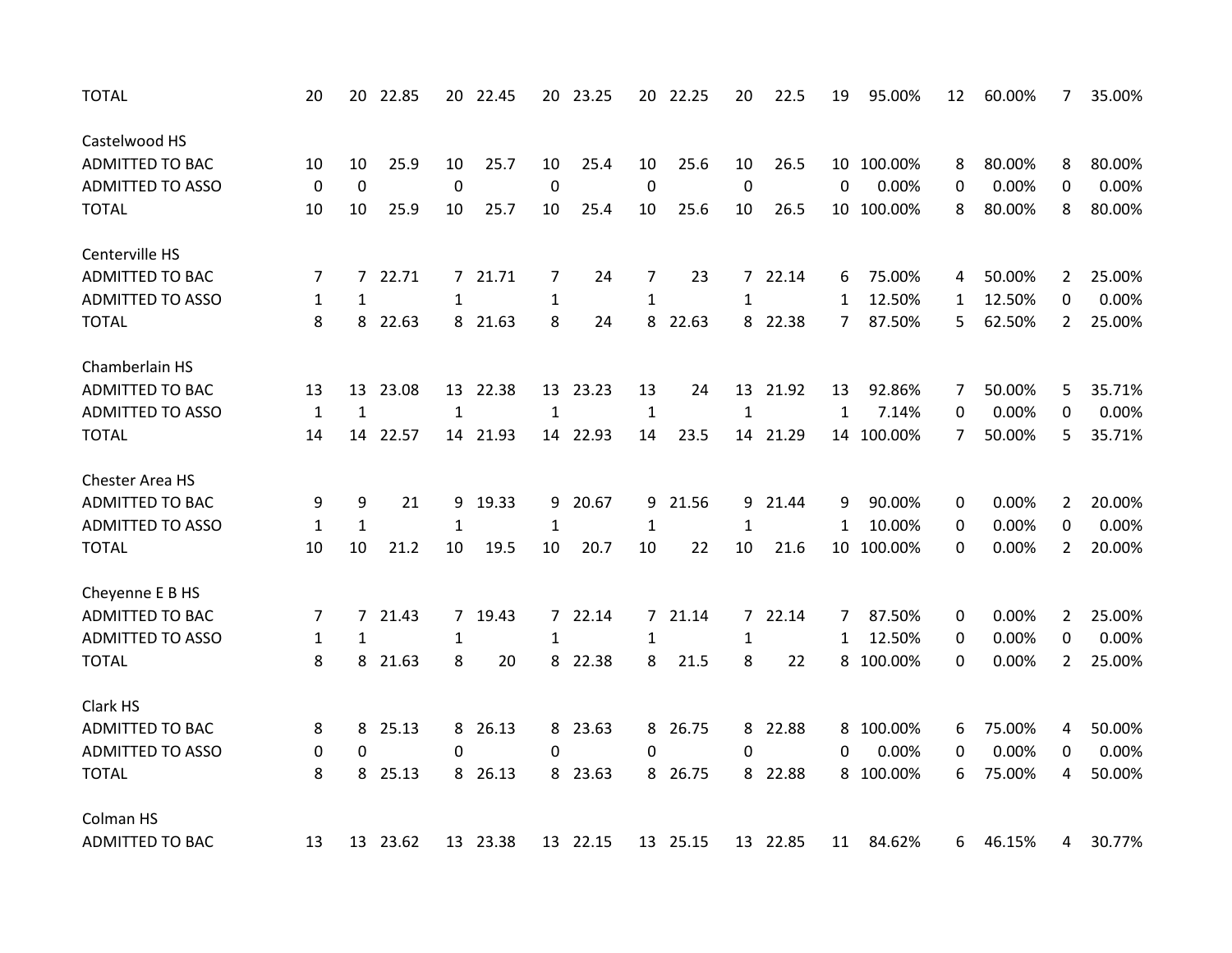| <b>ADMITTED TO ASSO</b> | 0           | 0            |          | 0            |          | 0            |          | 0              |          | $\Omega$     |          | 0        | 0.00%      | 0           | 0.00%  | 0              | 0.00%  |
|-------------------------|-------------|--------------|----------|--------------|----------|--------------|----------|----------------|----------|--------------|----------|----------|------------|-------------|--------|----------------|--------|
| <b>TOTAL</b>            | 13          | 13           | 23.62    |              | 13 23.38 |              | 13 22.15 |                | 13 25.15 |              | 13 22.85 | 11       | 84.62%     | 6           | 46.15% | 4              | 30.77% |
| Colome HS               |             |              |          |              |          |              |          |                |          |              |          |          |            |             |        |                |        |
| <b>ADMITTED TO BAC</b>  | 6           | 6            | 22.83    | 6            | 22.5     | 6            | 24.33    | 6              | 20.5     |              | 6 22.67  |          | 6 100.00%  | 0           | 0.00%  | 2              | 33.33% |
| <b>ADMITTED TO ASSO</b> | 0           | $\Omega$     |          | $\mathbf 0$  |          | $\Omega$     |          | 0              |          | $\Omega$     |          | 0        | 0.00%      | 0           | 0.00%  | 0              | 0.00%  |
| <b>TOTAL</b>            | 6           | 6            | 22.83    | 6            | 22.5     | 6            | 24.33    | 6              | 20.5     |              | 6 22.67  | 6        | 100.00%    | $\Omega$    | 0.00%  | $\overline{2}$ | 33.33% |
| Corsica HS              |             |              |          |              |          |              |          |                |          |              |          |          |            |             |        |                |        |
| <b>ADMITTED TO BAC</b>  | 4           | 4            | 24.25    | 4            | 24       | 4            | 22.75    | 4              | 24       | 4            | 25.5     | 4        | 80.00%     | 2           | 40.00% | $\overline{2}$ | 40.00% |
| <b>ADMITTED TO ASSO</b> | 1           | $\mathbf{1}$ |          | $\mathbf{1}$ |          | $\mathbf{1}$ |          | 1              |          | $\mathbf{1}$ |          | 1        | 20.00%     | $\mathbf 1$ | 20.00% | $\mathbf{1}$   | 20.00% |
| <b>TOTAL</b>            | 5           | 5            | 24.2     | 5            | 24       | 5            | 22.8     | 5              | 23.8     | 5            | 25.6     |          | 5 100.00%  | 3           | 60.00% | 3              | 60.00% |
| Crow Creek Res. HS      |             |              |          |              |          |              |          |                |          |              |          |          |            |             |        |                |        |
| <b>ADMITTED TO BAC</b>  | 5           | 5            | 16.8     | 5            | 15.6     | 5            | 16.4     | 5.             | 15.8     | 5            | 18.6     | 5.       | 100.00%    | 0           | 0.00%  | 0              | 0.00%  |
| <b>ADMITTED TO ASSO</b> | 0           | $\mathbf 0$  |          | $\mathbf 0$  |          | 0            |          | 0              |          | $\Omega$     |          | $\Omega$ | 0.00%      | 0           | 0.00%  | 0              | 0.00%  |
| <b>TOTAL</b>            | 5           | 5            | 16.8     | 5            | 15.6     | 5            | 16.4     | 5              | 15.8     | 5            | 18.6     | 5.       | 100.00%    | 0           | 0.00%  | 0              | 0.00%  |
| <b>Custer HS</b>        |             |              |          |              |          |              |          |                |          |              |          |          |            |             |        |                |        |
| <b>ADMITTED TO BAC</b>  | 10          | 10           | 23       | 10           | 22.2     | 10           | 21.7     | 10             | 24.6     | 10           | 22.2     | 9        | 69.23%     | 4           | 30.77% | $\mathbf{1}$   | 7.69%  |
| <b>ADMITTED TO ASSO</b> | 3           | 3            | 19       | 3            | 20       | 3            | 18       | 3              | 20.33    | 3            | 17.33    | 3        | 23.08%     | 0           | 0.00%  | 0              | 0.00%  |
| <b>TOTAL</b>            | 13          |              | 13 22.08 |              | 13 21.69 |              | 13 20.85 |                | 13 23.62 |              | 13 21.08 | 12       | 92.31%     | 4           | 30.77% | $\mathbf{1}$   | 7.69%  |
| Dakota Valley HS        |             |              |          |              |          |              |          |                |          |              |          |          |            |             |        |                |        |
| <b>ADMITTED TO BAC</b>  | 15          | 15           | 23.53    |              | 15 22.33 | 15           | 23.8     | 15             | 22.8     | 15           | 25.6     | 14       | 93.33%     | 6           | 40.00% | 7              | 46.67% |
| <b>ADMITTED TO ASSO</b> | $\mathbf 0$ | $\mathbf 0$  |          | $\mathbf 0$  |          | $\Omega$     |          | $\overline{0}$ |          | $\mathbf 0$  |          | $\Omega$ | 0.00%      | 0           | 0.00%  | 0              | 0.00%  |
| <b>TOTAL</b>            | 15          | 15           | 23.53    |              | 15 22.33 | 15           | 23.8     | 15             | 22.8     | 15           | 25.6     | 14       | 93.33%     | 6           | 40.00% | 7              | 46.67% |
| De Smet HS              |             |              |          |              |          |              |          |                |          |              |          |          |            |             |        |                |        |
| <b>ADMITTED TO BAC</b>  | 11          | 11           | 22.73    |              | 11 21.91 | 11           | 22.55    | 11             | 23       | 11           | 22.82    | 11       | 100.00%    | 3           | 27.27% | $\mathbf{1}$   | 9.09%  |
| <b>ADMITTED TO ASSO</b> | $\mathbf 0$ | 0            |          | $\mathbf 0$  |          | 0            |          | $\mathbf 0$    |          | 0            |          | 0        | 0.00%      | 0           | 0.00%  | 0              | 0.00%  |
| <b>TOTAL</b>            | 11          |              | 11 22.73 |              | 11 21.91 |              | 11 22.55 | 11             | 23       |              | 11 22.82 |          | 11 100.00% | 3           | 27.27% | $\mathbf{1}$   | 9.09%  |

Dell Rapids HS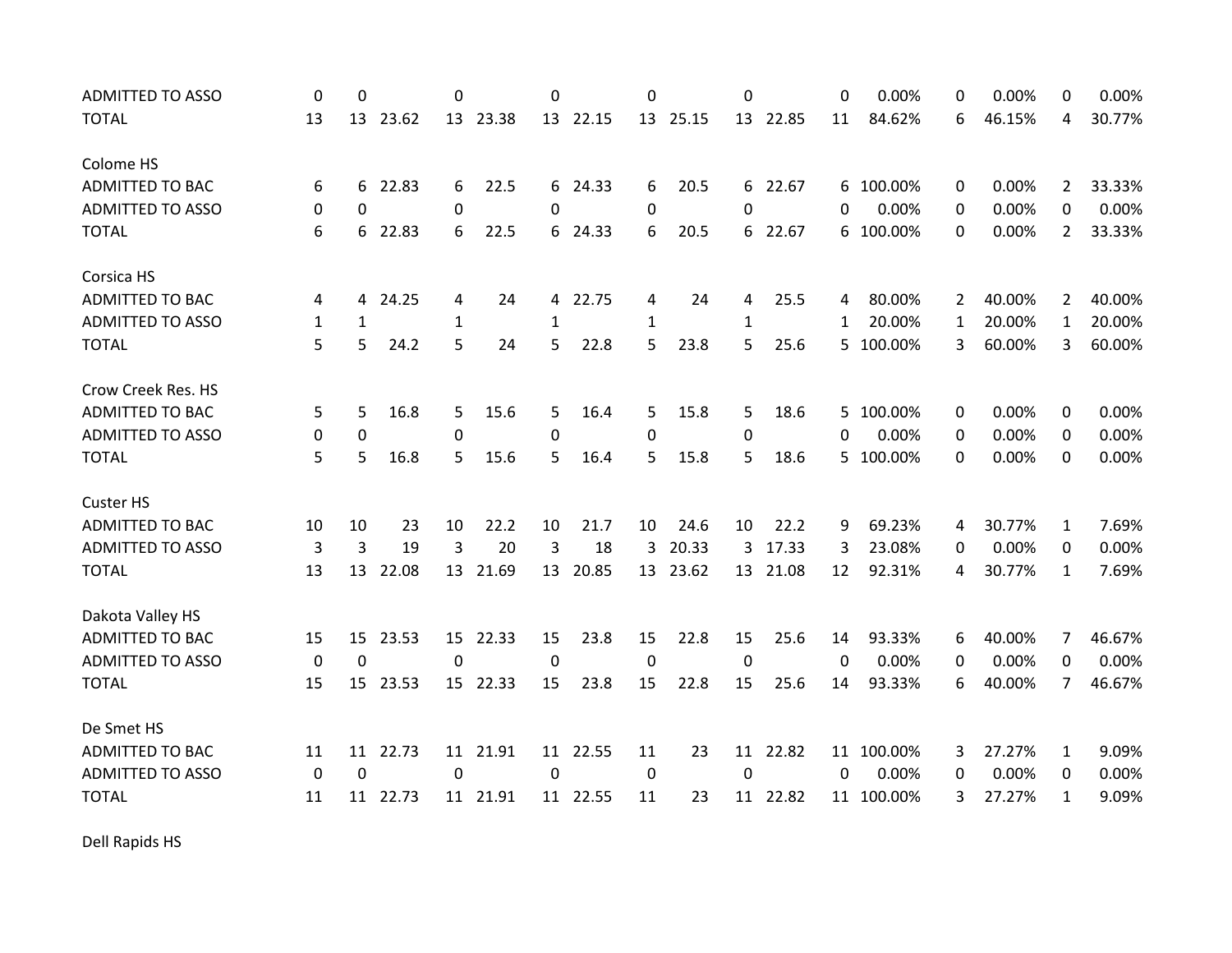| <b>ADMITTED TO BAC</b>    | 28             | 27              | 22.52 | 27               | 21.59    | 27             | 23.04    | 27           | 21.59    | 27           | 22.81    | 28 | 96.55%     | 13             | 44.83% | 11             | 37.93% |
|---------------------------|----------------|-----------------|-------|------------------|----------|----------------|----------|--------------|----------|--------------|----------|----|------------|----------------|--------|----------------|--------|
| <b>ADMITTED TO ASSO</b>   | $\mathbf{1}$   | $\mathbf{1}$    |       | $\mathbf{1}$     |          | $\mathbf{1}$   |          | 1            |          | $\mathbf{1}$ |          | 1  | 3.45%      | 1              | 3.45%  | 1              | 3.45%  |
| <b>TOTAL</b>              | 29             | 28              | 22.57 | 28               | 21.64    |                | 28 23.11 |              | 28 21.64 |              | 28 22.68 | 29 | 100.00%    | 14             | 48.28% | 12             | 41.38% |
| Deubrook HS               |                |                 |       |                  |          |                |          |              |          |              |          |    |            |                |        |                |        |
| <b>ADMITTED TO BAC</b>    | 10             | 10              | 23.2  | 10               | 23.1     | 10             | 22.8     | 10           | 23.4     | 10           | 23.2     |    | 10 100.00% | 1              | 10.00% | 2              | 20.00% |
| <b>ADMITTED TO ASSO</b>   | 0              | $\mathbf 0$     |       | $\mathbf 0$      |          | $\mathbf 0$    |          | 0            |          | $\mathbf 0$  |          | 0  | 0.00%      | 0              | 0.00%  | 0              | 0.00%  |
| <b>TOTAL</b>              | 10             | 10              | 23.2  | 10               | 23.1     | 10             | 22.8     | 10           | 23.4     | 10           | 23.2     |    | 10 100.00% | $\mathbf{1}$   | 10.00% | $\overline{2}$ | 20.00% |
| Deuel HS                  |                |                 |       |                  |          |                |          |              |          |              |          |    |            |                |        |                |        |
| <b>ADMITTED TO BAC</b>    | 12             | 12 <sup>2</sup> | 22.42 |                  | 12 22.08 |                | 12 21.92 | 12           | 22.5     |              | 12 22.67 |    | 12 100.00% | 8              | 66.67% | 4              | 33.33% |
| <b>ADMITTED TO ASSO</b>   | $\mathbf 0$    | $\mathbf 0$     |       | $\boldsymbol{0}$ |          | 0              |          | 0            |          | 0            |          | 0  | 0.00%      | 0              | 0.00%  | 0              | 0.00%  |
| <b>TOTAL</b>              | 12             | 12              | 22.42 |                  | 12 22.08 |                | 12 21.92 | 12           | 22.5     |              | 12 22.67 |    | 12 100.00% | 8              | 66.67% | 4              | 33.33% |
| Doland HS                 |                |                 |       |                  |          |                |          |              |          |              |          |    |            |                |        |                |        |
| <b>ADMITTED TO BAC</b>    | 5              | 5               | 26    | 5                | 25.4     | 5              | 23.8     | 5            | 28       | 5            | 26.2     | 5  | 83.33%     | 2              | 33.33% | 3              | 50.00% |
| <b>ADMITTED TO ASSO</b>   | 1              | $\mathbf{1}$    |       | 1                |          | $\mathbf{1}$   |          | $\mathbf{1}$ |          | 1            |          | 0  | 0.00%      | 0              | 0.00%  | 0              | 0.00%  |
| <b>TOTAL</b>              | 6              | 6               | 23.67 | 6                | 22.33    | 6              | 22.17    | 6            | 25.33    | 6            | 24.33    | 5  | 83.33%     | $\overline{2}$ | 33.33% | 3              | 50.00% |
| Douglas HS                |                |                 |       |                  |          |                |          |              |          |              |          |    |            |                |        |                |        |
| <b>ADMITTED TO BAC</b>    | 34             | 34              | 21.88 | 34               | 20.5     |                | 34 21.79 |              | 34 22.44 |              | 34 22.29 | 33 | 91.67%     | 5              | 13.89% | 4              | 11.11% |
| <b>ADMITTED TO ASSO</b>   | $\overline{2}$ | $\overline{2}$  | 19    | $\overline{2}$   | 17.5     | $\overline{2}$ | 15.5     | 2            | 19       | 2            | 23       | 2  | 5.56%      | 0              | 0.00%  | $\Omega$       | 0.00%  |
| <b>TOTAL</b>              | 36             | 36              | 21.72 | 36               | 20.33    |                | 36 21.44 | 36           | 22.25    | 36           | 22.33    | 35 | 97.22%     | 5              | 13.89% | 4              | 11.11% |
| Dupree HS                 |                |                 |       |                  |          |                |          |              |          |              |          |    |            |                |        |                |        |
| <b>ADMITTED TO BAC</b>    | 3              | 3               | 21.33 | 3 <sup>1</sup>   | 19.33    | 3.             | 19.67    | 3.           | 24.67    | 3            | 22.67    | 3  | 75.00%     | 2              | 50.00% | 1              | 25.00% |
| <b>ADMITTED TO ASSO</b>   | 1              | $\mathbf{1}$    |       | 1                |          | 1              |          | 1            |          | 1            |          | 1  | 25.00%     | 0              | 0.00%  | $\Omega$       | 0.00%  |
| <b>TOTAL</b>              | 4              | 4               | 20    |                  | 4 18.25  | 4              | 18.5     | 4            | 22       | 4            | 21.5     |    | 4 100.00%  | $\overline{2}$ | 50.00% | $\mathbf{1}$   | 25.00% |
| <b>Edmunds Central HS</b> |                |                 |       |                  |          |                |          |              |          |              |          |    |            |                |        |                |        |
| <b>ADMITTED TO BAC</b>    | 5              | 5               | 25.2  | 5                | 25.8     | 5              | 25.8     | 5.           | 24.4     | 5            | 24.6     | 5. | 100.00%    | 0              | 0.00%  | 4              | 80.00% |
| <b>ADMITTED TO ASSO</b>   | 0              | $\Omega$        |       | $\Omega$         |          | 0              |          | 0            |          | 0            |          | 0  | 0.00%      | 0              | 0.00%  | $\Omega$       | 0.00%  |
| <b>TOTAL</b>              | 5              | 5               | 25.2  | 5                | 25.8     | 5              | 25.8     | 5            | 24.4     | 5            | 24.6     |    | 5 100.00%  | 0              | 0.00%  | 4              | 80.00% |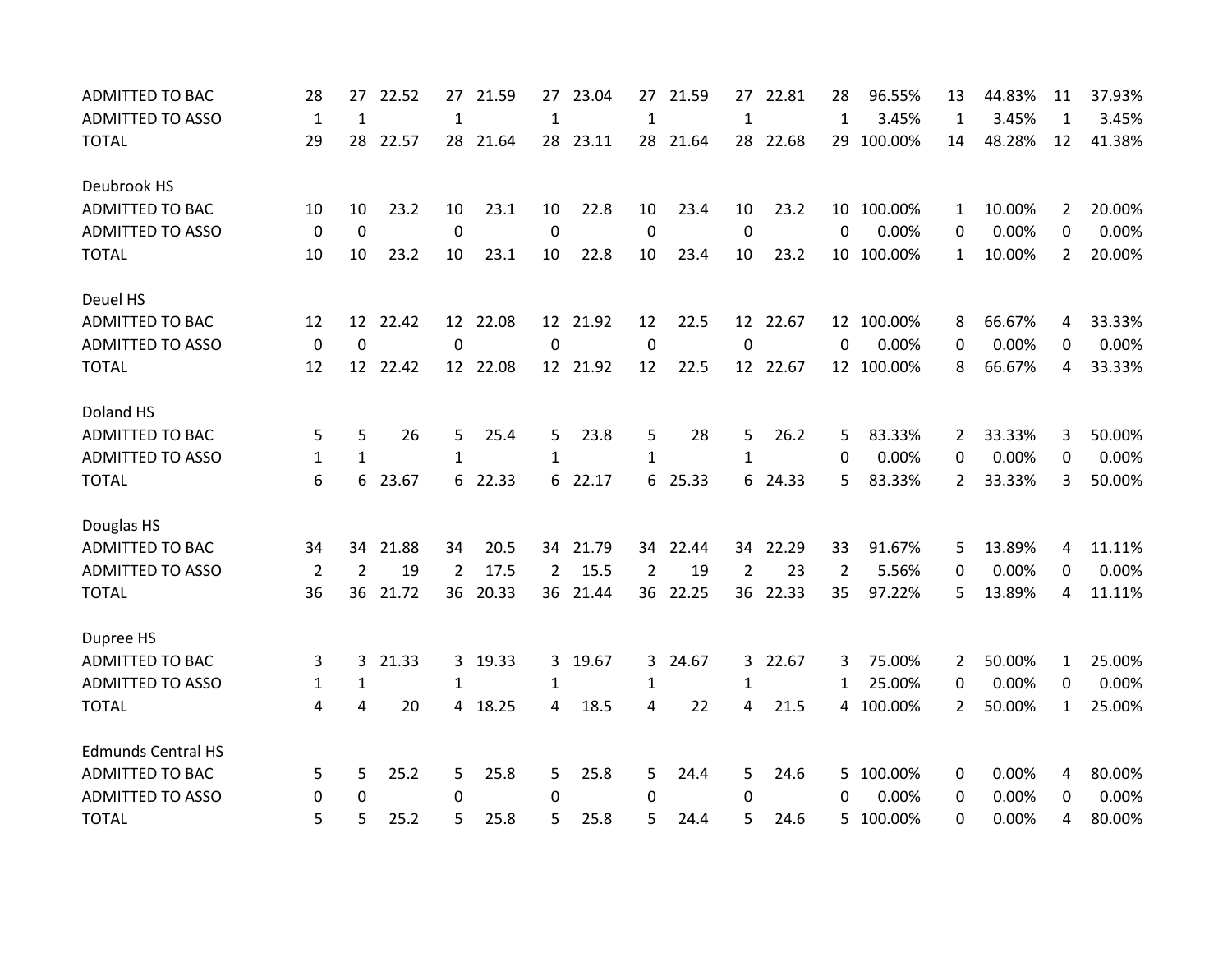| <b>Elk Point HS</b>     |                |                |          |                |          |              |          |              |          |                |         |          |            |   |           |                |        |
|-------------------------|----------------|----------------|----------|----------------|----------|--------------|----------|--------------|----------|----------------|---------|----------|------------|---|-----------|----------------|--------|
| <b>ADMITTED TO BAC</b>  | 11             | 11             | 23.55    |                | 11 23.82 |              | 11 23.36 | 11           | 23.18    | 11             | 23.55   | 11       | 84.62%     | 7 | 53.85%    | 4              | 30.77% |
| <b>ADMITTED TO ASSO</b> | $\overline{2}$ | $\overline{2}$ | 25       | $\overline{2}$ | 24.5     | $\mathbf{2}$ | 21.5     | 2            | 26       | $\overline{2}$ | 26.5    | 2        | 15.38%     | 0 | 0.00%     | 0              | 0.00%  |
| <b>TOTAL</b>            | 13             | 13             | 23.77    |                | 13 23.92 |              | 13 23.08 |              | 13 23.62 | 13             | 24      |          | 13 100.00% | 7 | 53.85%    | 4              | 30.77% |
| <b>Elkton HS</b>        |                |                |          |                |          |              |          |              |          |                |         |          |            |   |           |                |        |
| <b>ADMITTED TO BAC</b>  | 14             | 14             | 20.5     | 14             | 18.79    |              | 14 20.64 |              | 14 19.86 | 14             | 22      |          | 14 100.00% | 5 | 35.71%    | 3              | 21.43% |
| <b>ADMITTED TO ASSO</b> | 0              | 0              |          | 0              |          | 0            |          | 0            |          | 0              |         | 0        | 0.00%      | 0 | 0.00%     | 0              | 0.00%  |
| <b>TOTAL</b>            | 14             | 14             | 20.5     |                | 14 18.79 | 14           | 20.64    |              | 14 19.86 | 14             | 22      |          | 14 100.00% | 5 | 35.71%    | 3              | 21.43% |
| <b>Emery HS</b>         |                |                |          |                |          |              |          |              |          |                |         |          |            |   |           |                |        |
| <b>ADMITTED TO BAC</b>  | 5              | 5              | 24.4     | 5              | 25.4     | 5            | 23.4     | 5            | 23.6     | 5              | 24.2    | 5.       | 100.00%    | 3 | 60.00%    | $\overline{2}$ | 40.00% |
| <b>ADMITTED TO ASSO</b> | 0              | 0              |          | 0              |          | 0            |          | 0            |          | 0              |         | 0        | 0.00%      | 0 | 0.00%     | 0              | 0.00%  |
| <b>TOTAL</b>            | 5              | 5              | 24.4     | 5              | 25.4     | 5            | 23.4     | 5            | 23.6     | 5              | 24.2    |          | 5 100.00%  | 3 | 60.00%    | $\overline{2}$ | 40.00% |
| <b>Estelline HS</b>     |                |                |          |                |          |              |          |              |          |                |         |          |            |   |           |                |        |
| <b>ADMITTED TO BAC</b>  | 15             | 15             | 21.93    | 15             | 20.67    | 15           | 21.47    | 15           | 22.93    | 15             | 22.2    | 15       | 100.00%    | 8 | 53.33%    | 3              | 20.00% |
| <b>ADMITTED TO ASSO</b> | 0              | 0              |          | 0              |          | 0            |          | 0            |          | 0              |         | 0        | 0.00%      | 0 | 0.00%     | 0              | 0.00%  |
| <b>TOTAL</b>            | 15             |                | 15 21.93 |                | 15 20.67 |              | 15 21.47 |              | 15 22.93 | 15             | 22.2    |          | 15 100.00% | 8 | 53.33%    | 3              | 20.00% |
| Ethan HS                |                |                |          |                |          |              |          |              |          |                |         |          |            |   |           |                |        |
| <b>ADMITTED TO BAC</b>  | 3              | 3              | 23.33    |                | 3 21.67  | 3            | 24.33    | $\mathbf{3}$ | 23.33    |                | 3 22.33 | 2        | 66.67%     |   | 3 100.00% | 1              | 33.33% |
| <b>ADMITTED TO ASSO</b> | 0              | 0              |          | $\Omega$       |          | 0            |          | 0            |          | $\Omega$       |         | $\Omega$ | 0.00%      | 0 | 0.00%     | 0              | 0.00%  |
| <b>TOTAL</b>            | 3              | 3              | 23.33    |                | 3 21.67  | 3            | 24.33    |              | 3 23.33  |                | 3 22.33 | 2        | 66.67%     |   | 3 100.00% | 1              | 33.33% |
| Eureka HS               |                |                |          |                |          |              |          |              |          |                |         |          |            |   |           |                |        |
| <b>ADMITTED TO BAC</b>  | 4              | 4              | 25       | 4              | 26.25    | 4            | 23.75    | 4            | 23.75    | $\overline{4}$ | 26.25   | 4        | 80.00%     | 2 | 40.00%    | 2              | 40.00% |
| <b>ADMITTED TO ASSO</b> | 1              | $\mathbf{1}$   |          | 1              |          | $\mathbf{1}$ |          | 1            |          | $\mathbf{1}$   |         | 0        | 0.00%      | 0 | 0.00%     | 0              | 0.00%  |
| <b>TOTAL</b>            | 5              | 5              | 23.2     | 5              | 24       | 5            | 22       | 5            | 22.4     | 5.             | 24.2    | 4        | 80.00%     | 2 | 40.00%    | $\overline{2}$ | 40.00% |
| Faith HS                |                |                |          |                |          |              |          |              |          |                |         |          |            |   |           |                |        |
| <b>ADMITTED TO BAC</b>  | 3              | 3              | 23.33    |                | 3 21.67  | 3            | 24.67    | 3            | 20.33    | 3              | 26      |          | 3 100.00%  | 0 | 0.00%     | 2              | 66.67% |
| <b>ADMITTED TO ASSO</b> | 0              | 0              |          | 0              |          | 0            |          | 0            |          | 0              |         | 0        | 0.00%      | 0 | 0.00%     | 0              | 0.00%  |
| <b>TOTAL</b>            | 3              | 3              | 23.33    |                | 3 21.67  | 3.           | 24.67    | 3            | 20.33    | 3              | 26      |          | 3 100.00%  | 0 | 0.00%     | 2              | 66.67% |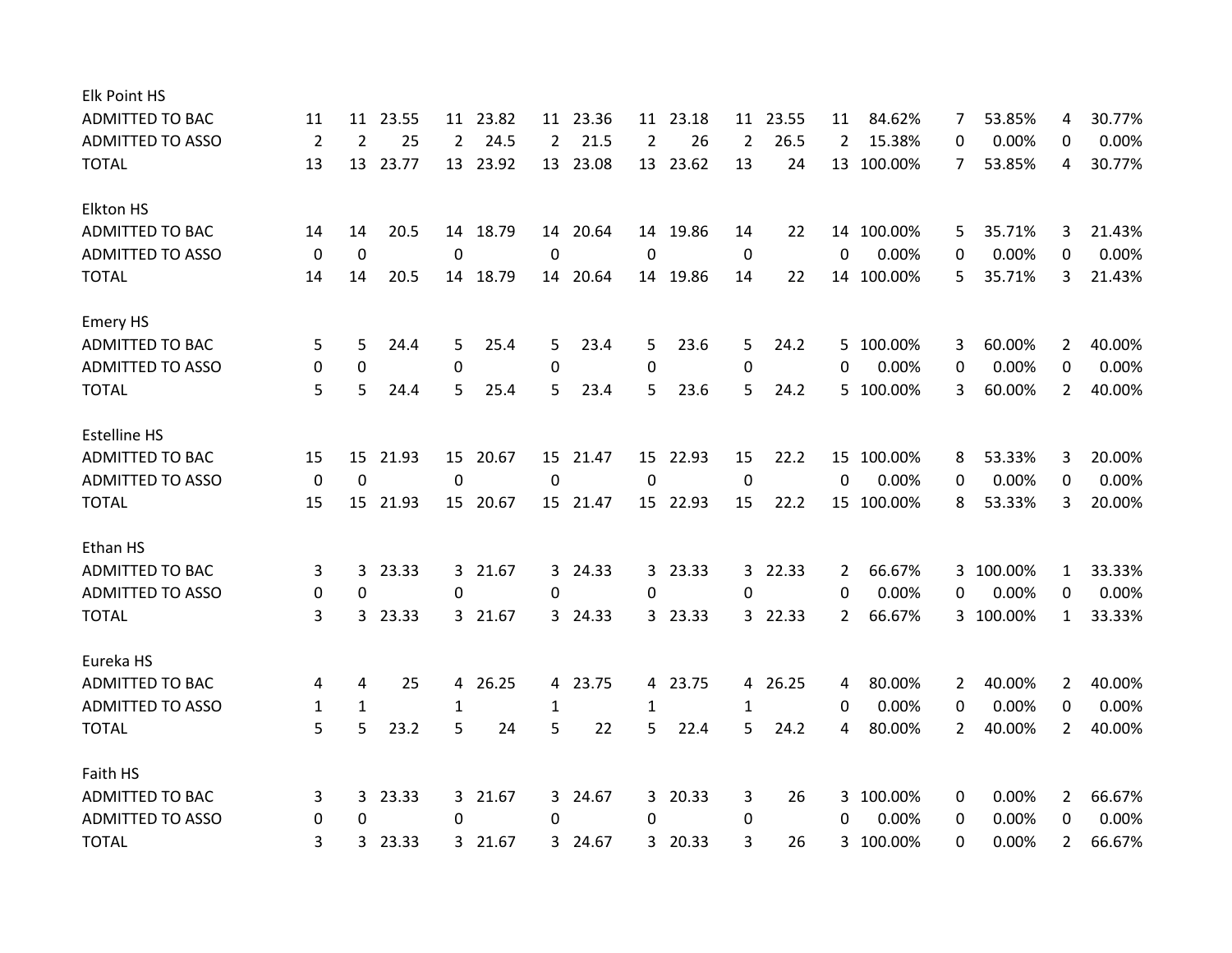| <b>Faulkton HS</b>      |                |                |       |                |          |                |          |                |          |                |          |    |            |   |        |                |        |
|-------------------------|----------------|----------------|-------|----------------|----------|----------------|----------|----------------|----------|----------------|----------|----|------------|---|--------|----------------|--------|
| <b>ADMITTED TO BAC</b>  | 4              | 4              | 20.75 | 4              | 20       | 4              | 19.75    | 4              | 22       | 4              | 20.75    | 4  | 66.67%     | 0 | 0.00%  | 0              | 0.00%  |
| <b>ADMITTED TO ASSO</b> | $\overline{2}$ | $\overline{2}$ | 20.5  | 2              | 18.5     | $\overline{2}$ | 22       | $\overline{2}$ | 20       | $\overline{2}$ | 20.5     | 1  | 16.67%     | 0 | 0.00%  | $\mathbf{1}$   | 16.67% |
| <b>TOTAL</b>            | 6              | 6              | 20.67 | 6              | 19.5     | 6              | 20.5     | 6              | 21.33    | 6              | 20.67    | 5  | 83.33%     | 0 | 0.00%  | 1              | 16.67% |
| Flandreau HS            |                |                |       |                |          |                |          |                |          |                |          |    |            |   |        |                |        |
| <b>ADMITTED TO BAC</b>  | 5              | 5              | 24    | 5              | 23.2     | 5              | 24.2     | 5              | 25.4     | 5              | 22.8     | 5  | 83.33%     | 3 | 50.00% | 3              | 50.00% |
| <b>ADMITTED TO ASSO</b> | $\mathbf{1}$   | $\mathbf{1}$   |       | $\mathbf{1}$   |          | $\mathbf{1}$   |          | $\mathbf{1}$   |          | $\mathbf{1}$   |          | 0  | 0.00%      | 0 | 0.00%  | $\Omega$       | 0.00%  |
| <b>TOTAL</b>            | 6              | 6              | 22.33 | 6              | 20.83    | 6              | 22.83    | 6              | 24       | 6              | 21       | 5  | 83.33%     | 3 | 50.00% | 3              | 50.00% |
| Florence HS             |                |                |       |                |          |                |          |                |          |                |          |    |            |   |        |                |        |
| <b>ADMITTED TO BAC</b>  | 4              | 4              | 24.25 | 4              | 22.25    | 4              | 21.75    | 4              | 29       | 4              | 22.5     | 4  | 66.67%     | 2 | 33.33% | $\overline{2}$ | 33.33% |
| <b>ADMITTED TO ASSO</b> | 2              | 2              | 17    | $\overline{2}$ | 15.5     | $\overline{2}$ | 16       | $\overline{2}$ | 16.5     | 2              | 18       | 2  | 33.33%     | 0 | 0.00%  | 0              | 0.00%  |
| <b>TOTAL</b>            | 6              | 6              | 21.83 | 6              | 20       | 6              | 19.83    | 6              | 24.83    | 6              | 21       | 6  | 100.00%    | 2 | 33.33% | 2              | 33.33% |
| Freeman HS              |                |                |       |                |          |                |          |                |          |                |          |    |            |   |        |                |        |
| <b>ADMITTED TO BAC</b>  | 10             | 10             | 23.2  | 10             | 23.9     | 10             | 22       | 10             | 23       | 10             | 23.6     |    | 10 100.00% | 8 | 80.00% | 4              | 40.00% |
| <b>ADMITTED TO ASSO</b> | $\mathbf 0$    | $\mathbf 0$    |       | $\mathbf 0$    |          | $\mathbf 0$    |          | $\mathbf 0$    |          | $\mathbf 0$    |          | 0  | 0.00%      | 0 | 0.00%  | 0              | 0.00%  |
| <b>TOTAL</b>            | 10             | 10             | 23.2  | 10             | 23.9     | 10             | 22       | 10             | 23       | 10             | 23.6     | 10 | 100.00%    | 8 | 80.00% | 4              | 40.00% |
| Garretson HS            |                |                |       |                |          |                |          |                |          |                |          |    |            |   |        |                |        |
| <b>ADMITTED TO BAC</b>  | 17             | 17             | 23.71 | 17             | 22.59    | 17             | 24.76    | 17             | 22.41    | 17             | 24       | 17 | 94.44%     | 6 | 33.33% | 6              | 33.33% |
| <b>ADMITTED TO ASSO</b> | $\mathbf{1}$   | 1              |       | 1              |          | $\mathbf{1}$   |          | 1              |          | 1              |          | 1  | 5.56%      | 0 | 0.00%  | 0              | 0.00%  |
| <b>TOTAL</b>            | 18             | 18             | 23.83 |                | 18 22.61 |                | 18 24.78 |                | 18 22.94 |                | 18 24.06 |    | 18 100.00% | 6 | 33.33% | 6              | 33.33% |
| Gayville- Volin HS      |                |                |       |                |          |                |          |                |          |                |          |    |            |   |        |                |        |
| <b>ADMITTED TO BAC</b>  | 8              | 8              | 21.5  | 8              | 21.25    | 8              | 19.63    | 8              | 22.5     | 8              | 22.63    | 8  | 88.89%     | 2 | 22.22% | 2              | 22.22% |
| <b>ADMITTED TO ASSO</b> | $\mathbf{1}$   | $\mathbf{1}$   |       | 1              |          | $\mathbf{1}$   |          | 1              |          | 1              |          | 1  | 11.11%     | 0 | 0.00%  | 0              | 0.00%  |
| <b>TOTAL</b>            | q              | 9              | 21    | 9              | 20.56    | 9              | 19.33    | 9              | 21.78    | 9              | 22.33    | 9  | 100.00%    | 2 | 22.22% | $\overline{2}$ | 22.22% |
| Gettysburg HS           |                |                |       |                |          |                |          |                |          |                |          |    |            |   |        |                |        |
| <b>ADMITTED TO BAC</b>  | 7              | $7^{\circ}$    | 22.57 |                | 7 20.43  |                | 7 20.71  |                | 7 25.86  |                | 7 22.86  | 7  | 87.50%     | 0 | 0.00%  | 1              | 12.50% |
| <b>ADMITTED TO ASSO</b> | $\mathbf{1}$   | 1              |       | 1              |          | 1              |          | 1              |          | 1              |          | 1  | 12.50%     | 0 | 0.00%  | 0              | 0.00%  |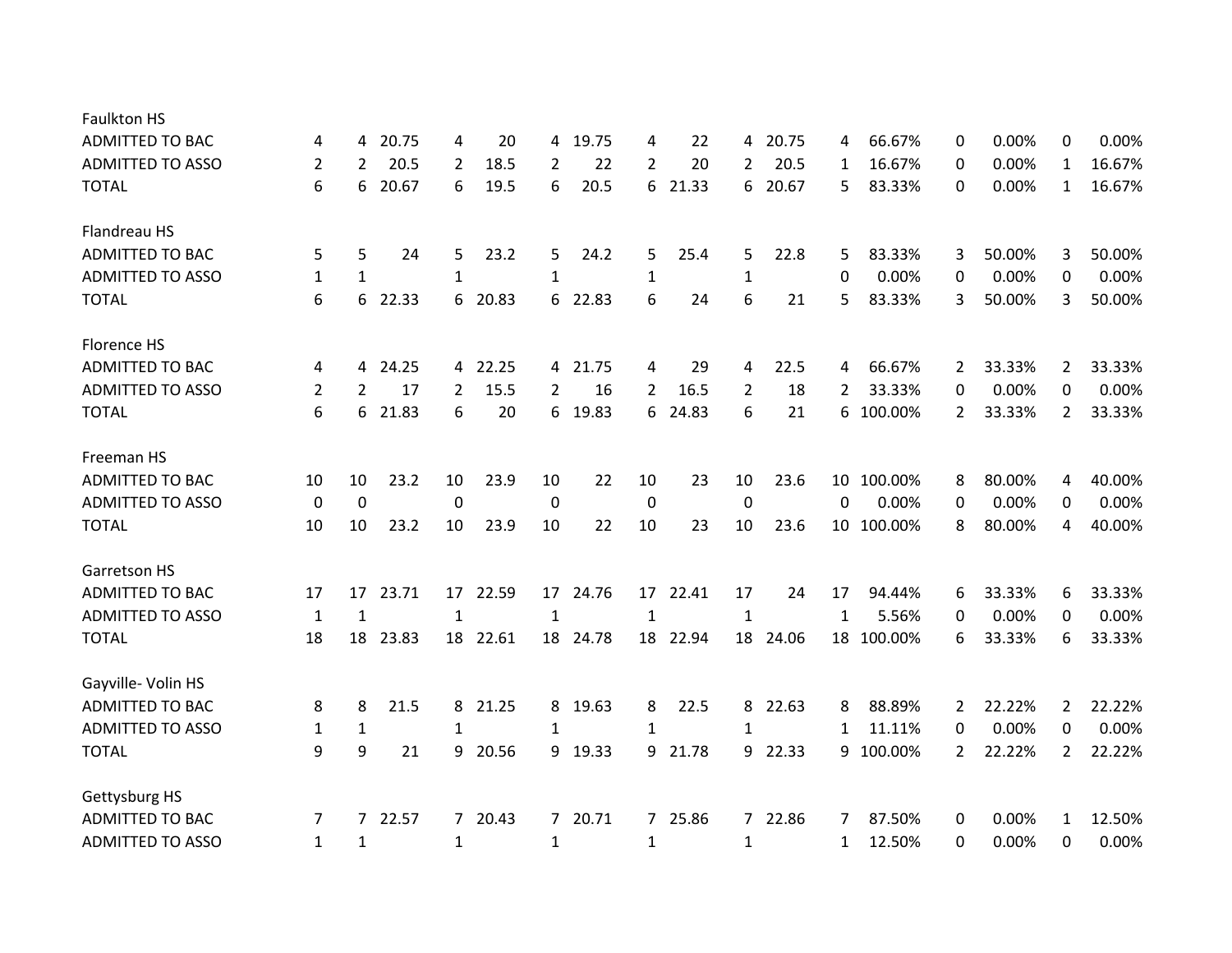| <b>TOTAL</b>             | 8                | 8              | 22    | 8                | 20       | 8              | 20.38    | 8            | 25.63    |              | 8 21.75  |             | 8 100.00%  | 0  | 0.00%  | $\mathbf{1}$   | 12.50% |
|--------------------------|------------------|----------------|-------|------------------|----------|----------------|----------|--------------|----------|--------------|----------|-------------|------------|----|--------|----------------|--------|
| <b>Great Plains Luth</b> |                  |                |       |                  |          |                |          |              |          |              |          |             |            |    |        |                |        |
| <b>ADMITTED TO BAC</b>   | 7                | $\overline{7}$ | 22.29 |                  | 7 21.86  | $\overline{7}$ | 20.57    |              | 7 23.86  |              | 7 21.57  |             | 7 100.00%  | 0  | 0.00%  | $\mathbf{1}$   | 14.29% |
| <b>ADMITTED TO ASSO</b>  | 0                | 0              |       | 0                |          | 0              |          | 0            |          | 0            |          | 0           | 0.00%      | 0  | 0.00%  | 0              | 0.00%  |
| <b>TOTAL</b>             | 7                | $7^{\circ}$    | 22.29 |                  | 7 21.86  | $7^{\circ}$    | 20.57    |              | 7 23.86  |              | 7 21.57  |             | 7 100.00%  | 0  | 0.00%  | $\mathbf{1}$   | 14.29% |
| Gregory HS               |                  |                |       |                  |          |                |          |              |          |              |          |             |            |    |        |                |        |
| <b>ADMITTED TO BAC</b>   | 7                | 7              | 22    | $\overline{7}$   | 22.14    | 7              | 20.71    |              | 7 22.57  | 7            | 21.86    | 7           | 87.50%     | 2  | 25.00% | $\overline{2}$ | 25.00% |
| <b>ADMITTED TO ASSO</b>  | 1                | $\mathbf{1}$   |       | $\mathbf{1}$     |          | $\mathbf{1}$   |          | $\mathbf{1}$ |          | 1            |          | 1           | 12.50%     | 0  | 0.00%  | 0              | 0.00%  |
| <b>TOTAL</b>             | 8                | 8              | 22.13 | 8                | 22.5     | 8              | 20.75    |              | 8 22.75  | 8            | 22       | 8           | 100.00%    | 2  | 25.00% | $\overline{2}$ | 25.00% |
| Groton HS                |                  |                |       |                  |          |                |          |              |          |              |          |             |            |    |        |                |        |
| <b>ADMITTED TO BAC</b>   | 20               | 20             | 24.5  | 20               | 24       | 20             | 23.4     | 20           | 25.95    | 20           | 24       | 20          | 100.00%    | 8  | 40.00% | 8              | 40.00% |
| <b>ADMITTED TO ASSO</b>  | $\boldsymbol{0}$ | $\mathbf 0$    |       | $\boldsymbol{0}$ |          | $\mathbf 0$    |          | $\mathbf 0$  |          | $\pmb{0}$    |          | $\mathbf 0$ | 0.00%      | 0  | 0.00%  | 0              | 0.00%  |
| <b>TOTAL</b>             | 20               | 20             | 24.5  | 20               | 24       | 20             | 23.4     | 20           | 25.95    | 20           | 24       | 20          | 100.00%    | 8  | 40.00% | 8              | 40.00% |
| Hamlin HS                |                  |                |       |                  |          |                |          |              |          |              |          |             |            |    |        |                |        |
| <b>ADMITTED TO BAC</b>   | 11               | 11             | 24.45 | 11               | 22.82    | 11             | 26.64    | 11           | 24.27    |              | 11 23.27 | 11          | 100.00%    | 7  | 63.64% | 5.             | 45.45% |
| <b>ADMITTED TO ASSO</b>  | $\mathbf 0$      | $\mathbf 0$    |       | $\mathbf 0$      |          | 0              |          | $\mathbf 0$  |          | $\mathbf 0$  |          | 0           | 0.00%      | 0  | 0.00%  | 0              | 0.00%  |
| <b>TOTAL</b>             | 11               | 11             | 24.45 |                  | 11 22.82 |                | 11 26.64 |              | 11 24.27 |              | 11 23.27 |             | 11 100.00% | 7  | 63.64% | 5              | 45.45% |
| Hanson HS                |                  |                |       |                  |          |                |          |              |          |              |          |             |            |    |        |                |        |
| <b>ADMITTED TO BAC</b>   | 8                | 8              | 21.13 | 8                | 21       | 8              | 21.13    | 8            | 21.88    | 8            | 19.88    | 8           | 88.89%     | 5  | 55.56% | 1              | 11.11% |
| <b>ADMITTED TO ASSO</b>  | $\mathbf{1}$     | $\mathbf{1}$   |       | $\mathbf{1}$     |          | $\mathbf{1}$   |          | 1            |          | $\mathbf{1}$ |          | 1           | 11.11%     | 1  | 11.11% | 0              | 0.00%  |
| <b>TOTAL</b>             | 9                | 9              | 21.22 | 9                | 20.89    | 9              | 21.44    | 9.           | 21.78    | 9            | 20       | 9           | 100.00%    | 6  | 66.67% | 1              | 11.11% |
| <b>Harding County HS</b> |                  |                |       |                  |          |                |          |              |          |              |          |             |            |    |        |                |        |
| ADMITTED TO BAC          | 7                | 7              | 25.71 | 7                | 26       | 7              | 24.71    |              | 7 25.57  |              | 7 25.29  | 7           | 87.50%     | 6  | 75.00% | 4              | 50.00% |
| <b>ADMITTED TO ASSO</b>  | $\mathbf{1}$     | $\mathbf{1}$   |       | $\mathbf{1}$     |          | $\mathbf{1}$   |          | $\mathbf{1}$ |          | $\mathbf{1}$ |          | 1           | 12.50%     | 0  | 0.00%  | 0              | 0.00%  |
| <b>TOTAL</b>             | 8                | 8              | 24.5  |                  | 8 24.63  | 8              | 23.5     | 8            | 24.25    | 8            | 24.38    | 8           | 100.00%    | 6  | 75.00% | 4              | 50.00% |
| Harrisburg HS            |                  |                |       |                  |          |                |          |              |          |              |          |             |            |    |        |                |        |
| <b>ADMITTED TO BAC</b>   | 30               | 29             | 24.17 |                  | 29 23.38 |                | 29 24.17 |              | 29 24.76 |              | 29 23.52 |             | 30 100.00% | 17 | 56.67% | 12             | 40.00% |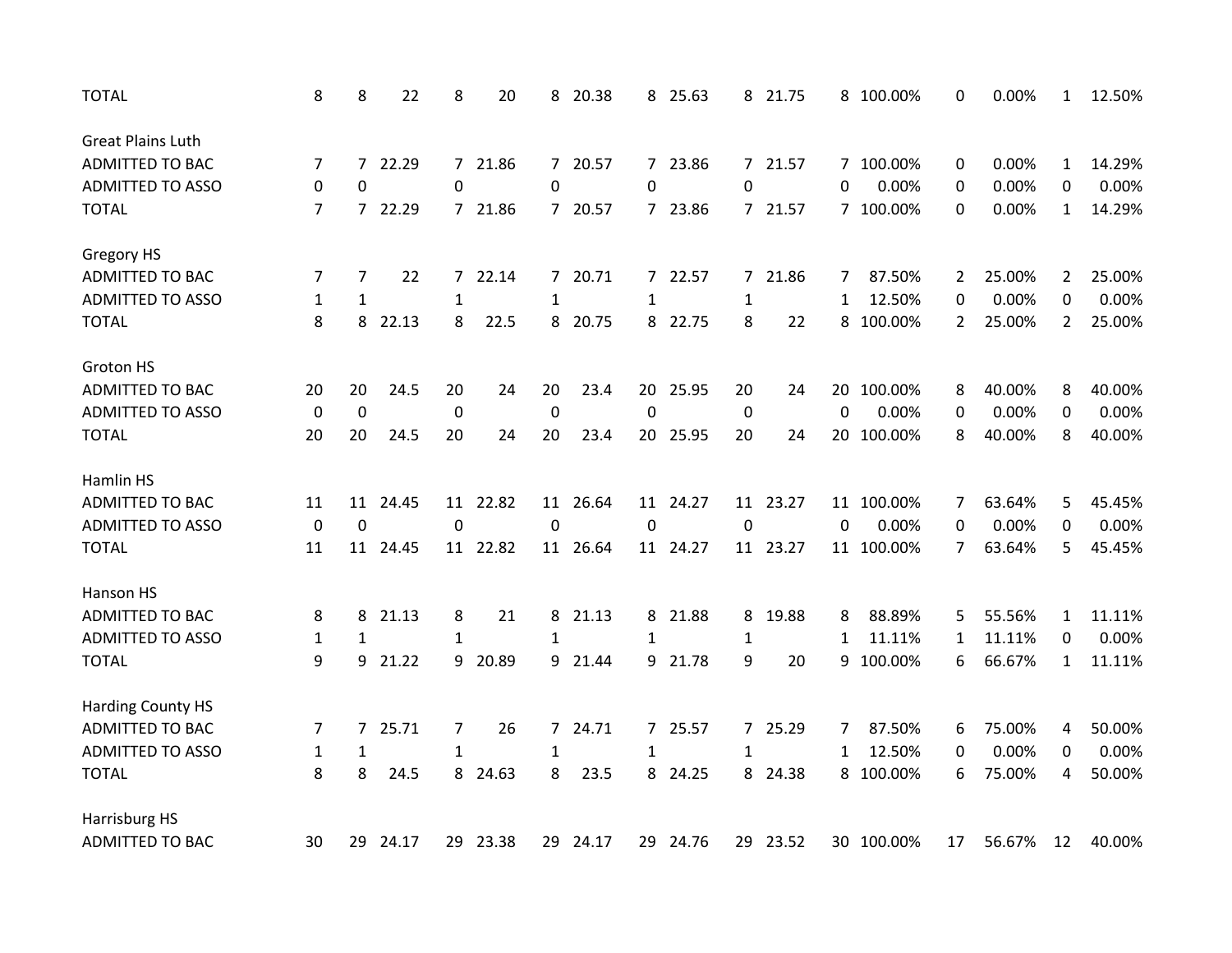| <b>ADMITTED TO ASSO</b> | 0              | $\Omega$          |          | 0               |          | 0              |          | 0           |          | $\Omega$       |          | 0        | 0.00%      | 0  | 0.00%  | 0              | 0.00%  |
|-------------------------|----------------|-------------------|----------|-----------------|----------|----------------|----------|-------------|----------|----------------|----------|----------|------------|----|--------|----------------|--------|
| <b>TOTAL</b>            | 30             |                   | 29 24.17 |                 | 29 23.38 |                | 29 24.17 |             | 29 24.76 |                | 29 23.52 |          | 30 100.00% | 17 | 56.67% | 12             | 40.00% |
| Henry HS                |                |                   |          |                 |          |                |          |             |          |                |          |          |            |    |        |                |        |
| <b>ADMITTED TO BAC</b>  | 3              | 3                 | 23       | 3               | 22       | $\overline{3}$ | 22.33    |             | 3 22.33  |                | 3 23.67  |          | 3 100.00%  | 0  | 0.00%  | 0              | 0.00%  |
| <b>ADMITTED TO ASSO</b> | 0              | 0                 |          | 0               |          | $\Omega$       |          | 0           |          | $\Omega$       |          | $\Omega$ | 0.00%      | 0  | 0.00%  | 0              | 0.00%  |
| <b>TOTAL</b>            | 3              | 3                 | 23       | 3               | 22       | 3              | 22.33    |             | 3 22.33  |                | 3 23.67  |          | 3 100.00%  | 0  | 0.00%  | 0              | 0.00%  |
| Herreid HS              |                |                   |          |                 |          |                |          |             |          |                |          |          |            |    |        |                |        |
| <b>ADMITTED TO BAC</b>  | 4              | 4                 | 23.25    |                 | 4 23.25  | 4              | 21.5     | 4           | 25.5     | 4              | 22.5     |          | 4 100.00%  | 3  | 75.00% | $\overline{2}$ | 50.00% |
| <b>ADMITTED TO ASSO</b> | 0              | 0                 |          | 0               |          | 0              |          | 0           |          | $\mathbf 0$    |          | 0        | 0.00%      | 0  | 0.00%  | 0              | 0.00%  |
| <b>TOTAL</b>            | 4              | 4                 | 23.25    |                 | 4 23.25  | 4              | 21.5     | 4           | 25.5     | 4              | 22.5     |          | 4 100.00%  | 3  | 75.00% | $\overline{2}$ | 50.00% |
| Highmore HS             |                |                   |          |                 |          |                |          |             |          |                |          |          |            |    |        |                |        |
| ADMITTED TO BAC         | 6              | 6                 | 22.67    | 6               | 21.5     | 6              | 20.5     | 6           | 24.5     |                | 6 23.17  | 6        | 75.00%     | 4  | 50.00% | $\mathbf{2}$   | 25.00% |
| <b>ADMITTED TO ASSO</b> | $\overline{2}$ | 2                 | 17       | $\overline{2}$  | 16       | $\overline{2}$ | 15.5     | 2           | 19.5     | $\overline{2}$ | 17       | 2        | 25.00%     | 0  | 0.00%  | 0              | 0.00%  |
| <b>TOTAL</b>            | 8              | 8                 | 21.25    | 8               | 20.13    | 8              | 19.25    | 8           | 23.25    |                | 8 21.63  | 8        | 100.00%    | 4  | 50.00% | $\overline{2}$ | 25.00% |
| Hill City HS            |                |                   |          |                 |          |                |          |             |          |                |          |          |            |    |        |                |        |
| <b>ADMITTED TO BAC</b>  | 12             | $12 \overline{ }$ | 21.83    | 12 <sup>2</sup> | 20.75    |                | 12 19.58 |             | 12 23.92 | 12             | 22.5     |          | 12 100.00% | 6  | 50.00% | $\mathbf{1}$   | 8.33%  |
| <b>ADMITTED TO ASSO</b> | 0              | 0                 |          | 0               |          | 0              |          | 0           |          | 0              |          | $\Omega$ | 0.00%      | 0  | 0.00%  | 0              | 0.00%  |
| <b>TOTAL</b>            | 12             | 12                | 21.83    | 12              | 20.75    |                | 12 19.58 |             | 12 23.92 | 12             | 22.5     |          | 12 100.00% | 6  | 50.00% | $\mathbf{1}$   | 8.33%  |
| Hitchcock-Tulare HS     |                |                   |          |                 |          |                |          |             |          |                |          |          |            |    |        |                |        |
| <b>ADMITTED TO BAC</b>  | 13             | 13                | 21.31    |                 | 13 20.15 | 13             | 20.31    |             | 13 21.92 |                | 13 22.77 |          | 13 100.00% | 7  | 53.85% | 4              | 30.77% |
| <b>ADMITTED TO ASSO</b> | $\mathbf 0$    | 0                 |          | 0               |          | 0              |          | $\mathbf 0$ |          | 0              |          | 0        | 0.00%      | 0  | 0.00%  | 0              | 0.00%  |
| <b>TOTAL</b>            | 13             | 13                | 21.31    |                 | 13 20.15 |                | 13 20.31 |             | 13 21.92 |                | 13 22.77 |          | 13 100.00% | 7  | 53.85% | 4              | 30.77% |
| <b>Hot Springs HS</b>   |                |                   |          |                 |          |                |          |             |          |                |          |          |            |    |        |                |        |
| ADMITTED TO BAC         | 11             | 11                | 22.27    |                 | 11 22.27 | 11             | 21.27    |             | 11 23.09 | 11             | 21.64    | 11       | 73.33%     | 7  | 46.67% | $\mathbf{2}$   | 13.33% |
| <b>ADMITTED TO ASSO</b> | 4              | 4                 | 17.75    |                 | 4 17.25  | 4              | 17       | 4           | 19.25    | 4              | 17.75    | 3        | 20.00%     | 0  | 0.00%  | 0              | 0.00%  |
| <b>TOTAL</b>            | 15             | 15                | 21.07    | 15              | 20.93    | 15             | 20.13    | 15          | 22.07    | 15             | 20.6     | 14       | 93.33%     | 7  | 46.67% | $\overline{2}$ | 13.33% |

Hoven HS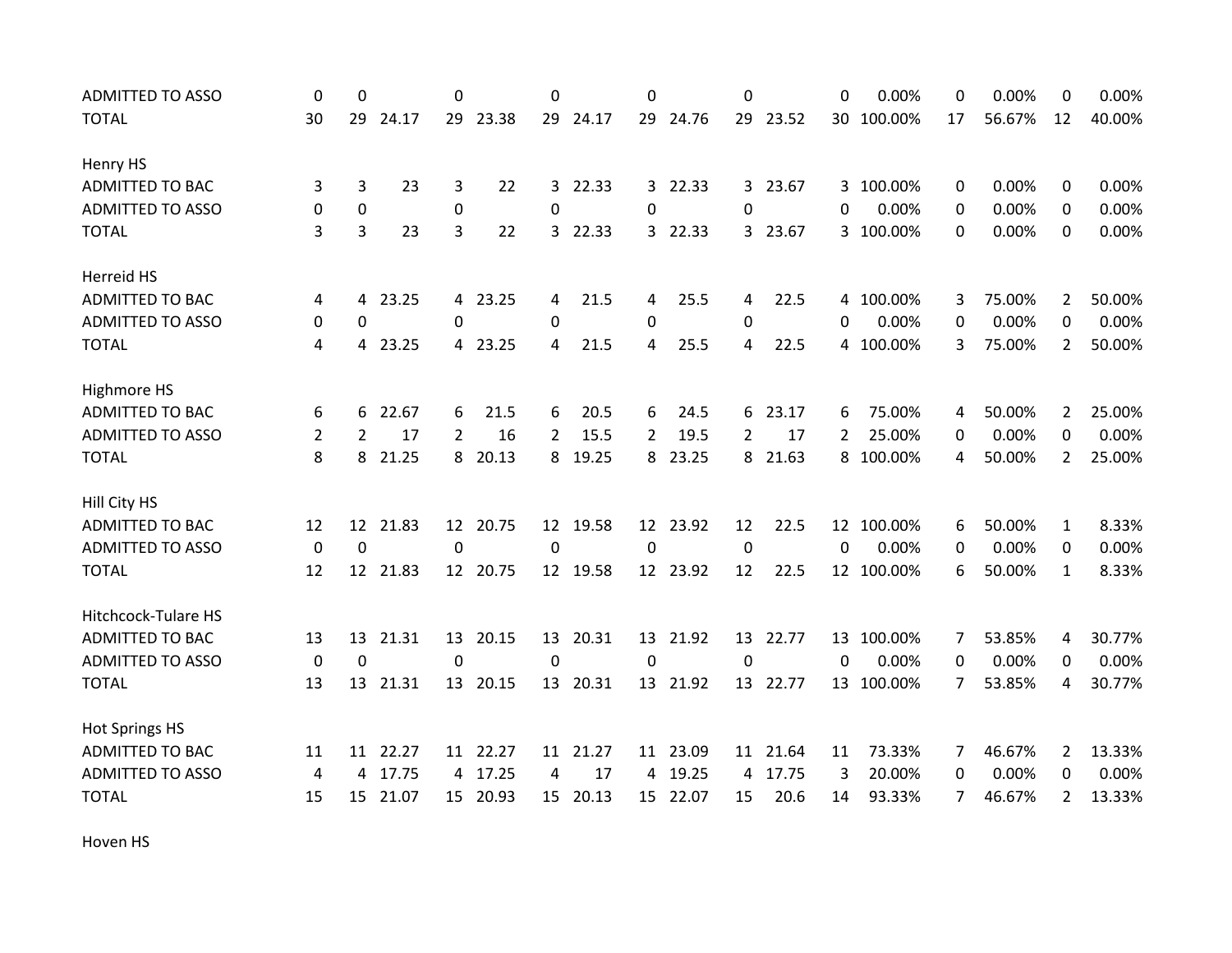| <b>ADMITTED TO BAC</b>  | $\overline{2}$ | $\overline{2}$ | 22    | $\overline{2}$ | 21.5     | 2              | 22       | 2            | 21.5     | 2              | 22       |             | 2 100.00% | 1  | 50.00% | $\mathbf{1}$   | 50.00% |
|-------------------------|----------------|----------------|-------|----------------|----------|----------------|----------|--------------|----------|----------------|----------|-------------|-----------|----|--------|----------------|--------|
| <b>ADMITTED TO ASSO</b> | 0              | 0              |       | 0              |          | 0              |          | 0            |          | 0              |          | 0           | 0.00%     | 0  | 0.00%  | 0              | 0.00%  |
| <b>TOTAL</b>            | 2              | 2              | 22    | $\overline{2}$ | 21.5     | 2              | 22       | $\mathbf{2}$ | 21.5     | $\overline{2}$ | 22       |             | 2 100.00% | 1  | 50.00% | $\mathbf{1}$   | 50.00% |
| Howard HS               |                |                |       |                |          |                |          |              |          |                |          |             |           |    |        |                |        |
| <b>ADMITTED TO BAC</b>  | 15             | 15             | 22.4  |                | 15 20.87 |                | 15 23.07 | 15           | 21.8     |                | 15 23.13 | 14          | 93.33%    | 7  | 46.67% | 3              | 20.00% |
| <b>ADMITTED TO ASSO</b> | $\mathbf 0$    | 0              |       | 0              |          | 0              |          | $\mathbf 0$  |          | $\mathbf 0$    |          | $\Omega$    | 0.00%     | 0  | 0.00%  | $\Omega$       | 0.00%  |
| <b>TOTAL</b>            | 15             | 15             | 22.4  | 15             | 20.87    | 15             | 23.07    | 15           | 21.8     | 15             | 23.13    | 14          | 93.33%    | 7  | 46.67% | 3              | 20.00% |
| Hurley HS               |                |                |       |                |          |                |          |              |          |                |          |             |           |    |        |                |        |
| <b>ADMITTED TO BAC</b>  | 3              | 3              | 22    | 3              | 18.33    | 3              | 23.67    |              | 3 23.33  |                | 3 21.67  | 3           | 75.00%    | 2  | 50.00% | 1              | 25.00% |
| <b>ADMITTED TO ASSO</b> | 1              | $\mathbf{1}$   |       | 1              |          | 1              |          | 1            |          | 1              |          | 1           | 25.00%    | 1  | 25.00% | $\mathbf{1}$   | 25.00% |
| <b>TOTAL</b>            | 4              | 4              | 22.75 | 4              | 19.5     | 4              | 24.25    |              | 4 24.75  | 4              | 21.5     |             | 4 100.00% | 3  | 75.00% | $\overline{2}$ | 50.00% |
| Huron Senior HS         |                |                |       |                |          |                |          |              |          |                |          |             |           |    |        |                |        |
| <b>ADMITTED TO BAC</b>  | 62             | 62             | 22.79 | 62             | 21.98    |                | 62 21.77 |              | 62 23.95 |                | 62 22.81 | 62          | 98.41%    | 46 | 73.02% | 21             | 33.33% |
| <b>ADMITTED TO ASSO</b> | $\mathbf{1}$   | $\mathbf{1}$   |       | $\mathbf{1}$   |          | $\mathbf{1}$   |          | 1            |          | 1              |          | $\Omega$    | 0.00%     | 0  | 0.00%  | 0              | 0.00%  |
| <b>TOTAL</b>            | 63             | 63             | 22.63 | 63             | 21.78    | 63             | 21.65    | 63           | 23.76    |                | 63 22.73 | 62          | 98.41%    | 46 | 73.02% | 21             | 33.33% |
| Indian Voca HS          |                |                |       |                |          |                |          |              |          |                |          |             |           |    |        |                |        |
| ADMITTED TO BAC         | 9              | 9              | 16.67 |                | 9 15.22  | 9              | 16.89    | 9            | 17.22    | 9              | 16.44    | 8           | 80.00%    | 0  | 0.00%  | 0              | 0.00%  |
| <b>ADMITTED TO ASSO</b> | 1              | 1              |       | 1              |          | $\mathbf{1}$   |          | 1            |          | 1              |          | 0           | 0.00%     | 0  | 0.00%  | 0              | 0.00%  |
| <b>TOTAL</b>            | 10             | 10             | 16.1  | 10             | 14.6     | 10             | 16.7     | 10           | 16.6     | 10             | 15.8     | 8           | 80.00%    | 0  | 0.00%  | 0              | 0.00%  |
| Ipswich HS              |                |                |       |                |          |                |          |              |          |                |          |             |           |    |        |                |        |
| <b>ADMITTED TO BAC</b>  | 13             | 13             | 21.54 | 13             | 20.62    | 13             | 23.08    | 13           | 20.77    | 13             | 21.54    | 13          | 86.67%    | 7  | 46.67% | 4              | 26.67% |
| <b>ADMITTED TO ASSO</b> | $\overline{2}$ | $\overline{2}$ | 20    | 2              | 20       | $\overline{2}$ | 18       | 2            | 19.5     | 2              | 21       | $\mathbf 1$ | 6.67%     | 1  | 6.67%  | 0              | 0.00%  |
| <b>TOTAL</b>            | 15             | 15             | 21.33 |                | 15 20.53 | 15             | 22.4     | 15           | 20.6     |                | 15 21.47 | 14          | 93.33%    | 8  | 53.33% | 4              | 26.67% |
| Irene-Wakonda HS        |                |                |       |                |          |                |          |              |          |                |          |             |           |    |        |                |        |
| <b>ADMITTED TO BAC</b>  | 5              | 5              | 19.4  | 5              | 20.6     | 5              | 20.8     | 5            | 16       | 5              | 19.6     | 5.          | 100.00%   | 1  | 20.00% | 0              | 0.00%  |
| <b>ADMITTED TO ASSO</b> | 0              | $\Omega$       |       | 0              |          | $\Omega$       |          | 0            |          | $\Omega$       |          | 0           | 0.00%     | 0  | 0.00%  | 0              | 0.00%  |
| <b>TOTAL</b>            | 5              | 5              | 19.4  | 5              | 20.6     | 5              | 20.8     | 5            | 16       | 5              | 19.6     | 5           | 100.00%   | 1  | 20.00% | 0              | 0.00%  |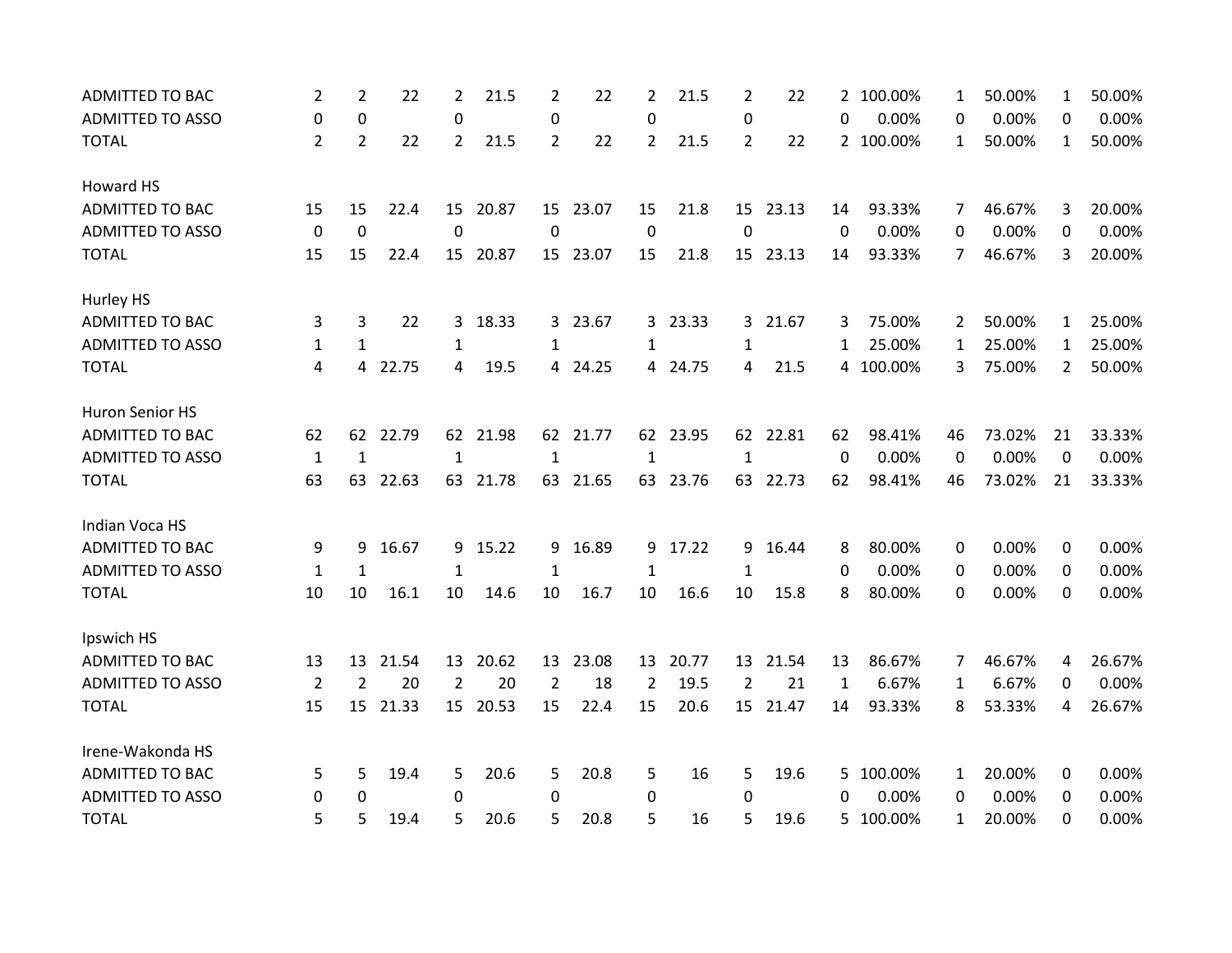| J Valley Christ HS      |                |                  |          |                |          |                |          |                  |          |                |          |          |            |              |        |              |        |
|-------------------------|----------------|------------------|----------|----------------|----------|----------------|----------|------------------|----------|----------------|----------|----------|------------|--------------|--------|--------------|--------|
| <b>ADMITTED TO BAC</b>  | 5              | 5                | 23.2     | 5              | 23.2     | 5              | 22       | 5                | 26.2     | 5              | 21       | 5.       | 100.00%    | $\mathbf{1}$ | 20.00% | $\mathbf{1}$ | 20.00% |
| <b>ADMITTED TO ASSO</b> | 0              | $\boldsymbol{0}$ |          | 0              |          | $\mathbf 0$    |          | 0                |          | 0              |          | 0        | 0.00%      | 0            | 0.00%  | 0            | 0.00%  |
| <b>TOTAL</b>            | 5              | 5                | 23.2     | 5              | 23.2     | 5              | 22       | 5                | 26.2     | 5              | 21       |          | 5 100.00%  | 1            | 20.00% | $\mathbf{1}$ | 20.00% |
| <b>Kimball HS</b>       |                |                  |          |                |          |                |          |                  |          |                |          |          |            |              |        |              |        |
| ADMITTED TO BAC         | 7              | 7                | 21.71    |                | 7 21.43  | $7^{\circ}$    | 20.57    |                  | 7 21.43  |                | 7 22.43  | 7        | 77.78%     | 5            | 55.56% | 3            | 33.33% |
| <b>ADMITTED TO ASSO</b> | $\overline{2}$ | 2                | 19.5     | $\overline{2}$ | 22       | 2              | 17       | $\overline{2}$   | 18       | $\overline{2}$ | 21       | 2        | 22.22%     | 0            | 0.00%  | 0            | 0.00%  |
| <b>TOTAL</b>            | 9              | 9                | 21.22    |                | 9 21.56  |                | 9 19.78  | 9                | 20.67    |                | 9 22.11  |          | 9 100.00%  | 5            | 55.56% | 3            | 33.33% |
| Lake Preston HS         |                |                  |          |                |          |                |          |                  |          |                |          |          |            |              |        |              |        |
| <b>ADMITTED TO BAC</b>  | 5              | 5                | 22.8     | 5              | 24.4     | 5              | 24.4     | 5                | 20.2     | 5              | 21       | 5        | 100.00%    | 4            | 80.00% | 3            | 60.00% |
| <b>ADMITTED TO ASSO</b> | 0              | 0                |          | $\mathbf 0$    |          | 0              |          | 0                |          | 0              |          | 0        | 0.00%      | 0            | 0.00%  | $\Omega$     | 0.00%  |
| <b>TOTAL</b>            | 5              | 5                | 22.8     | 5.             | 24.4     | 5.             | 24.4     | 5                | 20.2     | 5              | 21       |          | 5 100.00%  | 4            | 80.00% | 3            | 60.00% |
| Langford HS             |                |                  |          |                |          |                |          |                  |          |                |          |          |            |              |        |              |        |
| <b>ADMITTED TO BAC</b>  | 7              | $\overline{7}$   | 24.57    |                | 7 24.86  | $\overline{7}$ | 25.57    |                  | 7 24.29  |                | 7 23.14  | 7        | 87.50%     | 6            | 75.00% | 5            | 62.50% |
| <b>ADMITTED TO ASSO</b> | 1              | 1                |          | 1              |          | 1              |          | 1                |          | 1              |          | 1        | 12.50%     | $\Omega$     | 0.00%  | $\mathbf 0$  | 0.00%  |
| <b>TOTAL</b>            | 8              | 8                | 23.75    |                | 8 23.75  | 8              | 24.5     |                  | 8 23.38  |                | 8 22.88  |          | 8 100.00%  | 6            | 75.00% | 5            | 62.50% |
| Lead HS                 |                |                  |          |                |          |                |          |                  |          |                |          |          |            |              |        |              |        |
| <b>ADMITTED TO BAC</b>  | 17             | 17               | 22.47    | 17             | 20.88    | 17             | 22.06    |                  | 17 24.29 | 17             | 22.41    | 17       | 89.47%     | 5            | 26.32% | 5            | 26.32% |
| <b>ADMITTED TO ASSO</b> | 2              | 2                | 17.5     | 2              | 16.5     | $\overline{2}$ | 17.5     | 2                | 16.5     | $\overline{2}$ | 19.5     | 2        | 10.53%     | 0            | 0.00%  | 0            | 0.00%  |
| <b>TOTAL</b>            | 19             | 19               | 21.95    | 19             | 20.42    |                | 19 21.58 | 19               | 23.47    |                | 19 22.11 |          | 19 100.00% | 5            | 26.32% | 5            | 26.32% |
| Lemmon HS               |                |                  |          |                |          |                |          |                  |          |                |          |          |            |              |        |              |        |
| <b>ADMITTED TO BAC</b>  | 11             | 11               | 22.27    | 11             | 21.82    | 11             | 20.64    | 11               | 23       | 11             | 23.45    |          | 11 100.00% | 4            | 36.36% | 3            | 27.27% |
| <b>ADMITTED TO ASSO</b> | $\mathbf 0$    | 0                |          | $\mathbf 0$    |          | 0              |          | $\boldsymbol{0}$ |          | $\mathbf 0$    |          | 0        | 0.00%      | 0            | 0.00%  | 0            | 0.00%  |
| <b>TOTAL</b>            | 11             |                  | 11 22.27 |                | 11 21.82 |                | 11 20.64 | 11               | 23       |                | 11 23.45 |          | 11 100.00% | 4            | 36.36% | 3            | 27.27% |
| Lennox HS               |                |                  |          |                |          |                |          |                  |          |                |          |          |            |              |        |              |        |
| <b>ADMITTED TO BAC</b>  | 16             | 16               | 21.13    | 16             | 20.63    | 16             | 20.56    | 16               | 22.19    | 16             | 20.88    | 15       | 93.75%     | 8            | 50.00% | 4            | 25.00% |
| <b>ADMITTED TO ASSO</b> | $\mathbf 0$    | $\mathbf 0$      |          | 0              |          | 0              |          | 0                |          | 0              |          | $\Omega$ | 0.00%      | 0            | 0.00%  | 0            | 0.00%  |
| <b>TOTAL</b>            | 16             |                  | 16 21.13 |                | 16 20.63 |                | 16 20.56 |                  | 16 22.19 |                | 16 20.88 | 15       | 93.75%     | 8            | 50.00% | 4            | 25.00% |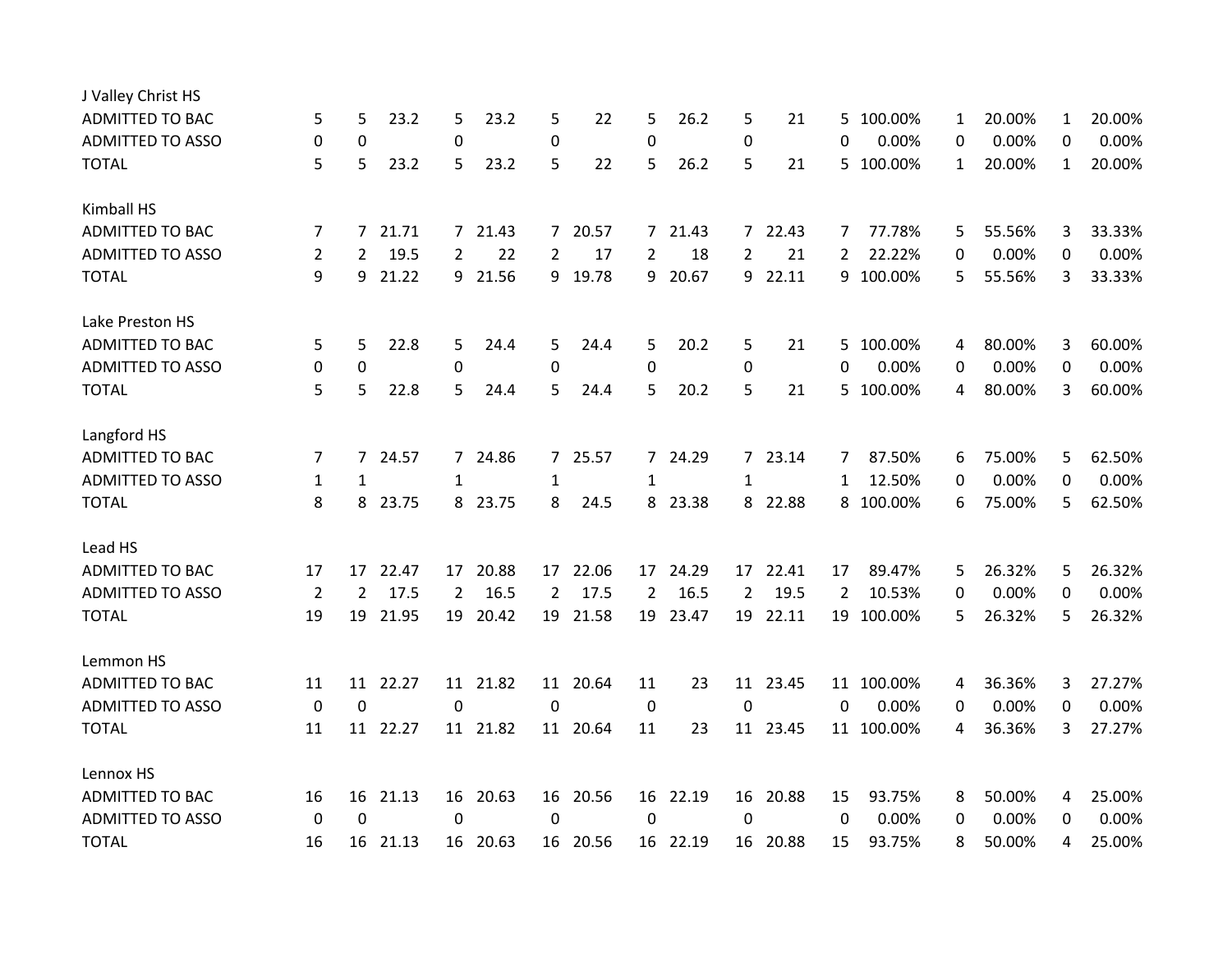| 5            | 5            | 21.4  | 5         | 21.8  | 5                                                                                                      | 21.8  | 5                                                                       | 19    | 5                                                            | 22    | 5                                                                             | 100.00% | 0                                          | 0.00%  | $\mathbf{1}$ | 20.00% |
|--------------|--------------|-------|-----------|-------|--------------------------------------------------------------------------------------------------------|-------|-------------------------------------------------------------------------|-------|--------------------------------------------------------------|-------|-------------------------------------------------------------------------------|---------|--------------------------------------------|--------|--------------|--------|
| 0            | 0            |       | $\pmb{0}$ |       | 0                                                                                                      |       | 0                                                                       |       | $\mathbf 0$                                                  |       | 0                                                                             | 0.00%   | 0                                          | 0.00%  | 0            | 0.00%  |
| 5            | 5            | 21.4  | 5         | 21.8  | 5                                                                                                      | 21.8  | 5                                                                       | 19    | 5                                                            | 22    | 5.                                                                            | 100.00% | 0                                          | 0.00%  | $\mathbf{1}$ | 20.00% |
|              |              |       |           |       |                                                                                                        |       |                                                                         |       |                                                              |       |                                                                               |         |                                            |        |              |        |
| 95           | 94           | 24.89 |           |       |                                                                                                        | 24.81 | 94                                                                      | 25.35 |                                                              | 24.77 | 93                                                                            | 92.08%  | 34                                         | 33.66% | 32           | 31.68% |
| 6            | 6            | 18    | 6         | 16.33 | 6                                                                                                      | 18.33 | 6                                                                       | 18.5  | 6                                                            | 18    | 5                                                                             | 4.95%   | $\mathbf{1}$                               | 0.99%  | 0            | 0.00%  |
| 101          | 100          | 24.48 |           |       |                                                                                                        | 24.42 | 100                                                                     | 24.94 |                                                              | 24.36 | 98                                                                            | 97.03%  | 35                                         | 34.65% | 32           | 31.68% |
|              |              |       |           |       |                                                                                                        |       |                                                                         |       |                                                              |       |                                                                               |         |                                            |        |              |        |
| 4            | 4            | 19.75 | 4         | 19    |                                                                                                        | 16.75 | 4                                                                       | 21.5  |                                                              | 20.75 | 4                                                                             | 57.14%  | 2                                          | 28.57% | 0            | 0.00%  |
| 3            | 3            | 17.67 |           |       |                                                                                                        | 15.67 | $\mathbf{3}$                                                            | 20.33 | 3                                                            | 18    | 3                                                                             | 42.86%  | 0                                          | 0.00%  | 0            | 0.00%  |
| 7            |              |       |           |       |                                                                                                        |       | 7                                                                       | 21    |                                                              |       |                                                                               |         | 2                                          | 28.57% | 0            | 0.00%  |
|              |              |       |           |       |                                                                                                        |       |                                                                         |       |                                                              |       |                                                                               |         |                                            |        |              |        |
| 17           | 17           | 22.18 |           |       |                                                                                                        | 21.18 |                                                                         |       |                                                              | 23.59 |                                                                               |         | 8                                          | 47.06% | 6            | 35.29% |
| 0            | $\Omega$     |       | $\Omega$  |       | $\Omega$                                                                                               |       | $\overline{0}$                                                          |       | $\Omega$                                                     |       | $\Omega$                                                                      | 0.00%   | 0                                          | 0.00%  | 0            | 0.00%  |
| 17           | 17           | 22.18 |           | 20.94 |                                                                                                        | 21.18 |                                                                         |       |                                                              | 23.59 |                                                                               | 100.00% | 8                                          | 47.06% | 6            | 35.29% |
|              |              |       |           |       |                                                                                                        |       |                                                                         |       |                                                              |       |                                                                               |         |                                            |        |              |        |
| 39           | 39           | 23.38 |           |       |                                                                                                        | 23.23 |                                                                         | 24.03 |                                                              | 23.44 | 37                                                                            | 92.50%  | 25                                         | 62.50% | 14           | 35.00% |
| $\mathbf{1}$ | $\mathbf{1}$ |       | 1         |       | 1                                                                                                      |       | 1                                                                       |       | 1                                                            |       | 1                                                                             | 2.50%   | 1                                          | 2.50%  | 0            | 0.00%  |
| 40           | 40           | 23.35 |           | 22.08 |                                                                                                        | 23.23 | 40                                                                      | 24.03 |                                                              | 23.35 | 38                                                                            | 95.00%  | 26                                         | 65.00% | 14           | 35.00% |
|              |              |       |           |       |                                                                                                        |       |                                                                         |       |                                                              |       |                                                                               |         |                                            |        |              |        |
| 4            | 4            | 19.75 | 4         | 18.75 | 4                                                                                                      | 20.75 |                                                                         |       |                                                              |       | 4                                                                             | 44.44%  | 1                                          | 11.11% | 0            | 0.00%  |
| 5            | 5            | 21.6  | 5         | 20.8  | 5                                                                                                      | 21    | 5                                                                       | 22.8  | 5.                                                           | 20.8  | 5                                                                             | 55.56%  | 3                                          | 33.33% | 3            | 33.33% |
| 9            | 9            | 20.78 |           |       |                                                                                                        | 20.89 |                                                                         |       |                                                              | 19.67 |                                                                               |         | 4                                          | 44.44% | 3            | 33.33% |
|              |              |       |           |       |                                                                                                        |       |                                                                         |       |                                                              |       |                                                                               |         |                                            |        |              |        |
| 16           | 16           | 21.75 |           |       |                                                                                                        |       |                                                                         |       |                                                              |       | 15                                                                            | 93.75%  | 5                                          | 31.25% | 6            | 37.50% |
| 0            | $\mathbf 0$  |       | 0         |       | 0                                                                                                      |       | 0                                                                       |       | 0                                                            |       | 0                                                                             | 0.00%   | 0                                          | 0.00%  | 0            | 0.00%  |
|              |              |       | 7 18.86   |       | 94 24.01<br>100 23.55<br>3 15.33<br>7 17.43<br>17 20.94<br>17<br>39 22.15<br>40<br>9 19.89<br>16 21.56 |       | 94<br>100<br>4<br>3<br>7 16.29<br>17<br>17<br>39<br>40<br>9<br>16 21.25 |       | 17 22.35<br>17 22.35<br>39<br>4 20.75<br>9 21.89<br>16 20.88 |       | 94<br>100<br>4<br>7 19.57<br>17<br>17<br>39<br>40<br>4 18.25<br>9<br>16 22.63 |         | 7 100.00%<br>17 100.00%<br>17<br>9 100.00% |        |              |        |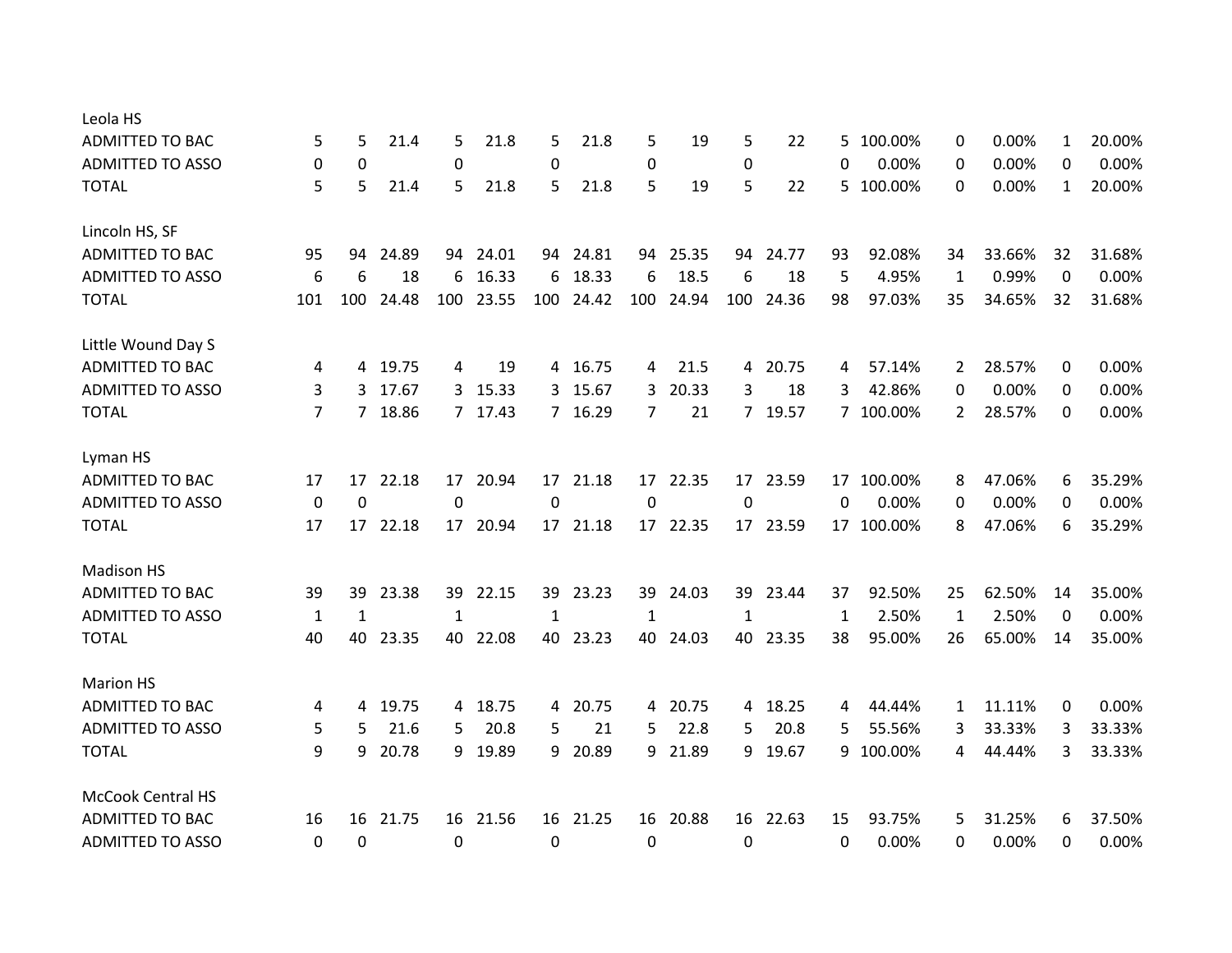| <b>TOTAL</b>            | 16             | 16             | 21.75    |                | 16 21.56 |             | 16 21.25 |                  | 16 20.88 |                | 16 22.63 | 15             | 93.75%     | 5              | 31.25% | 6              | 37.50% |
|-------------------------|----------------|----------------|----------|----------------|----------|-------------|----------|------------------|----------|----------------|----------|----------------|------------|----------------|--------|----------------|--------|
| McIntosh HS             |                |                |          |                |          |             |          |                  |          |                |          |                |            |                |        |                |        |
| <b>ADMITTED TO BAC</b>  | 3              | 3              | 26.67    |                | 3 28.33  | 3           | 26.33    |                  | 3 26.67  | 3              | 25       |                | 3 100.00%  | 2              | 66.67% | $\mathbf{2}$   | 66.67% |
| <b>ADMITTED TO ASSO</b> | 0              | 0              |          | 0              |          | 0           |          | 0                |          | 0              |          | 0              | 0.00%      | 0              | 0.00%  | 0              | 0.00%  |
| <b>TOTAL</b>            | 3              | 3              | 26.67    |                | 3 28.33  |             | 3 26.33  |                  | 3 26.67  | 3              | 25       |                | 3 100.00%  | $\overline{2}$ | 66.67% | $\overline{2}$ | 66.67% |
| Menno HS                |                |                |          |                |          |             |          |                  |          |                |          |                |            |                |        |                |        |
| <b>ADMITTED TO BAC</b>  | 8              | 8              | 24.63    | 8              | 23.25    | 8           | 23.75    | 8                | 26       | 8              | 24.63    | 7              | 87.50%     | 6              | 75.00% | 4              | 50.00% |
| <b>ADMITTED TO ASSO</b> | 0              | $\mathbf 0$    |          | 0              |          | 0           |          | 0                |          | 0              |          | 0              | 0.00%      | 0              | 0.00%  | 0              | 0.00%  |
| <b>TOTAL</b>            | 8              | 8              | 24.63    |                | 8 23.25  |             | 8 23.75  | 8                | 26       |                | 8 24.63  | 7              | 87.50%     | 6              | 75.00% | 4              | 50.00% |
| Milbank HS              |                |                |          |                |          |             |          |                  |          |                |          |                |            |                |        |                |        |
| ADMITTED TO BAC         | 27             | 27             | 25.19    |                | 27 24.48 | 27          | 25       | 27               | 26.11    | 27             | 25.07    | 27             | 93.10%     | 20             | 68.97% | 19             | 65.52% |
| <b>ADMITTED TO ASSO</b> | $\overline{2}$ | $\overline{2}$ | 19.5     | $\overline{2}$ | 19.5     | 2           | 16       | $\overline{2}$   | 23       | $\overline{2}$ | 19       | $\overline{2}$ | 6.90%      | 0              | 0.00%  | 0              | 0.00%  |
| <b>TOTAL</b>            | 29             | 29             | 24.79    |                | 29 24.14 | 29          | 24.38    | 29               | 25.9     | 29             | 24.66    |                | 29 100.00% | 20             | 68.97% | 19             | 65.52% |
| Miller HS               |                |                |          |                |          |             |          |                  |          |                |          |                |            |                |        |                |        |
| <b>ADMITTED TO BAC</b>  | 13             | 13             | 24       | 13             | 24.38    | 13          | 24.31    | 13               | 23.77    |                | 13 23.54 | 13             | 100.00%    | 10             | 76.92% | 6              | 46.15% |
| <b>ADMITTED TO ASSO</b> | $\mathbf 0$    | $\mathbf 0$    |          | $\mathbf 0$    |          | $\mathbf 0$ |          | $\boldsymbol{0}$ |          | $\mathbf 0$    |          | 0              | 0.00%      | 0              | 0.00%  | 0              | 0.00%  |
| <b>TOTAL</b>            | 13             | 13             | 24       |                | 13 24.38 |             | 13 24.31 |                  | 13 23.77 |                | 13 23.54 |                | 13 100.00% | 10             | 76.92% | 6              | 46.15% |
| Mitchell Christian      |                |                |          |                |          |             |          |                  |          |                |          |                |            |                |        |                |        |
| ADMITTED TO BAC         | 4              | 4              | 24.5     | 4              | 25       | 4           | 24.75    | 4                | 22.5     | 4              | 25       | 4              | 100.00%    | 2              | 50.00% | 1              | 25.00% |
| <b>ADMITTED TO ASSO</b> | 0              | 0              |          | 0              |          | 0           |          | 0                |          | $\pmb{0}$      |          | 0              | 0.00%      | 0              | 0.00%  | 0              | 0.00%  |
| <b>TOTAL</b>            | 4              | 4              | 24.5     | 4              | 25       | 4           | 24.75    | 4                | 22.5     | 4              | 25       |                | 4 100.00%  | $\overline{2}$ | 50.00% | $\mathbf{1}$   | 25.00% |
| Mitchell HS             |                |                |          |                |          |             |          |                  |          |                |          |                |            |                |        |                |        |
| <b>ADMITTED TO BAC</b>  | 48             | 48             | 23.69    |                | 48 22.48 | 48          | 23.75    | 48               | 23.75    | 48             | 24.23    | 47             | 85.45%     | 24             | 43.64% | 16             | 29.09% |
| <b>ADMITTED TO ASSO</b> | $\overline{7}$ | 7              | 18.86    | $7^{\circ}$    | 18.57    | 7           | 19       | 7                | 19       | $\overline{7}$ | 19.57    | 6              | 10.91%     | 0              | 0.00%  | 0              | 0.00%  |
| <b>TOTAL</b>            | 55             | 55             | 23.07    |                | 55 21.98 |             | 55 23.15 | 55               | 23.15    |                | 55 23.64 | 53             | 96.36%     | 24             | 43.64% | 16             | 29.09% |
| Mobridge HS             |                |                |          |                |          |             |          |                  |          |                |          |                |            |                |        |                |        |
| <b>ADMITTED TO BAC</b>  | 16             |                | 16 23.44 |                | 16 22.75 |             | 16 22.63 | 16               | 24.5     | 16             | 23.5     | 16             | 88.89%     | 9              | 50.00% | 6              | 33.33% |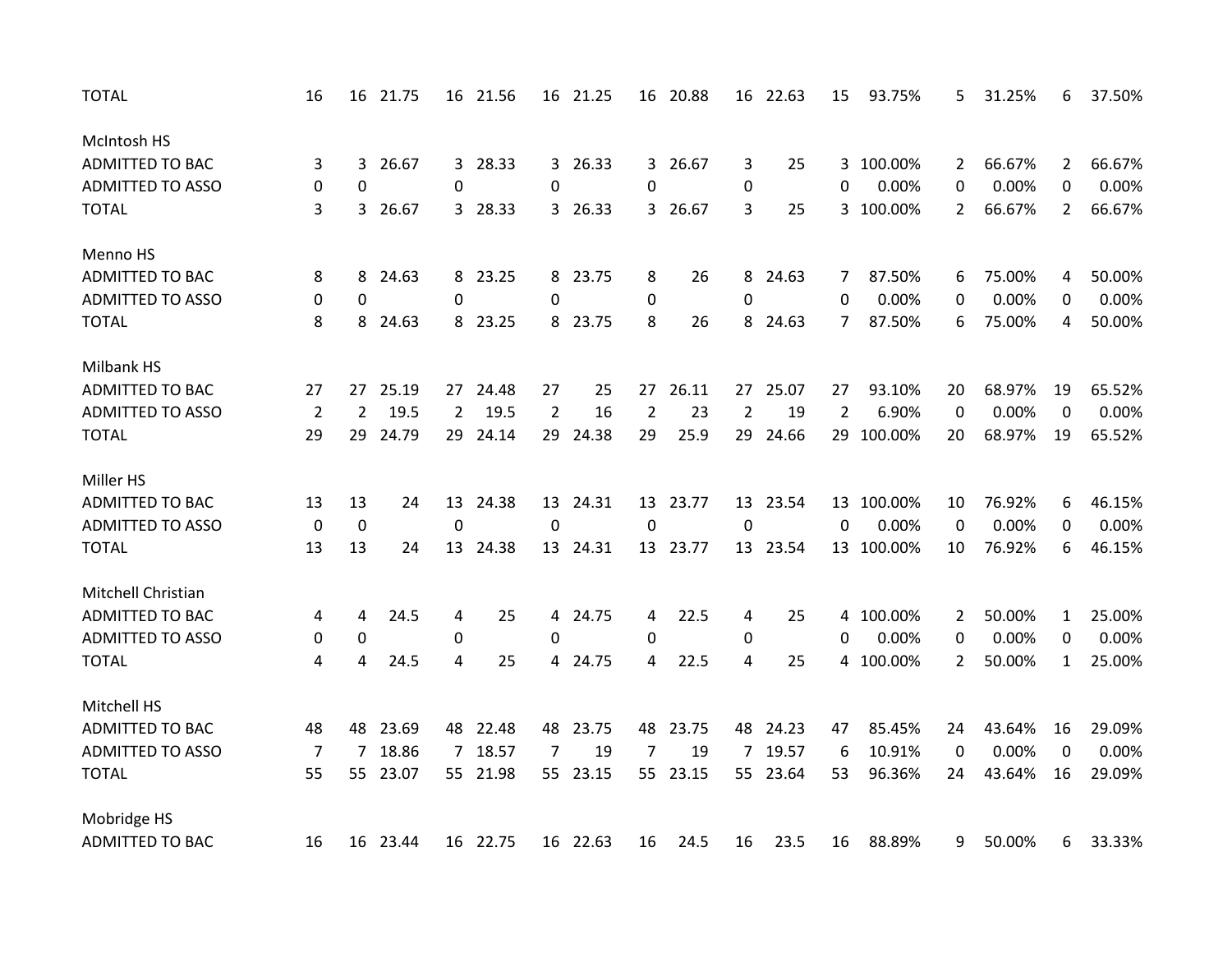| <b>ADMITTED TO ASSO</b> | 2            | $\overline{2}$ | 16.5  | 2            | 17       | 2            | 15       | $\overline{2}$ | 18       | $\overline{2}$   | 15       | 1  | 5.56%     | 0              | 0.00%  | 0              | 0.00%  |
|-------------------------|--------------|----------------|-------|--------------|----------|--------------|----------|----------------|----------|------------------|----------|----|-----------|----------------|--------|----------------|--------|
| <b>TOTAL</b>            | 18           | 18             | 22.67 |              | 18 22.11 |              | 18 21.78 |                | 18 23.78 |                  | 18 22.56 | 17 | 94.44%    | 9              | 50.00% | 6              | 33.33% |
| Montrose HS             |              |                |       |              |          |              |          |                |          |                  |          |    |           |                |        |                |        |
| <b>ADMITTED TO BAC</b>  | 6            | 6              | 21.67 |              | 6 20.67  |              | 6 23.33  |                | 6 20.83  | 6                | 21       | 6  | 100.00%   | 3              | 50.00% | 1              | 16.67% |
| <b>ADMITTED TO ASSO</b> | 0            | $\Omega$       |       | $\Omega$     |          | $\Omega$     |          | 0              |          | 0                |          | 0  | 0.00%     | 0              | 0.00%  | $\Omega$       | 0.00%  |
| <b>TOTAL</b>            | 6            | 6              | 21.67 | 6            | 20.67    | 6            | 23.33    |                | 6 20.83  | 6                | 21       | 6  | 100.00%   | 3              | 50.00% | $\mathbf{1}$   | 16.67% |
| Mt. Vernon HS           |              |                |       |              |          |              |          |                |          |                  |          |    |           |                |        |                |        |
| <b>ADMITTED TO BAC</b>  | 6            | 6              | 23.83 | 6            | 25       | 6            | 22.67    | 6              | 24       | 6                | 23       | 6  | 100.00%   | 4              | 66.67% | 2              | 33.33% |
| <b>ADMITTED TO ASSO</b> | 0            | 0              |       | $\mathbf 0$  |          | 0            |          | 0              |          | $\boldsymbol{0}$ |          | 0  | 0.00%     | 0              | 0.00%  | 0              | 0.00%  |
| <b>TOTAL</b>            | 6            | 6              | 23.83 | 6            | 25       | 6            | 22.67    | 6              | 24       | 6                | 23       | 6  | 100.00%   | 4              | 66.67% | $\overline{2}$ | 33.33% |
| New Underwood Sch       |              |                |       |              |          |              |          |                |          |                  |          |    |           |                |        |                |        |
| <b>ADMITTED TO BAC</b>  | 8            | 8              | 19.5  |              | 8 19.88  | 8            | 19.63    |                | 8 18.88  |                  | 8 20.13  |    | 8 100.00% | 4              | 50.00% | 2              | 25.00% |
| <b>ADMITTED TO ASSO</b> | 0            | $\mathbf 0$    |       | 0            |          | 0            |          | 0              |          | 0                |          | 0  | 0.00%     | 0              | 0.00%  | 0              | 0.00%  |
| <b>TOTAL</b>            | 8            | 8              | 19.5  | 8            | 19.88    | 8            | 19.63    | 8              | 18.88    | 8                | 20.13    | 8  | 100.00%   | 4              | 50.00% | $\overline{2}$ | 25.00% |
| <b>Newell HS</b>        |              |                |       |              |          |              |          |                |          |                  |          |    |           |                |        |                |        |
| <b>ADMITTED TO BAC</b>  | 6            | 6              | 22    | 6            | 20.17    | 6            | 21.67    | 6              | 22.5     |                  | 6 23.17  | 6  | 100.00%   | 2              | 33.33% | $\mathbf{1}$   | 16.67% |
| <b>ADMITTED TO ASSO</b> | 0            | 0              |       | $\mathbf{0}$ |          | 0            |          | 0              |          | 0                |          | 0  | 0.00%     | 0              | 0.00%  | 0              | 0.00%  |
| <b>TOTAL</b>            | 6            | 6              | 22    | 6            | 20.17    | 6            | 21.67    | 6              | 22.5     |                  | 6 23.17  | 6  | 100.00%   | $\overline{2}$ | 33.33% | $\mathbf{1}$   | 16.67% |
| Northwestern HS         |              |                |       |              |          |              |          |                |          |                  |          |    |           |                |        |                |        |
| <b>ADMITTED TO BAC</b>  | 13           | 13             | 21.92 | 13           | 20.85    |              | 13 21.69 | 13             | 23.08    | 13               | 22       | 13 | 92.86%    | 0              | 0.00%  | 2              | 14.29% |
| <b>ADMITTED TO ASSO</b> | $\mathbf{1}$ | $\mathbf{1}$   |       | 1            |          | $\mathbf{1}$ |          | $\mathbf{1}$   |          | $\mathbf{1}$     |          | 0  | 0.00%     | 0              | 0.00%  | 0              | 0.00%  |
| <b>TOTAL</b>            | 14           | 14             | 21.5  | 14           | 20.5     |              | 14 21.21 |                | 14 22.43 |                  | 14 21.79 | 13 | 92.86%    | 0              | 0.00%  | $\overline{2}$ | 14.29% |
| OGorman HS              |              |                |       |              |          |              |          |                |          |                  |          |    |           |                |        |                |        |
| <b>ADMITTED TO BAC</b>  | 65           | 65             | 23.29 |              | 65 23.12 |              | 65 23.03 |                | 65 23.15 |                  | 65 23.11 | 64 | 86.49%    | 35             | 47.30% | 26             | 35.14% |
| <b>ADMITTED TO ASSO</b> | 9            | 9              | 20.78 | 9            | 19.78    | 9            | 20.56    | 9              | 19.67    | 9                | 22.11    | 9  | 12.16%    | 4              | 5.41%  | 2              | 2.70%  |
| <b>TOTAL</b>            | 74           | 74             | 22.99 | 74           | 22.72    | 74           | 22.73    | 74             | 22.73    | 74               | 22.99    | 73 | 98.65%    | 39             | 52.70% | 28             | 37.84% |

Parker HS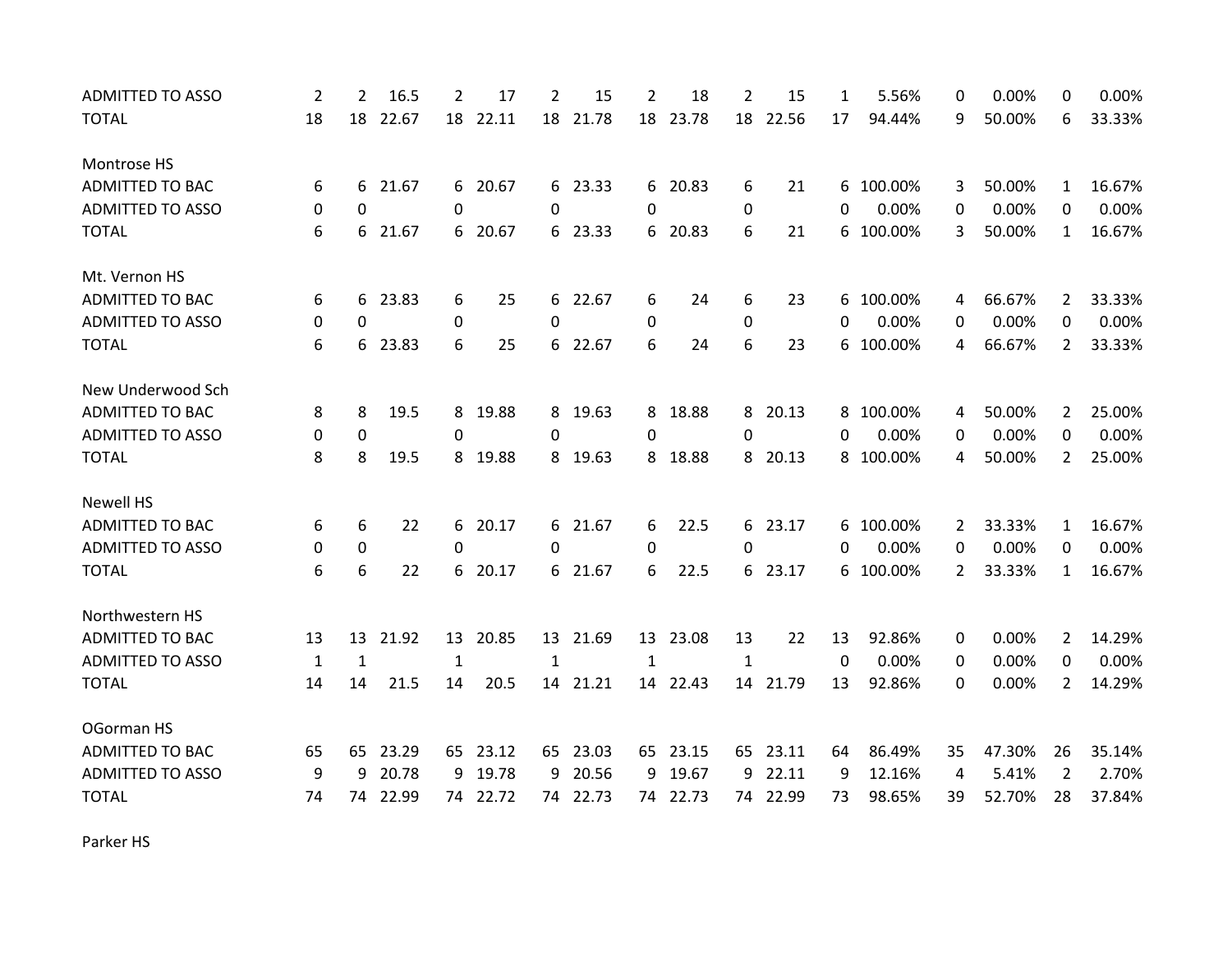| ADMITTED TO BAC         | 8            | 8            | 21.38 | 8            | 21      | 8            | 20.63 | 8           | 21.13   | 8            | 21.75 | 8   | 88.89%     | 3  | 33.33% | 3        | 33.33% |
|-------------------------|--------------|--------------|-------|--------------|---------|--------------|-------|-------------|---------|--------------|-------|-----|------------|----|--------|----------|--------|
| <b>ADMITTED TO ASSO</b> | 1            | 1            |       | $\mathbf{1}$ |         | 1            |       | 1           |         | 1            |       | 1   | 11.11%     | 1  | 11.11% | 0        | 0.00%  |
| <b>TOTAL</b>            | 9            | 9            | 21.33 | 9            | 21.22   | 9            | 20.33 | 9           | 21.22   | 9            | 21.78 | 9   | 100.00%    | 4  | 44.44% | 3        | 33.33% |
| Parkston HS             |              |              |       |              |         |              |       |             |         |              |       |     |            |    |        |          |        |
| <b>ADMITTED TO BAC</b>  | 15           | 15           | 21.73 | 15           | 20.2    | 15           | 22.2  | 15          | 22.27   | 15           | 22.2  |     | 15 100.00% | 7  | 46.67% | 4        | 26.67% |
| <b>ADMITTED TO ASSO</b> | $\mathbf 0$  | $\mathbf 0$  |       | $\mathbf 0$  |         | $\mathbf 0$  |       | 0           |         | $\Omega$     |       | 0   | 0.00%      | 0  | 0.00%  | $\Omega$ | 0.00%  |
| <b>TOTAL</b>            | 15           | 15           | 21.73 | 15           | 20.2    | 15           | 22.2  | 15          | 22.27   | 15           | 22.2  | 15  | 100.00%    | 7  | 46.67% | 4        | 26.67% |
| Philip HS               |              |              |       |              |         |              |       |             |         |              |       |     |            |    |        |          |        |
| ADMITTED TO BAC         | 10           | 10           | 23.5  | 10           | 21.8    | 10           | 24.1  | 10          | 24.1    | 10           | 23.8  | 10  | 100.00%    | 6  | 60.00% | 5        | 50.00% |
| <b>ADMITTED TO ASSO</b> | 0            | $\pmb{0}$    |       | 0            |         | 0            |       | 0           |         | 0            |       | 0   | 0.00%      | 0  | 0.00%  | 0        | 0.00%  |
| <b>TOTAL</b>            | 10           | 10           | 23.5  | 10           | 21.8    | 10           | 24.1  | 10          | 24.1    | 10           | 23.8  |     | 10 100.00% | 6  | 60.00% | 5        | 50.00% |
| Pine Ridge HS           |              |              |       |              |         |              |       |             |         |              |       |     |            |    |        |          |        |
| ADMITTED TO BAC         | 4            | 4            | 17.75 | 4            | 16      | 4            | 17.5  | 4           | 18.5    | 4            | 17.75 | 4   | 80.00%     | 0  | 0.00%  | 0        | 0.00%  |
| <b>ADMITTED TO ASSO</b> | 1            | 1            |       | 1            |         | $\mathbf{1}$ |       | 1           |         | 1            |       | 1   | 20.00%     | 0  | 0.00%  | 0        | 0.00%  |
| <b>TOTAL</b>            | 5            | 5            | 17.4  | 5            | 16      | 5            | 16.8  | 5           | 19      | 5            | 17    | 5   | 100.00%    | 0  | 0.00%  | 0        | 0.00%  |
| Plankinton HS           |              |              |       |              |         |              |       |             |         |              |       |     |            |    |        |          |        |
| <b>ADMITTED TO BAC</b>  | 3            | 3            | 21    |              | 3 20.33 | 3.           | 19.67 |             | 3 22.33 | 3            | 21    | 3   | 75.00%     | 1  | 25.00% | 1        | 25.00% |
| <b>ADMITTED TO ASSO</b> | $\mathbf{1}$ | $\mathbf{1}$ |       | $\mathbf{1}$ |         | $\mathbf{1}$ |       | 1           |         | $\mathbf{1}$ |       | 1   | 25.00%     | 1  | 25.00% | 1        | 25.00% |
| <b>TOTAL</b>            | 4            | 4            | 22.75 |              | 4 22.25 | 4            | 21.25 |             | 4 24.25 | 4            | 23    | 4   | 100.00%    | 2  | 50.00% | 2        | 50.00% |
| Platte-Geddes HS        |              |              |       |              |         |              |       |             |         |              |       |     |            |    |        |          |        |
| <b>ADMITTED TO BAC</b>  | 10           | 10           | 22.9  | 10           | 22.5    | 10           | 22.3  | 10          | 22.6    | 10           | 23.9  | 10  | 100.00%    | 6  | 60.00% | 4        | 40.00% |
| <b>ADMITTED TO ASSO</b> | 0            | 0            |       | $\mathbf 0$  |         | 0            |       | $\mathbf 0$ |         | 0            |       | 0   | 0.00%      | 0  | 0.00%  | 0        | 0.00%  |
| <b>TOTAL</b>            | 10           | 10           | 22.9  | 10           | 22.5    | 10           | 22.3  | 10          | 22.6    | 10           | 23.9  |     | 10 100.00% | 6  | 60.00% | 4        | 40.00% |
| Rapid City Central      |              |              |       |              |         |              |       |             |         |              |       |     |            |    |        |          |        |
| <b>ADMITTED TO BAC</b>  | 128          | 128          | 22.84 | 128          | 22.16   | 128          | 22.05 | 128         | 23.24   | 128          | 23.19 | 127 | 91.37%     | 84 | 60.43% | 40       | 28.78% |
| <b>ADMITTED TO ASSO</b> | 11           | 11           | 19    | 11           | 17.91   | 11           | 18.55 | 11          | 19.82   | 11           | 19.18 | 10  | 7.19%      | 2  | 1.44%  | 0        | 0.00%  |
| <b>TOTAL</b>            | 139          | 139          | 22.54 | 139          | 21.82   | 139          | 21.78 | 139         | 22.97   | 139          | 22.87 | 137 | 98.56%     | 86 | 61.87% | 40       | 28.78% |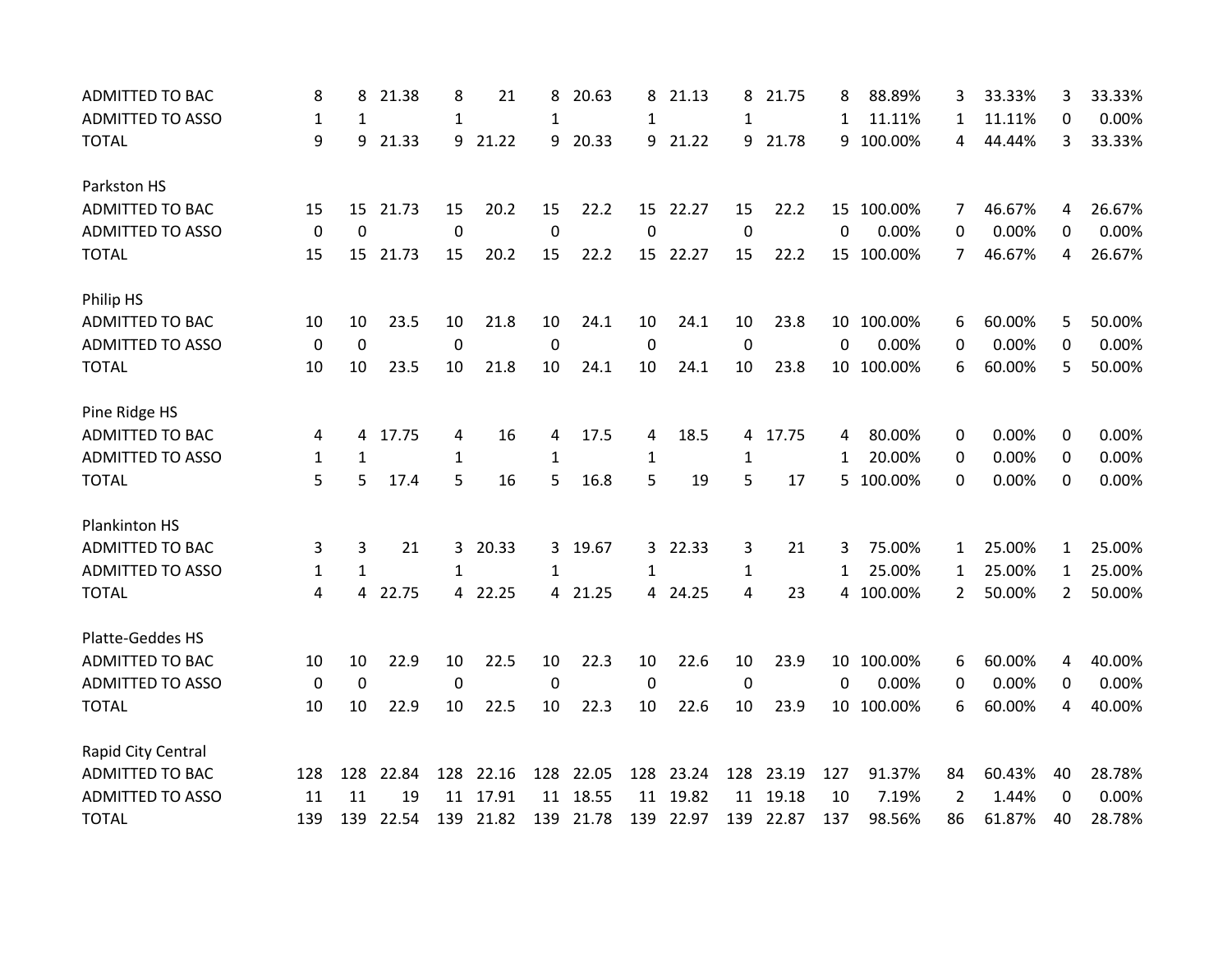| Red Cloud Indian S      |              |                 |          |                |           |                |           |                |          |                  |           |    |            |              |        |              |        |
|-------------------------|--------------|-----------------|----------|----------------|-----------|----------------|-----------|----------------|----------|------------------|-----------|----|------------|--------------|--------|--------------|--------|
| <b>ADMITTED TO BAC</b>  | 5            | 5               | 21.6     | 5              | 20        | 5              | 22.2      | 5              | 20.8     | 5                | 22.6      | 5. | 100.00%    | 0            | 0.00%  | 0            | 0.00%  |
| <b>ADMITTED TO ASSO</b> | 0            | 0               |          | $\pmb{0}$      |           | 0              |           | 0              |          | 0                |           | 0  | 0.00%      | 0            | 0.00%  | $\Omega$     | 0.00%  |
| <b>TOTAL</b>            | 5            | 5               | 21.6     | 5              | 20        | 5              | 22.2      | 5              | 20.8     | 5.               | 22.6      |    | 5 100.00%  | $\Omega$     | 0.00%  | $\Omega$     | 0.00%  |
| Redfield HS             |              |                 |          |                |           |                |           |                |          |                  |           |    |            |              |        |              |        |
| <b>ADMITTED TO BAC</b>  | 16           | 16              | 25       | 16             | 24.81     | 16             | 24.63     | 16             | 25.75    |                  | 16 24.56  |    | 16 100.00% | 11           | 68.75% | 6            | 37.50% |
| <b>ADMITTED TO ASSO</b> | 0            | $\mathbf 0$     |          | $\mathbf 0$    |           | 0              |           | $\mathbf 0$    |          | $\boldsymbol{0}$ |           | 0  | 0.00%      | 0            | 0.00%  | 0            | 0.00%  |
| <b>TOTAL</b>            | 16           | 16              | 25       | 16             | 24.81     | 16             | 24.63     |                | 16 25.75 |                  | 16 24.56  |    | 16 100.00% | 11           | 68.75% | 6            | 37.50% |
| Roncalli HS             |              |                 |          |                |           |                |           |                |          |                  |           |    |            |              |        |              |        |
| <b>ADMITTED TO BAC</b>  | 22           | 22              | 22.23    |                | 22 22.23  | 22             | 21.09     | 22             | 23       |                  | 22 22.14  | 22 | 95.65%     | 17           | 73.91% | 3            | 13.04% |
| <b>ADMITTED TO ASSO</b> | $\mathbf{1}$ | $\mathbf{1}$    |          | $\mathbf{1}$   |           | $\mathbf{1}$   |           | $\mathbf{1}$   |          | 1                |           | 1  | 4.35%      | $\mathbf{1}$ | 4.35%  | 0            | 0.00%  |
| <b>TOTAL</b>            | 23           |                 | 23 22.22 |                | 23 22.26  |                | 23 21.26  |                | 23 22.78 |                  | 23 22.09  |    | 23 100.00% | 18           | 78.26% | 3            | 13.04% |
| Roosevelt HS            |              |                 |          |                |           |                |           |                |          |                  |           |    |            |              |        |              |        |
| <b>ADMITTED TO BAC</b>  | 97           | 97              | 23.77    | 97             | 22.42     | 97             | 24.15     |                | 97 23.68 | 97               | 24.14     | 92 | 88.46%     | 48           | 46.15% | 30           | 28.85% |
| <b>ADMITTED TO ASSO</b> | 7            | $7\overline{ }$ | 21.57    | $\overline{7}$ | 21        | $\overline{7}$ | 21.43     | $\overline{7}$ | 22.43    | $\overline{7}$   | 21        | 7  | 6.73%      | 1            | 0.96%  | $\mathbf{1}$ | 0.96%  |
| <b>TOTAL</b>            | 104          | 104             | 23.63    |                | 104 22.33 |                | 104 23.97 | 104            | 23.6     |                  | 104 23.93 | 99 | 95.19%     | 49           | 47.12% | 31           | 29.81% |
| <b>Rutland HS</b>       |              |                 |          |                |           |                |           |                |          |                  |           |    |            |              |        |              |        |
| <b>ADMITTED TO BAC</b>  | 5            | 5               | 23.4     | 5              | 21.4      | 5              | 25.2      | 5              | 22.6     | 5                | 23.8      | 5  | 100.00%    | 0            | 0.00%  | 1            | 20.00% |
| <b>ADMITTED TO ASSO</b> | 0            | 0               |          | 0              |           | 0              |           | $\mathbf 0$    |          | 0                |           | 0  | 0.00%      | 0            | 0.00%  | 0            | 0.00%  |
| <b>TOTAL</b>            | 5            | 5               | 23.4     | 5              | 21.4      | 5              | 25.2      | 5              | 22.6     | 5                | 23.8      |    | 5 100.00%  | 0            | 0.00%  | 1            | 20.00% |
| SF Christian            |              |                 |          |                |           |                |           |                |          |                  |           |    |            |              |        |              |        |
| <b>ADMITTED TO BAC</b>  | 17           | 17              | 24.53    | 17             | 23.65     | 17             | 23.65     | 17             | 25.53    | 17               | 24.53     | 17 | 100.00%    | 6            | 35.29% | 6            | 35.29% |
| <b>ADMITTED TO ASSO</b> | 0            | $\mathbf 0$     |          | 0              |           | 0              |           | 0              |          | $\mathbf 0$      |           | 0  | 0.00%      | 0            | 0.00%  | 0            | 0.00%  |
| <b>TOTAL</b>            | 17           | 17              | 24.53    |                | 17 23.65  | 17             | 23.65     |                | 17 25.53 |                  | 17 24.53  |    | 17 100.00% | 6            | 35.29% | 6            | 35.29% |
| Saint Mary HS           |              |                 |          |                |           |                |           |                |          |                  |           |    |            |              |        |              |        |
| <b>ADMITTED TO BAC</b>  | 5            | 5               | 24       | 5              | 24.4      | 5              | 23.8      | 5              | 22.4     | 5                | 24.2      | 5. | 100.00%    | 4            | 80.00% | 3            | 60.00% |
| <b>ADMITTED TO ASSO</b> | 0            | 0               |          | $\pmb{0}$      |           | 0              |           | 0              |          | $\Omega$         |           | 0  | 0.00%      | 0            | 0.00%  | 0            | 0.00%  |
| <b>TOTAL</b>            | 5            | 5               | 24       | 5.             | 24.4      | 5              | 23.8      | 5              | 22.4     | 5.               | 24.2      |    | 5 100.00%  | 4            | 80.00% | 3            | 60.00% |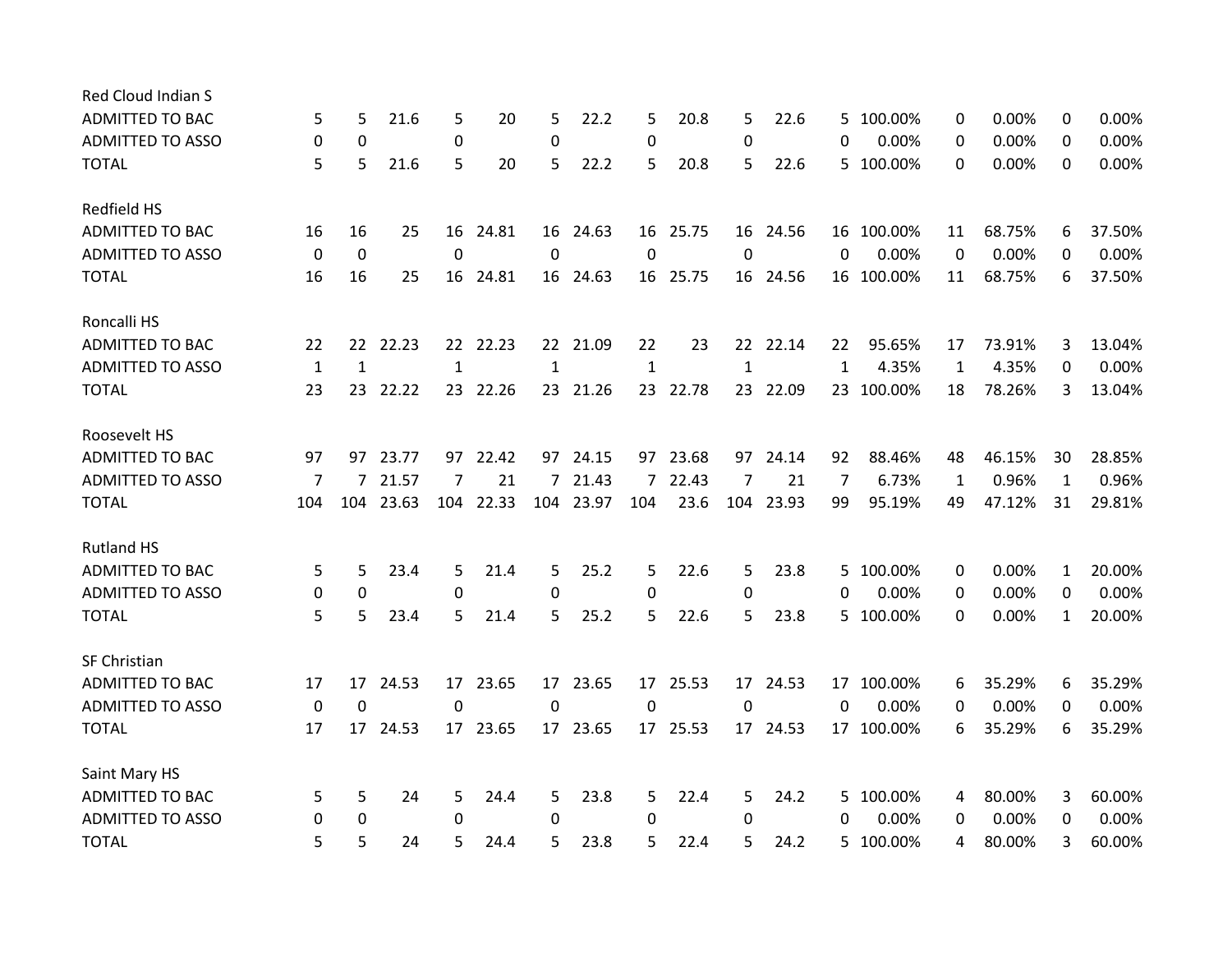| <b>Scotland HS</b>       |                |                |       |                |          |                |          |                |          |                |          |                |            |             |        |              |        |
|--------------------------|----------------|----------------|-------|----------------|----------|----------------|----------|----------------|----------|----------------|----------|----------------|------------|-------------|--------|--------------|--------|
| <b>ADMITTED TO BAC</b>   | 2              | $\overline{2}$ | 25    | $\overline{2}$ | 22.5     | $\overline{2}$ | 24.5     | $\mathbf{2}$   | 26.5     | 2              | 25       | 2              | 50.00%     | 2           | 50.00% | 1            | 25.00% |
| <b>ADMITTED TO ASSO</b>  | $\overline{2}$ | $\overline{2}$ | 18.5  | 2              | 16.5     | 2              | 17       | $\overline{2}$ | 19       | 2              | 20       | 2              | 50.00%     | 0           | 0.00%  | 0            | 0.00%  |
| <b>TOTAL</b>             | 4              | 4              | 21.75 | 4              | 19.5     | 4              | 20.75    | 4              | 22.75    | 4              | 22.5     |                | 4 100.00%  | 2           | 50.00% | 1            | 25.00% |
| Selby HS                 |                |                |       |                |          |                |          |                |          |                |          |                |            |             |        |              |        |
| <b>ADMITTED TO BAC</b>   | 9              | 9              | 21.67 | 9              | 20.78    | 9              | 23.56    | 9              | 21.56    | 9              | 20.67    | 9              | 100.00%    | 2           | 22.22% | 3            | 33.33% |
| <b>ADMITTED TO ASSO</b>  | 0              | 0              |       | 0              |          | 0              |          | 0              |          | 0              |          | 0              | 0.00%      | 0           | 0.00%  | 0            | 0.00%  |
| <b>TOTAL</b>             | 9              | 9              | 21.67 | 9              | 20.78    | 9              | 23.56    | 9              | 21.56    | 9              | 20.67    | 9              | 100.00%    | 2           | 22.22% | 3            | 33.33% |
| Sioux Valley HS          |                |                |       |                |          |                |          |                |          |                |          |                |            |             |        |              |        |
| ADMITTED TO BAC          | 18             | 18             | 21.78 | 18             | 19.94    | 18             | 22.89    | 18             | 20.94    | 18             | 22.72    |                | 18 100.00% | 11          | 61.11% | 7            | 38.89% |
| <b>ADMITTED TO ASSO</b>  | 0              | 0              |       | $\mathbf 0$    |          | 0              |          | 0              |          | 0              |          | 0              | 0.00%      | 0           | 0.00%  | 0            | 0.00%  |
| <b>TOTAL</b>             | 18             | 18             | 21.78 | 18             | 19.94    | 18             | 22.89    | 18             | 20.94    | 18             | 22.72    |                | 18 100.00% | 11          | 61.11% | 7            | 38.89% |
| Sisseton HS              |                |                |       |                |          |                |          |                |          |                |          |                |            |             |        |              |        |
| <b>ADMITTED TO BAC</b>   | 9              | 9              | 22.78 | 9.             | 20.56    | 9              | 23.56    | 9              | 23.22    | 9              | 23.22    | 9              | 100.00%    | 3           | 33.33% | $\mathbf{1}$ | 11.11% |
| <b>ADMITTED TO ASSO</b>  | 0              | 0              |       | 0              |          | 0              |          | 0              |          | 0              |          | 0              | 0.00%      | 0           | 0.00%  | 0            | 0.00%  |
| <b>TOTAL</b>             | 9              | 9              | 22.78 | 9              | 20.56    | 9              | 23.56    | 9              | 23.22    | 9.             | 23.22    | 9              | 100.00%    | 3           | 33.33% | $\mathbf{1}$ | 11.11% |
| Spearfish HS             |                |                |       |                |          |                |          |                |          |                |          |                |            |             |        |              |        |
| <b>ADMITTED TO BAC</b>   | 53             | 53             | 23.57 |                | 53 23.51 | 53             | 23.25    |                | 53 23.87 |                | 53 23.21 | 53             | 94.64%     | 20          | 35.71% | 18           | 32.14% |
| <b>ADMITTED TO ASSO</b>  | 3              | 3              | 18    | 3              | 17.67    | 3              | 16       | 3              | 19.33    | 3              | 19       | 3              | 5.36%      | $\mathbf 0$ | 0.00%  | 0            | 0.00%  |
| <b>TOTAL</b>             | 56             | 56             | 23.27 | 56             | 23.2     |                | 56 22.86 | 56             | 23.63    |                | 56 22.98 |                | 56 100.00% | 20          | 35.71% | 18           | 32.14% |
| <b>St Thomas Moore</b>   |                |                |       |                |          |                |          |                |          |                |          |                |            |             |        |              |        |
| <b>ADMITTED TO BAC</b>   | 25             | 25             | 23.8  | 25             | 22.48    | 25             | 22.44    | 25             | 24.72    | 25             | 24.44    | 25             | 92.59%     | 0           | 0.00%  | 7            | 25.93% |
| <b>ADMITTED TO ASSO</b>  | $\overline{2}$ | 2              | 22    | $\overline{2}$ | 22.5     | $\overline{2}$ | 22       | $\overline{2}$ | 23.5     | $\overline{2}$ | 19       | $\overline{2}$ | 7.41%      | 0           | 0.00%  | $\Omega$     | 0.00%  |
| <b>TOTAL</b>             | 27             | 27             | 23.67 |                | 27 22.48 | 27             | 22.41    | 27             | 24.63    |                | 27 24.04 |                | 27 100.00% | 0           | 0.00%  | 7            | 25.93% |
| <b>Stanley County HS</b> |                |                |       |                |          |                |          |                |          |                |          |                |            |             |        |              |        |
| <b>ADMITTED TO BAC</b>   | 7              | $7^{\circ}$    | 21.57 |                | 7 21.43  |                | 7 19.14  |                | 7 23.86  |                | 7 21.86  | 7              | 87.50%     | 2           | 25.00% | 1            | 12.50% |
| <b>ADMITTED TO ASSO</b>  | $\mathbf{1}$   | 1              |       | 1              |          | 1              |          | 1              |          | 1              |          | 1              | 12.50%     | 0           | 0.00%  | 0            | 0.00%  |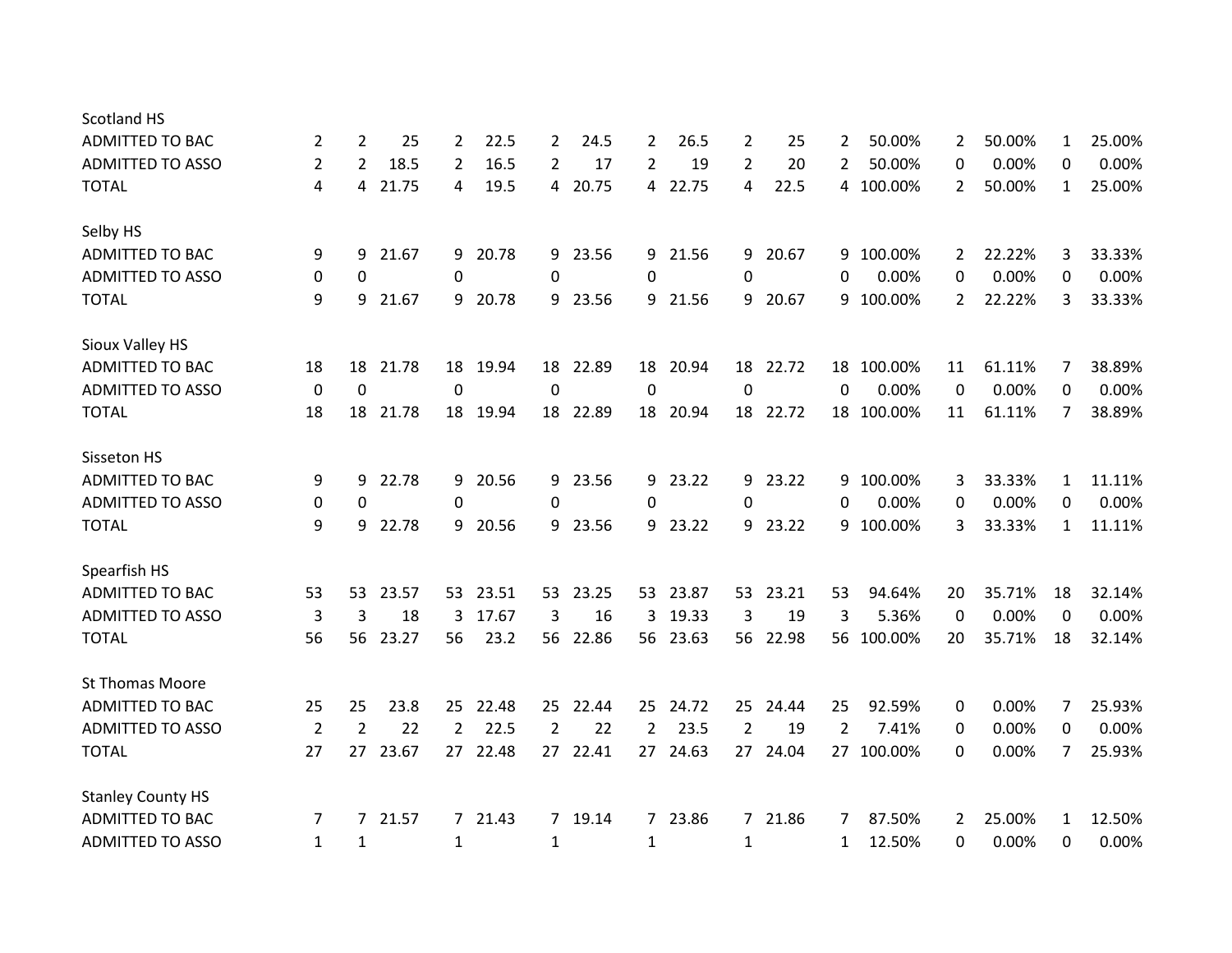| <b>TOTAL</b>            | 8              | 8              | 20.5     |                | 8 19.88  | 8              | 18.63    | 8               | 22.5     | 8              | 20.88    |              | 8 100.00%  | 2                | 25.00% | $\mathbf{1}$ | 12.50% |
|-------------------------|----------------|----------------|----------|----------------|----------|----------------|----------|-----------------|----------|----------------|----------|--------------|------------|------------------|--------|--------------|--------|
| <b>Stevens HS</b>       |                |                |          |                |          |                |          |                 |          |                |          |              |            |                  |        |              |        |
| <b>ADMITTED TO BAC</b>  | 110            | 109            | 23.82    | 109            | 22.8     | 109            | 23.84    | 109             | 24.64    | 109            | 23.46    | 109          | 94.78%     | 57               | 49.57% | 36           | 31.30% |
| <b>ADMITTED TO ASSO</b> | 5              | 5              | 20.4     | 5              | 18       | 5              | 19.8     | 5               | 19.6     | 5              | 23.6     | 3            | 2.61%      | $\mathbf{1}$     | 0.87%  | $\mathbf{1}$ | 0.87%  |
| <b>TOTAL</b>            | 115            | 114            | 23.67    | 114            | 22.59    | 114            | 23.67    | 114             | 24.42    | 114            | 23.46    | 112          | 97.39%     | 58               | 50.43% | 37           | 32.17% |
| Stickney HS             |                |                |          |                |          |                |          |                 |          |                |          |              |            |                  |        |              |        |
| <b>ADMITTED TO BAC</b>  | 5              | 5              | 22       | 5              | 21.6     | 5              | 23.2     | 5               | 20.2     | 5              | 22.2     | 5            | 83.33%     | 3                | 50.00% | 1            | 16.67% |
| <b>ADMITTED TO ASSO</b> | $\mathbf{1}$   | 1              |          | 1              |          | 1              |          | 1               |          | 1              |          | 1            | 16.67%     | 1                | 16.67% | 1            | 16.67% |
| <b>TOTAL</b>            | 6              | 6              | 22.33    | 6              | $21.5$   | 6              | 23.5     | 6               | 20.67    |                | 6 22.83  | 6            | 100.00%    | 4                | 66.67% | $\mathbf{2}$ | 33.33% |
| <b>Sturgis HS</b>       |                |                |          |                |          |                |          |                 |          |                |          |              |            |                  |        |              |        |
| ADMITTED TO BAC         | 48             | 48             | 23.29    | 48             | 22.75    | 48             | 23.19    | 48              | 23.23    | 48             | 23.31    | 48           | 96.00%     | 22               | 44.00% | 18           | 36.00% |
| <b>ADMITTED TO ASSO</b> | $\overline{2}$ | $\overline{2}$ | 17.5     | $\overline{2}$ | 17.5     | $\overline{2}$ | 15.5     | $\overline{2}$  | 16       | $\overline{2}$ | 20.5     | $\mathbf{1}$ | 2.00%      | $\boldsymbol{0}$ | 0.00%  | $\pmb{0}$    | 0.00%  |
| <b>TOTAL</b>            | 50             | 50             | 23.06    | 50             | 22.54    | 50             | 22.88    | 50              | 22.94    | 50             | 23.2     | 49           | 98.00%     | 22               | 44.00% | 18           | 36.00% |
| <b>Sully Buttes HS</b>  |                |                |          |                |          |                |          |                 |          |                |          |              |            |                  |        |              |        |
| ADMITTED TO BAC         | 12             | 12             | 22.92    |                | 12 22.17 |                | 12 21.58 | 12 <sup>2</sup> | 23.75    |                | 12 23.92 |              | 12 100.00% | 5                | 41.67% | 4            | 33.33% |
| <b>ADMITTED TO ASSO</b> | $\mathbf 0$    | $\mathbf 0$    |          | $\mathbf 0$    |          | $\mathbf 0$    |          | $\mathbf 0$     |          | $\mathbf 0$    |          | 0            | 0.00%      | 0                | 0.00%  | 0            | 0.00%  |
| <b>TOTAL</b>            | 12             |                | 12 22.92 |                | 12 22.17 |                | 12 21.58 |                 | 12 23.75 |                | 12 23.92 |              | 12 100.00% | 5                | 41.67% | 4            | 33.33% |
| Summit HS               |                |                |          |                |          |                |          |                 |          |                |          |              |            |                  |        |              |        |
| <b>ADMITTED TO BAC</b>  | 5              | 5              | 20.4     | 5              | 19.6     | 5              | 21.6     | 5               | 20       | 5              | 19       | 5.           | 100.00%    | 0                | 0.00%  | 1            | 20.00% |
| <b>ADMITTED TO ASSO</b> | 0              | 0              |          | $\pmb{0}$      |          | 0              |          | 0               |          | 0              |          | 0            | 0.00%      | 0                | 0.00%  | 0            | 0.00%  |
| <b>TOTAL</b>            | 5              | 5              | 20.4     | 5              | 19.6     | 5              | 21.6     | 5               | 20       | 5              | 19       | 5            | 100.00%    | 0                | 0.00%  | 1            | 20.00% |
| Sunshine Bible Aca      |                |                |          |                |          |                |          |                 |          |                |          |              |            |                  |        |              |        |
| <b>ADMITTED TO BAC</b>  | 6              | 6              | 19.83    | 6              | 19.67    | 6              | 19.67    | 6.              | 20.17    |                | 6 19.17  | 6            | 100.00%    | 2                | 33.33% | 1            | 16.67% |
| <b>ADMITTED TO ASSO</b> | 0              | 0              |          | $\Omega$       |          | 0              |          | 0               |          | 0              |          | 0            | 0.00%      | 0                | 0.00%  | 0            | 0.00%  |
| <b>TOTAL</b>            | 6              | 6              | 19.83    | 6              | 19.67    | 6              | 19.67    | 6               | 20.17    |                | 6 19.17  | 6            | 100.00%    | $\overline{2}$   | 33.33% | 1            | 16.67% |
| T F Riggs Senior HS     |                |                |          |                |          |                |          |                 |          |                |          |              |            |                  |        |              |        |
| <b>ADMITTED TO BAC</b>  | 71             |                | 71 23.82 |                | 71 22.76 |                | 71 23.17 |                 | 71 24.59 |                | 71 24.27 | 69           | 89.61%     | 27               | 35.06% | 21           | 27.27% |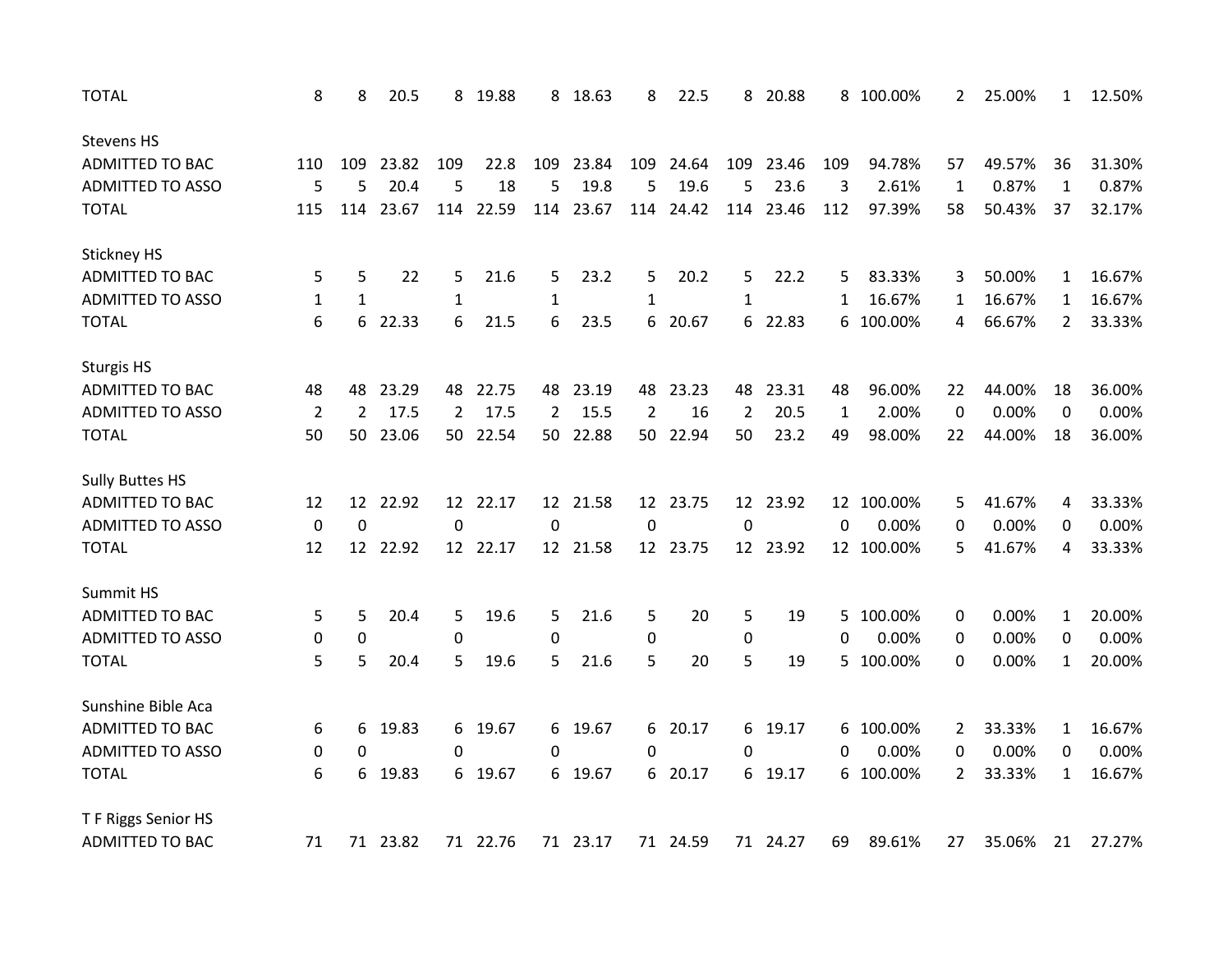| <b>ADMITTED TO ASSO</b> | 6              | 6              | 19.67 |                | 6 19.33  | 6              | 18.17    | 6              | 20.67    | 6              | 19.83    | 5            | 6.49%      | 1  | 1.30%  | $\mathbf{1}$ | 1.30%  |
|-------------------------|----------------|----------------|-------|----------------|----------|----------------|----------|----------------|----------|----------------|----------|--------------|------------|----|--------|--------------|--------|
| <b>TOTAL</b>            | 77             | 77             | 23.49 |                | 77 22.49 | 77             | 22.78    |                | 77 24.29 |                | 77 23.92 | 74           | 96.10%     | 28 | 36.36% | 22           | 28.57% |
| Tea Area HS             |                |                |       |                |          |                |          |                |          |                |          |              |            |    |        |              |        |
| <b>ADMITTED TO BAC</b>  | 15             | 15             | 22.6  |                | 15 22.07 |                | 15 21.53 | 15             | 23.2     |                | 15 23.27 | 15           | 88.24%     | 7  | 41.18% | 5            | 29.41% |
| <b>ADMITTED TO ASSO</b> | $\overline{2}$ | $\overline{2}$ | 18    | $\overline{2}$ | 15.5     | $\overline{2}$ | 16.5     | $\overline{2}$ | 19       | $\overline{2}$ | 19       | 2            | 11.76%     | 0  | 0.00%  | 0            | 0.00%  |
| <b>TOTAL</b>            | 17             | 17             | 22.06 | 17             | 21.29    | 17             | 20.94    | 17             | 22.71    | 17             | 22.76    | 17           | 100.00%    | 7  | 41.18% | 5            | 29.41% |
| Timber Lake HS          |                |                |       |                |          |                |          |                |          |                |          |              |            |    |        |              |        |
| ADMITTED TO BAC         | 5              | 5              | 23    | 5              | 24       | 5              | 21.6     | 5              | 24       | 5              | 22.4     | 5            | 83.33%     | 2  | 33.33% | 1            | 16.67% |
| <b>ADMITTED TO ASSO</b> | 1              | $\mathbf{1}$   |       | $\mathbf{1}$   |          | $\mathbf{1}$   |          | $\mathbf{1}$   |          | $\mathbf{1}$   |          | $\mathbf{1}$ | 16.67%     | 1  | 16.67% | 0            | 0.00%  |
| <b>TOTAL</b>            | 6              | 6              | 23    | 6              | 23.67    | 6              | 22       | 6              | 23.67    | 6              | 22.67    | 6            | 100.00%    | 3  | 50.00% | $\mathbf{1}$ | 16.67% |
| <b>Todd County HS</b>   |                |                |       |                |          |                |          |                |          |                |          |              |            |    |        |              |        |
| <b>ADMITTED TO BAC</b>  | 10             | 9              | 19.89 |                | 9 16.33  | 9              | 17.33    | 9.             | 18.44    |                | 9 16.56  | 10           | 100.00%    | 4  | 40.00% | $\mathbf{1}$ | 10.00% |
| <b>ADMITTED TO ASSO</b> | 0              | $\mathbf 0$    |       | 0              |          | $\Omega$       |          | 0              |          | 0              |          | 0            | 0.00%      | 0  | 0.00%  | 0            | 0.00%  |
| <b>TOTAL</b>            | 10             | 9              | 19.89 |                | 9 16.33  | 9              | 17.33    | 9              | 18.44    | 9              | 16.56    |              | 10 100.00% | 4  | 40.00% | $\mathbf{1}$ | 10.00% |
| Tri-Valley Senior       |                |                |       |                |          |                |          |                |          |                |          |              |            |    |        |              |        |
| <b>ADMITTED TO BAC</b>  | 17             | 17             | 22.71 |                | 17 22.71 | 17             | 21.06    |                | 17 23.59 |                | 17 22.59 |              | 17 100.00% | 10 | 58.82% | 7            | 41.18% |
| <b>ADMITTED TO ASSO</b> | $\mathbf 0$    | 0              |       | $\Omega$       |          | 0              |          | $\Omega$       |          | $\Omega$       |          | 0            | 0.00%      | 0  | 0.00%  | 0            | 0.00%  |
| <b>TOTAL</b>            | 17             | 17             | 22.71 |                | 17 22.71 | 17             | 21.06    | 17             | 23.59    | 17             | 22.59    | 17           | 100.00%    | 10 | 58.82% | 7            | 41.18% |
| <b>Vermillion HS</b>    |                |                |       |                |          |                |          |                |          |                |          |              |            |    |        |              |        |
| <b>ADMITTED TO BAC</b>  | 39             | 39             | 22.82 | 39             | 22.03    | 39             | 22.33    | 39             | 23.36    | 39             | 22.9     | 37           | 92.50%     | 20 | 50.00% | 14           | 35.00% |
| <b>ADMITTED TO ASSO</b> | 1              | $\mathbf{1}$   |       | 1              |          | 1              |          | 1              |          | 1              |          | 1            | 2.50%      | 0  | 0.00%  | $\Omega$     | 0.00%  |
| <b>TOTAL</b>            | 40             | 40             | 22.78 |                | 40 21.95 |                | 40 22.23 |                | 40 23.33 |                | 40 22.95 | 38           | 95.00%     | 20 | 50.00% | 14           | 35.00% |
| Viborg HS               |                |                |       |                |          |                |          |                |          |                |          |              |            |    |        |              |        |
| <b>ADMITTED TO BAC</b>  | 6              | 6              | 22.83 | 6              | 22       | 6              | 21.83    | 6              | 24       | 6              | 23.17    | 6            | 100.00%    | 4  | 66.67% | 2            | 33.33% |
| <b>ADMITTED TO ASSO</b> | 0              | $\Omega$       |       | 0              |          | $\Omega$       |          | 0              |          | $\Omega$       |          | 0            | 0.00%      | 0  | 0.00%  | 0            | 0.00%  |
| <b>TOTAL</b>            | 6              | 6              | 22.83 | 6              | 22       | 6              | 21.83    | 6              | 24       | 6              | 23.17    | 6            | 100.00%    | 4  | 66.67% | $\mathbf{2}$ | 33.33% |

Wagner Community HS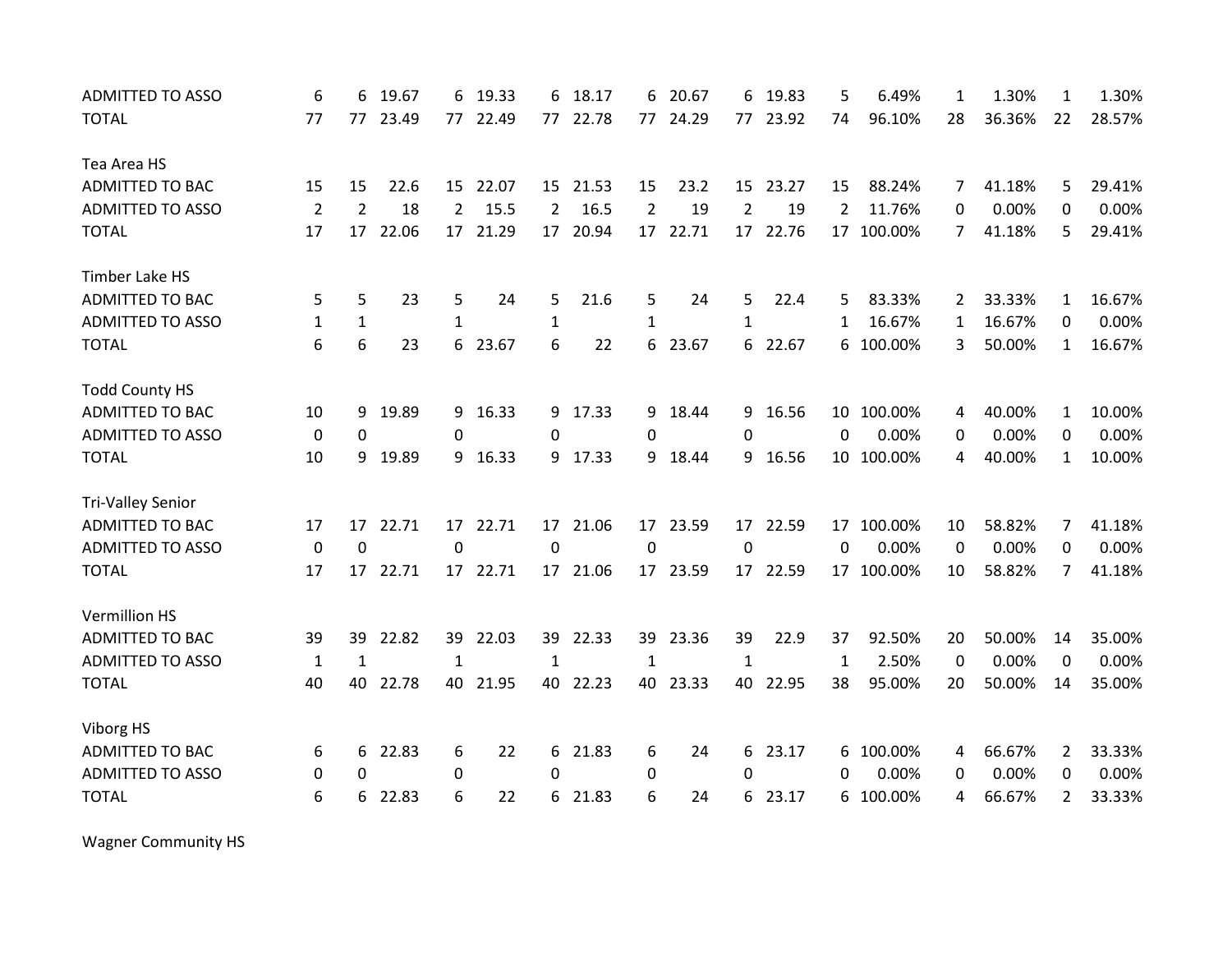| <b>ADMITTED TO BAC</b>     | 14           | 14           | 22.71    | 14           | 22.36    | 14           | 22.71     | 14          | 21.07    | 14           | 24.21    | 13       | 86.67%     | 9              | 60.00% | 2              | 13.33% |
|----------------------------|--------------|--------------|----------|--------------|----------|--------------|-----------|-------------|----------|--------------|----------|----------|------------|----------------|--------|----------------|--------|
| <b>ADMITTED TO ASSO</b>    | $\mathbf{1}$ | $\mathbf{1}$ |          | $\mathbf{1}$ |          | $\mathbf{1}$ |           | 1           |          | $\mathbf{1}$ |          | $\Omega$ | 0.00%      | 0              | 0.00%  | 0              | 0.00%  |
| <b>TOTAL</b>               | 15           | 15           | 22.33    |              | 15 21.87 |              | 15 22.53  | 15          | 21       | 15           | 23.8     | 13       | 86.67%     | 9              | 60.00% | $\overline{2}$ | 13.33% |
| Wakpala HS                 |              |              |          |              |          |              |           |             |          |              |          |          |            |                |        |                |        |
| <b>ADMITTED TO BAC</b>     | 3            | 3            | 17.67    |              | 3 16.33  |              | 3 17.33   |             | 3 17.67  | 3            | 18       |          | 3 100.00%  | 0              | 0.00%  | 0              | 0.00%  |
| <b>ADMITTED TO ASSO</b>    | 0            | 0            |          | 0            |          | 0            |           | 0           |          | 0            |          | $\Omega$ | 0.00%      | 0              | 0.00%  | 0              | 0.00%  |
| <b>TOTAL</b>               | 3            | 3            | 17.67    |              | 3 16.33  | 3            | 17.33     |             | 3 17.67  | 3            | 18       | 3        | 100.00%    | $\Omega$       | 0.00%  | 0              | 0.00%  |
| Wall High Schoool          |              |              |          |              |          |              |           |             |          |              |          |          |            |                |        |                |        |
| <b>ADMITTED TO BAC</b>     | 11           | 11           | 22.73    |              | 11 21.64 |              | 11 23.18  |             | 11 23.55 |              | 11 22.45 |          | 11 100.00% | 5              | 45.45% | 3              | 27.27% |
| <b>ADMITTED TO ASSO</b>    | $\mathbf 0$  | $\mathbf 0$  |          | $\mathbf 0$  |          | $\mathbf 0$  |           | $\mathbf 0$ |          | $\mathbf 0$  |          | 0        | 0.00%      | 0              | 0.00%  | 0              | 0.00%  |
| <b>TOTAL</b>               | 11           |              | 11 22.73 |              | 11 21.64 |              | 11 23.18  |             | 11 23.55 |              | 11 22.45 |          | 11 100.00% | 5              | 45.45% | 3              | 27.27% |
| Warner HS                  |              |              |          |              |          |              |           |             |          |              |          |          |            |                |        |                |        |
| <b>ADMITTED TO BAC</b>     | 10           | 10           | 24.5     | 10           | 22.6     | 10           | 26.2      | 10          | 24.6     | 10           | 23.8     |          | 10 100.00% | 6              | 60.00% | 7              | 70.00% |
| <b>ADMITTED TO ASSO</b>    | $\mathbf 0$  | $\mathbf 0$  |          | $\mathbf 0$  |          | 0            |           | $\mathbf 0$ |          | 0            |          | $\Omega$ | 0.00%      | 0              | 0.00%  | 0              | 0.00%  |
| <b>TOTAL</b>               | 10           | 10           | 24.5     | 10           | 22.6     | 10           | 26.2      | 10          | 24.6     | 10           | 23.8     |          | 10 100.00% | 6              | 60.00% | 7              | 70.00% |
| <b>Washington SR HS</b>    |              |              |          |              |          |              |           |             |          |              |          |          |            |                |        |                |        |
| <b>ADMITTED TO BAC</b>     | 108          | 108          | 23.22    | 108          | 21.69    | 108          | 23.18     | 108         | 23.4     | 108          | 24.12    | 107      | 94.69%     | 54             | 47.79% | 31             | 27.43% |
| <b>ADMITTED TO ASSO</b>    | 5            | 5            | 16.6     | 5            | 14.4     | 5            | 18.8      | 5           | 14.8     | 5            | 18.2     | 5        | 4.42%      | $\overline{2}$ | 1.77%  | 0              | 0.00%  |
| <b>TOTAL</b>               | 113          | 113          | 22.93    | 113          | 21.36    |              | 113 22.98 | 113         | 23.02    | 113          | 23.86    | 112      | 99.12%     | 56             | 49.56% | 31             | 27.43% |
| <b>Watertown Senior HS</b> |              |              |          |              |          |              |           |             |          |              |          |          |            |                |        |                |        |
| <b>ADMITTED TO BAC</b>     | 87           | 87           | 22.24    |              | 87 21.71 | 87           | 21.6      | 87          | 22.43    | 87           | 22.61    | 87       | 95.60%     | 47             | 51.65% | 26             | 28.57% |
| <b>ADMITTED TO ASSO</b>    | 4            | 4            | 17.5     |              | 4 14.75  | 4            | 18.5      | 4           | 17.5     | 4            | 19       | 4        | 4.40%      | 1              | 1.10%  | $\mathbf{0}$   | 0.00%  |
| <b>TOTAL</b>               | 91           | 91           | 22.03    |              | 91 21.41 |              | 91 21.46  |             | 91 22.21 |              | 91 22.45 |          | 91 100.00% | 48             | 52.75% | 26             | 28.57% |
| Waubay HS                  |              |              |          |              |          |              |           |             |          |              |          |          |            |                |        |                |        |
| <b>ADMITTED TO BAC</b>     | 6            | 6            | 24.33    | 6            | 24       | 6            | 22.83     | 6.          | 27.17    | 6            | 22.5     | 6        | 100.00%    | 3              | 50.00% | 4              | 66.67% |
| <b>ADMITTED TO ASSO</b>    | 0            | $\Omega$     |          | 0            |          | $\Omega$     |           | 0           |          | 0            |          | 0        | 0.00%      | 0              | 0.00%  | $\Omega$       | 0.00%  |
| <b>TOTAL</b>               | 6            | 6            | 24.33    | 6            | 24       | 6            | 22.83     | 6.          | 27.17    | 6            | 22.5     | 6        | 100.00%    | 3              | 50.00% | 4              | 66.67% |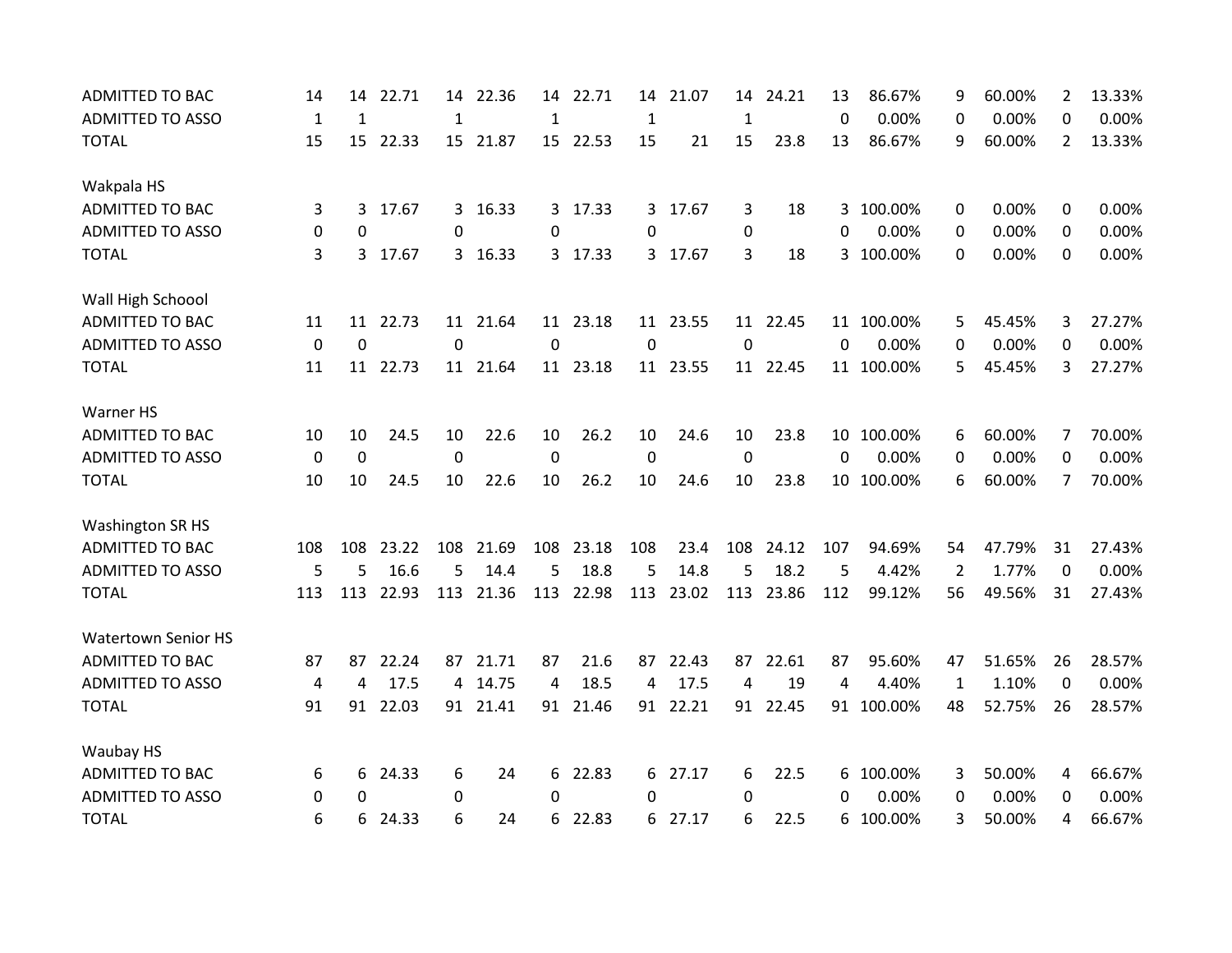| Waverly HS                |              |              |          |             |          |                |          |                |          |                |          |              |            |                |        |              |           |
|---------------------------|--------------|--------------|----------|-------------|----------|----------------|----------|----------------|----------|----------------|----------|--------------|------------|----------------|--------|--------------|-----------|
| <b>ADMITTED TO BAC</b>    | 3            | 3            | 21.33    | 3           | 19.33    | 3              | 22       | 3              | 20.67    | 3              | 22.67    | 3.           | 100.00%    | 2              | 66.67% | $\mathbf{1}$ | 33.33%    |
| <b>ADMITTED TO ASSO</b>   | 0            | $\Omega$     |          | 0           |          | 0              |          | 0              |          | 0              |          | 0            | 0.00%      | 0              | 0.00%  | $\Omega$     | 0.00%     |
| <b>TOTAL</b>              | 3            |              | 3 21.33  |             | 3 19.33  | 3              | 22       |                | 3 20.67  |                | 3 22.67  |              | 3 100.00%  | $\overline{2}$ | 66.67% | $\mathbf{1}$ | 33.33%    |
| Webster HS                |              |              |          |             |          |                |          |                |          |                |          |              |            |                |        |              |           |
| <b>ADMITTED TO BAC</b>    | 13           | 12           | 23.92    |             | 12 22.42 |                | 12 24.33 |                | 12 24.25 |                | 12 23.83 |              | 13 100.00% | 6              | 46.15% | 5            | 38.46%    |
| <b>ADMITTED TO ASSO</b>   | $\mathbf 0$  | 0            |          | $\mathbf 0$ |          | 0              |          | 0              |          | 0              |          | 0            | 0.00%      | 0              | 0.00%  | 0            | 0.00%     |
| <b>TOTAL</b>              | 13           |              | 12 23.92 |             | 12 22.42 |                | 12 24.33 |                | 12 24.25 |                | 12 23.83 |              | 13 100.00% | 6              | 46.15% | 5            | 38.46%    |
| <b>Wessington SPGS HS</b> |              |              |          |             |          |                |          |                |          |                |          |              |            |                |        |              |           |
| <b>ADMITTED TO BAC</b>    | 9            | 9            | 24.11    |             | 9 21.78  | 9              | 25       | 9              | 23.89    | 9              | 25.11    | 9            | 100.00%    | 3              | 33.33% | 3            | 33.33%    |
| <b>ADMITTED TO ASSO</b>   | 0            | 0            |          | 0           |          | 0              |          | 0              |          | $\Omega$       |          | 0            | 0.00%      | 0              | 0.00%  | $\Omega$     | 0.00%     |
| <b>TOTAL</b>              | 9            | 9            | 24.11    |             | 9 21.78  | 9              | 25       | 9              | 23.89    |                | 9 25.11  |              | 9 100.00%  | 3              | 33.33% | 3            | 33.33%    |
| <b>West Central HS</b>    |              |              |          |             |          |                |          |                |          |                |          |              |            |                |        |              |           |
| ADMITTED TO BAC           | 42           | 42           | 23.48    |             | 42 22.79 | 42             | 22.95    | 42             | 23.55    |                | 42 24.14 | 42           | 97.67%     | 0              | 0.00%  | 16           | 37.21%    |
| <b>ADMITTED TO ASSO</b>   | 1            | 1            |          | 1           |          | 1              |          | 1              |          | 1              |          | $\mathbf{1}$ | 2.33%      | 0              | 0.00%  | 1            | 2.33%     |
| <b>TOTAL</b>              | 43           | 43           | 23.56    |             | 43 22.95 |                | 43 22.95 | 43             | 23.7     |                | 43 24.12 |              | 43 100.00% | 0              | 0.00%  | 17           | 39.53%    |
| White Lake HS             |              |              |          |             |          |                |          |                |          |                |          |              |            |                |        |              |           |
| <b>ADMITTED TO BAC</b>    | 3            | 3            | 27       | 3           | 26       | 3              | 26.33    | 3 <sup>1</sup> | 27.67    | 3 <sup>1</sup> | 26.67    |              | 3 100.00%  | 0              | 0.00%  | 3            | 100.00%   |
| <b>ADMITTED TO ASSO</b>   | 0            | $\mathbf 0$  |          | 0           |          | $\Omega$       |          | $\Omega$       |          | $\Omega$       |          | 0            | 0.00%      | 0              | 0.00%  | 0            | 0.00%     |
| <b>TOTAL</b>              | 3            | 3            | 27       | 3           | 26       | 3              | 26.33    |                | 3 27.67  |                | 3 26.67  |              | 3 100.00%  | 0              | 0.00%  |              | 3 100.00% |
| White River HS            |              |              |          |             |          |                |          |                |          |                |          |              |            |                |        |              |           |
| ADMITTED TO BAC           | 7            | $7^{\circ}$  | 23.71    |             | 7 22.86  | $\overline{7}$ | 22.57    |                | 7 23.57  |                | 7 25.29  | 7            | 87.50%     | 0              | 0.00%  | 2            | 25.00%    |
| <b>ADMITTED TO ASSO</b>   | $\mathbf{1}$ | $\mathbf{1}$ |          | 1           |          | $\mathbf{1}$   |          | 1              |          | $\mathbf{1}$   |          | 0            | 0.00%      | 0              | 0.00%  | 0            | 0.00%     |
| <b>TOTAL</b>              | 8            | 8            | 22.63    | 8           | 21.13    | 8              | 21.75    |                | 8 22.38  |                | 8 24.75  | 7            | 87.50%     | $\Omega$       | 0.00%  | 2            | 25.00%    |
| Willow Lake HS            |              |              |          |             |          |                |          |                |          |                |          |              |            |                |        |              |           |
| <b>ADMITTED TO BAC</b>    | 4            | 4            | 24.75    |             | 4 23.75  | 4              | 24       |                | 4 25.75  |                | 4 24.25  |              | 4 100.00%  | 2              | 50.00% | 3            | 75.00%    |
| <b>ADMITTED TO ASSO</b>   | 0            | 0            |          | 0           |          | 0              |          | 0              |          | 0              |          | 0            | 0.00%      | 0              | 0.00%  | 0            | 0.00%     |
| <b>TOTAL</b>              | 4            | 4            | 24.75    |             | 4 23.75  | 4              | 24       |                | 4 25.75  |                | 4 24.25  |              | 4 100.00%  | 2              | 50.00% | 3            | 75.00%    |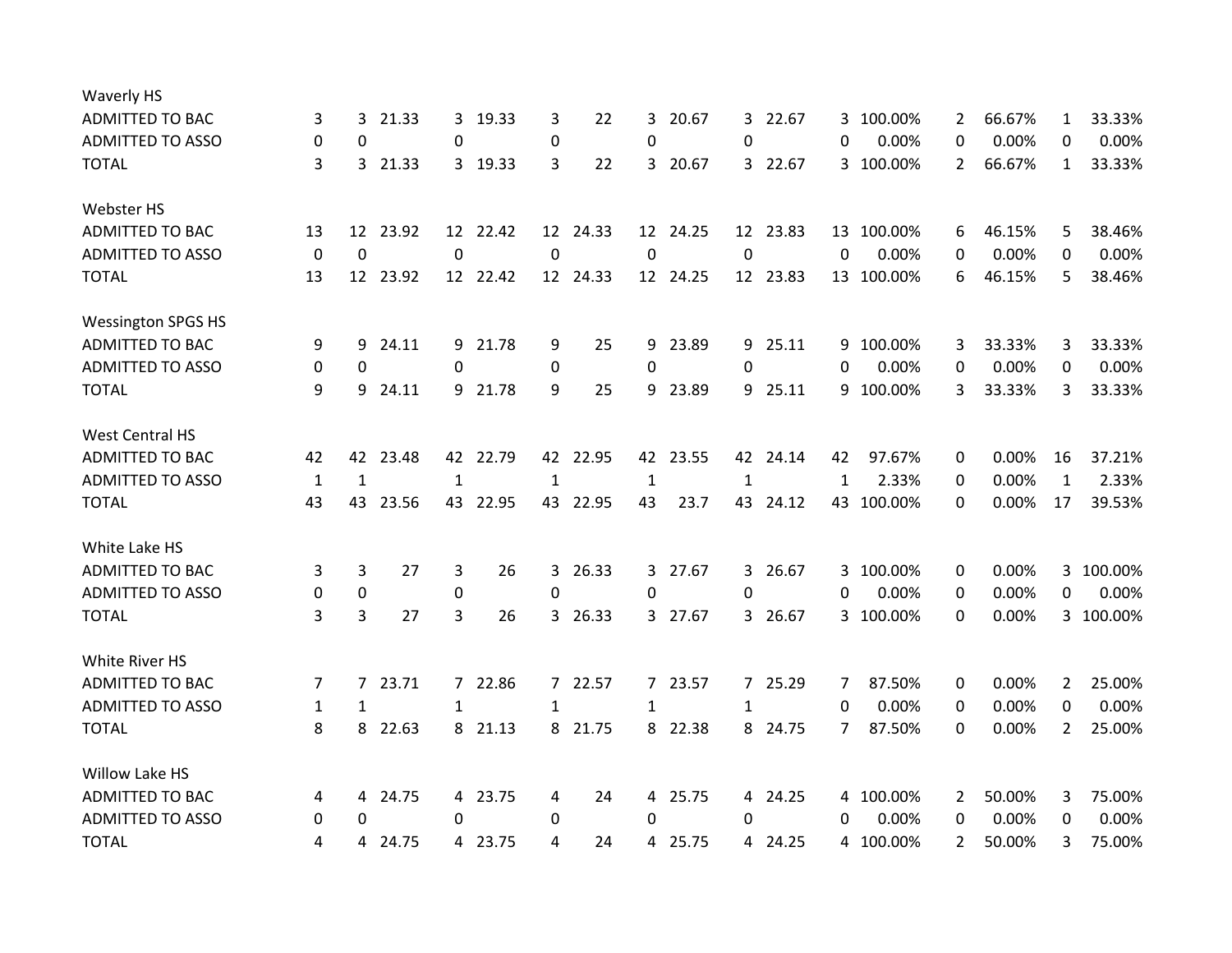| Wilmot HS               |             |             |            |             |                                 |          |       |                 |                       |             |            |     |             |    |            |              |        |
|-------------------------|-------------|-------------|------------|-------------|---------------------------------|----------|-------|-----------------|-----------------------|-------------|------------|-----|-------------|----|------------|--------------|--------|
| <b>ADMITTED TO BAC</b>  | 10          | 10          | 23         | 10          | 23.1                            | 10       | 24.2  | 10              | 21.5                  | 10          | 23.1       |     | 10 100.00%  | 9  | 90.00%     | 6            | 60.00% |
| <b>ADMITTED TO ASSO</b> | $\mathbf 0$ | $\mathbf 0$ |            | $\mathbf 0$ |                                 | 0        |       | 0               |                       | 0           |            | 0   | 0.00%       | 0  | 0.00%      | 0            | 0.00%  |
| <b>TOTAL</b>            | 10          | 10          | 23         | 10          | 23.1                            | 10       | 24.2  | 10              | 21.5                  | 10          | 23.1       | 10  | 100.00%     | 9  | 90.00%     | 6            | 60.00% |
| Winner HS               |             |             |            |             |                                 |          |       |                 |                       |             |            |     |             |    |            |              |        |
| <b>ADMITTED TO BAC</b>  | 19          | 19          | 23.58      |             | 19 22.05                        | 19       | 22.63 | 19              | 24.58                 | 19          | 24.32      | 19  | 95.00%      | 16 | 80.00%     | 9            | 45.00% |
| <b>ADMITTED TO ASSO</b> | 1           | 1           |            | 1           |                                 | 1        |       | 1               |                       | 1           |            | 0   | 0.00%       | 0  | 0.00%      | 0            | 0.00%  |
| <b>TOTAL</b>            | 20          | 20          | 23.25      |             | 20 21.65                        | 20       | 22.4  | 20 <sub>o</sub> | 24.05                 | 20          | 24.2       | 19  | 95.00%      | 16 | 80.00%     | 9            | 45.00% |
| Wolsey-Wessington HS    |             |             |            |             |                                 |          |       |                 |                       |             |            |     |             |    |            |              |        |
| <b>ADMITTED TO BAC</b>  | 9           | 9           | 22.56      | 9           | 21.11                           | 9        | 23.33 | 9               | 23                    | 9           | 22.89      | 9   | 100.00%     | 8  | 88.89%     | 5            | 55.56% |
| <b>ADMITTED TO ASSO</b> | 0           | 0           |            | 0           |                                 | 0        |       | 0               |                       | 0           |            | 0   | 0.00%       | 0  | 0.00%      | 0            | 0.00%  |
| <b>TOTAL</b>            | 9           | 9           | 22.56      |             | 9 21.11                         | 9        | 23.33 | 9               | 23                    | 9           | 22.89      | 9   | 100.00%     | 8  | 88.89%     | 5.           | 55.56% |
| Woonsocket HS           |             |             |            |             |                                 |          |       |                 |                       |             |            |     |             |    |            |              |        |
| <b>ADMITTED TO BAC</b>  | 3           | 3           | 21         | 3           | 18.67                           | 3        | 21.33 | 3               | 20                    | 3           | 22         | 3   | 100.00%     | 2  | 66.67%     | $\mathbf{1}$ | 33.33% |
| <b>ADMITTED TO ASSO</b> | 0           | 0           |            | $\Omega$    |                                 | $\Omega$ |       | 0               |                       | $\mathbf 0$ |            | 0   | 0.00%       | 0  | 0.00%      | 0            | 0.00%  |
| <b>TOTAL</b>            | 3           | 3           | 21         | 3.          | 18.67                           | 3        | 21.33 | 3               | 20                    | 3           | 22         | 3.  | 100.00%     | 2  | 66.67%     | 1            | 33.33% |
| Yankton HS              |             |             |            |             |                                 |          |       |                 |                       |             |            |     |             |    |            |              |        |
| <b>ADMITTED TO BAC</b>  | 97          | 97          | 23.45      | 97          | 22.9                            | 97       | 23.19 | 97              | 23.15                 | 97          | 23.82      | 92  | 92.00%      | 58 | 58.00%     | 43           | 43.00% |
| <b>ADMITTED TO ASSO</b> | 3           | 3           | 21.33      | 3           | 22                              | 3        | 20.33 | $\overline{3}$  | 20.33                 | 3           | 22.33      | 3   | 3.00%       | 1  | 1.00%      | $\mathbf{1}$ | 1.00%  |
| <b>TOTAL</b>            | 100         | 100         | 23.39      | 100         | 22.87                           | 100      | 23.1  | 100             | 23.07                 | 100         | 23.78      | 95  | 95.00%      | 59 | 59.00%     | 44           | 44.00% |
| <b>SOUTH DAKOTA HS</b>  |             |             |            |             |                                 |          |       |                 |                       |             |            |     |             |    |            |              |        |
| <b>ADMITTED TO BAC</b>  |             | 2771 2763   | 23.08 2763 |             | 22.29 2763                      |          |       | 22.78 2763      | 23.39 2763            |             | 23.23 2731 |     | 92.89% 1299 |    | 44.18% 918 |              | 31.22% |
| <b>ADMITTED TO ASSO</b> | 169         | 169         | 19.28      | 169         | 18.27                           | 169      | 18.77 | 169             | 19.68                 | 169         | 19.88      | 142 | 4.83%       | 33 | 1.12%      | 19           | 0.65%  |
| <b>TOTAL</b>            |             |             |            |             | 2940 2932 22.86 2932 22.06 2932 |          |       |                 | 22.55 2932 23.17 2932 |             | 23.04 2873 |     | 97.72% 1332 |    | 45.31% 937 |              | 31.87% |
|                         |             |             |            |             |                                 |          |       |                 |                       |             |            |     |             |    |            |              |        |

NOTE:

1. THE REPORT INCLUDES 2010 SOUTH DAKOTA HIGH SCHOOL GRADUATES WHO ENTERED REGENTAL INSTITUTIONS FALL 2010 AND ENROLLED AT LEAST 12 HOURS.